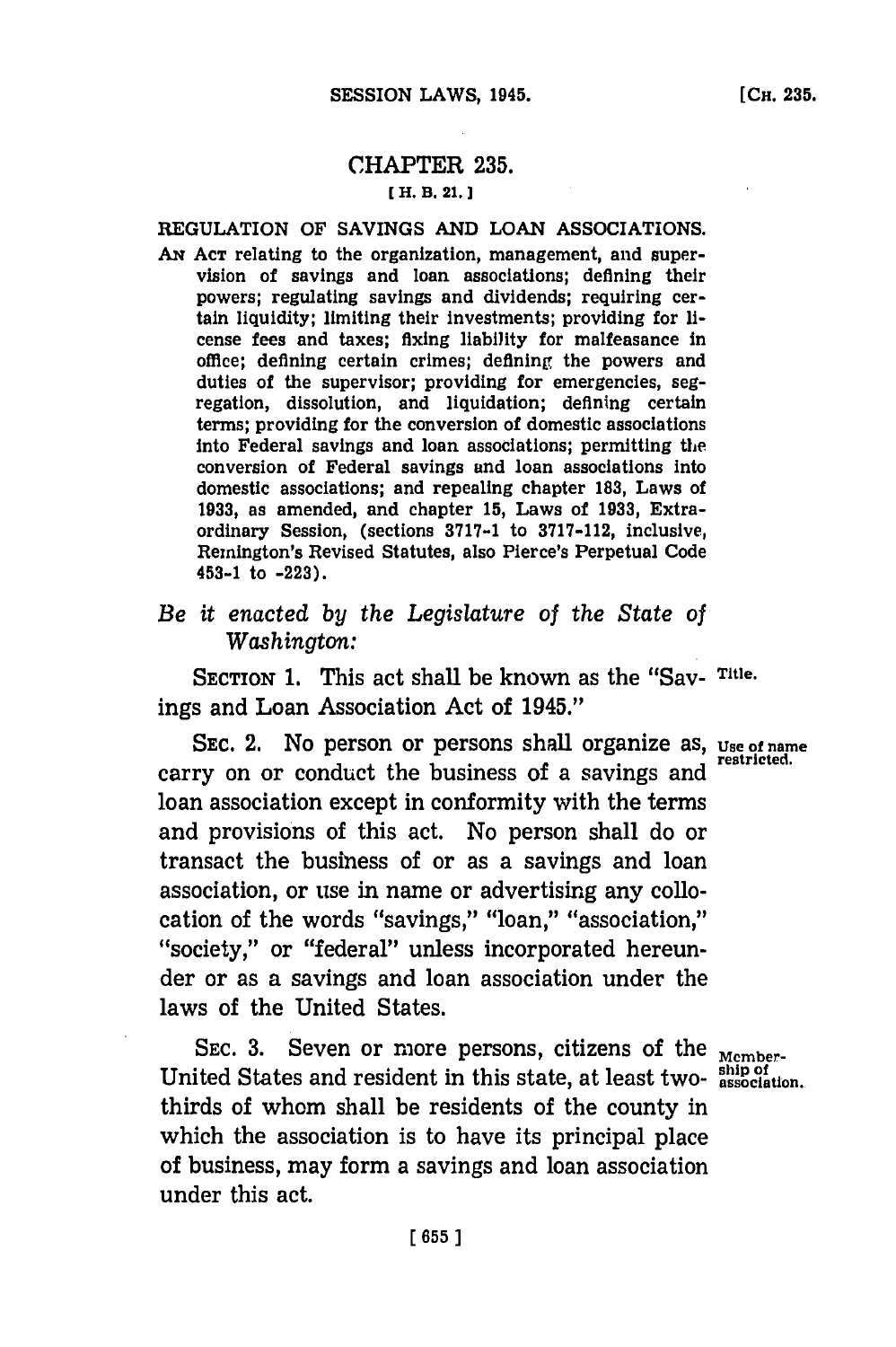**CH..235.]**

**Contents of** SEC. 4. Such persons shall subscribe and ac- **articles of Incorpora-** knowledge articles of incorporation in quadruplicate, **tion.** which articles shall specifically state:

> (a) The name of the association, which shall include the words "Savings and Loan Association";

> **(b)** The city or town and county in which it is to have its principal place of business;

> (c) The name, occupation, and place of residence of each incorporator;

**(d)** Its purposes;

(e) Its duration, which may be for a stated number of years or perpetual;

**(f)** The amount of paid-in savings with which the association will commence business;

**(g)** The first directors (not less than seven), with their respective occupations and post office addresses.

The articles of incorporation may contain any other provisions consistent with the laws of this state and the provisions of this act pertaining to the association's business or the conduct of its affairs.

Contents of SEC. 5. The incorporators shall prepare, in du-<br>bylaws. **bylaws.** plicate, bylaws for the government of the association, which shall contain provisions:

> (a) Naming the offices of the association and the respective duties thereto assigned;

> **(b)** Making any desired regulations for the conduct of the business of the association;

> (c) Pertaining to any other matters deemed necessary or expedient.

> Such bylaws must conform in all respects to the provisions of this act and the laws of this state.

**Copies to SEC. 6.** The incorporators shall deliver to the **supervisor.** Supervisor of Savings and Loan Associations the quadruplicate originals of the articles of incorporation and the duplicate copies of its proposed bylaws.

> **SEC. 7.** Upon receipt of such articles of incorporation and bylaws, the Supervisor shall proceed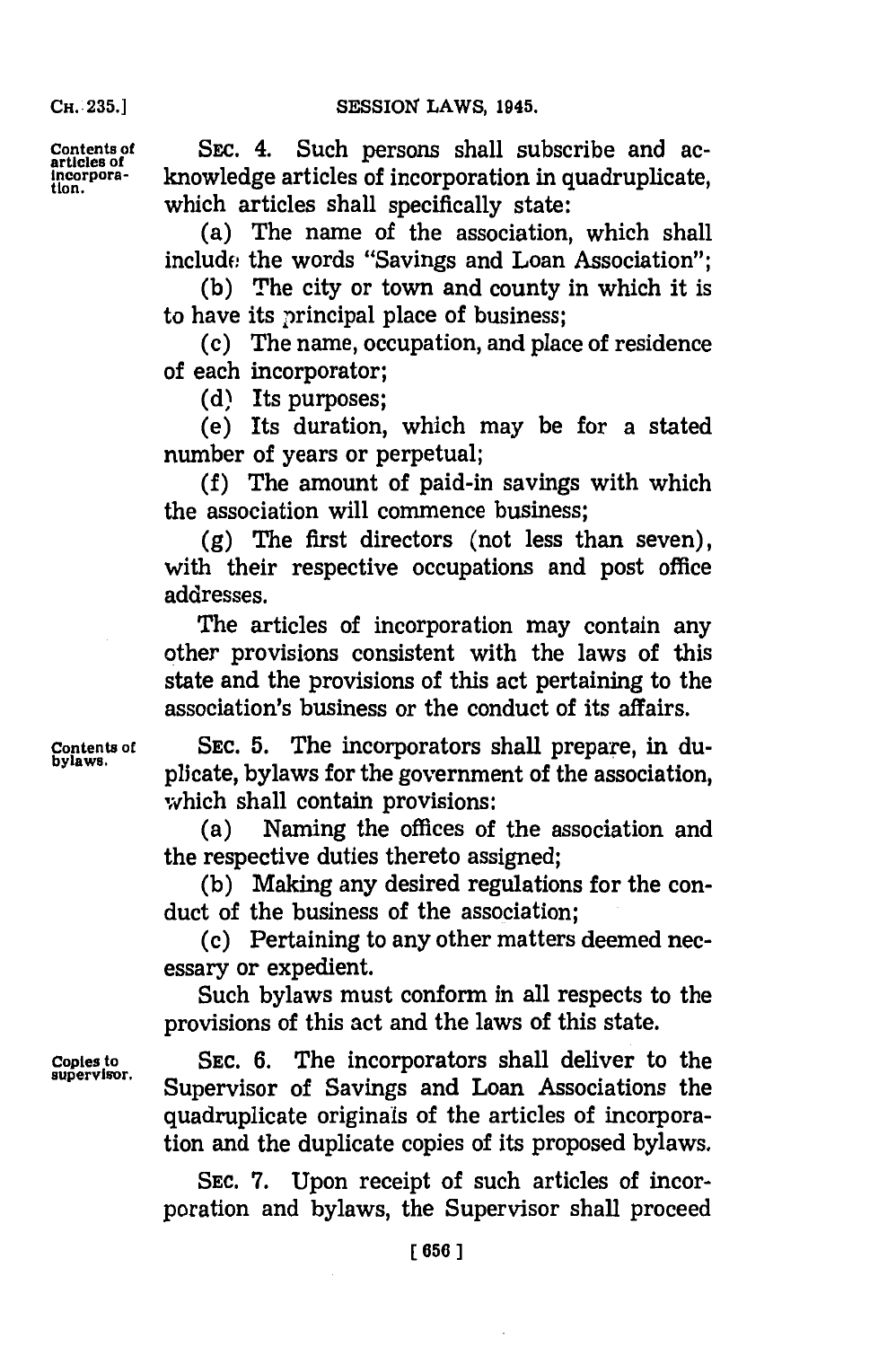to determine, from all sources of information and **by** such investigation as he may deem necessary, whether the proposed articles and bylaws comply with all requirements of law, and whether the incorporators and directors possess the qualifications **Powers** and corporators and directors possess the qualifications **Powers** required by this act, and whether the incorporators supervisor have available for the operation of such- business **porations**. at the specified location sufficient cash assets, exclusive of the contingent fund, and whether the general fitness of the persons named in the articles of incorporation are such as to command confidence and warrant belief that the business of the proposed association will be honestly and efficiently conducted in accordance with the intent and purposes of this act, and whether the public convenience and advantage will be promoted **by** allowing such association to be incorporated and engage in business in the community indicated, and whether the population and industry of the neighborhood and the surrounding country afford reasonable promise of adequate support for the proposed association. For the purpose of this investigation and determination,. the incorporators, when delivering the articles and bylaws to the Supervisor, shall deliver to the Supervisor the sum of one hundred dollars **(\$100), by** certified check payable to the State Treasurer, to cover the expense of such investigation and determination.

**SEC. 8.** The Supervisor, not later than sixty **(60) Approval or** days after receipt by him of said proposed articles of incorporation and bylaws shall endorse upon each copy of the articles of incorporation and **by**laws the word "Approved" or the word "Refused" and the date of such endorsement. In case of refusal, he shall forthwith return one copy of the proposed articles and bylaws to the proposed incorporators, and such refusal shall be conclusive and final unless the incorporators, or a majority of them, within thirty **(30)** days after such refusal, shall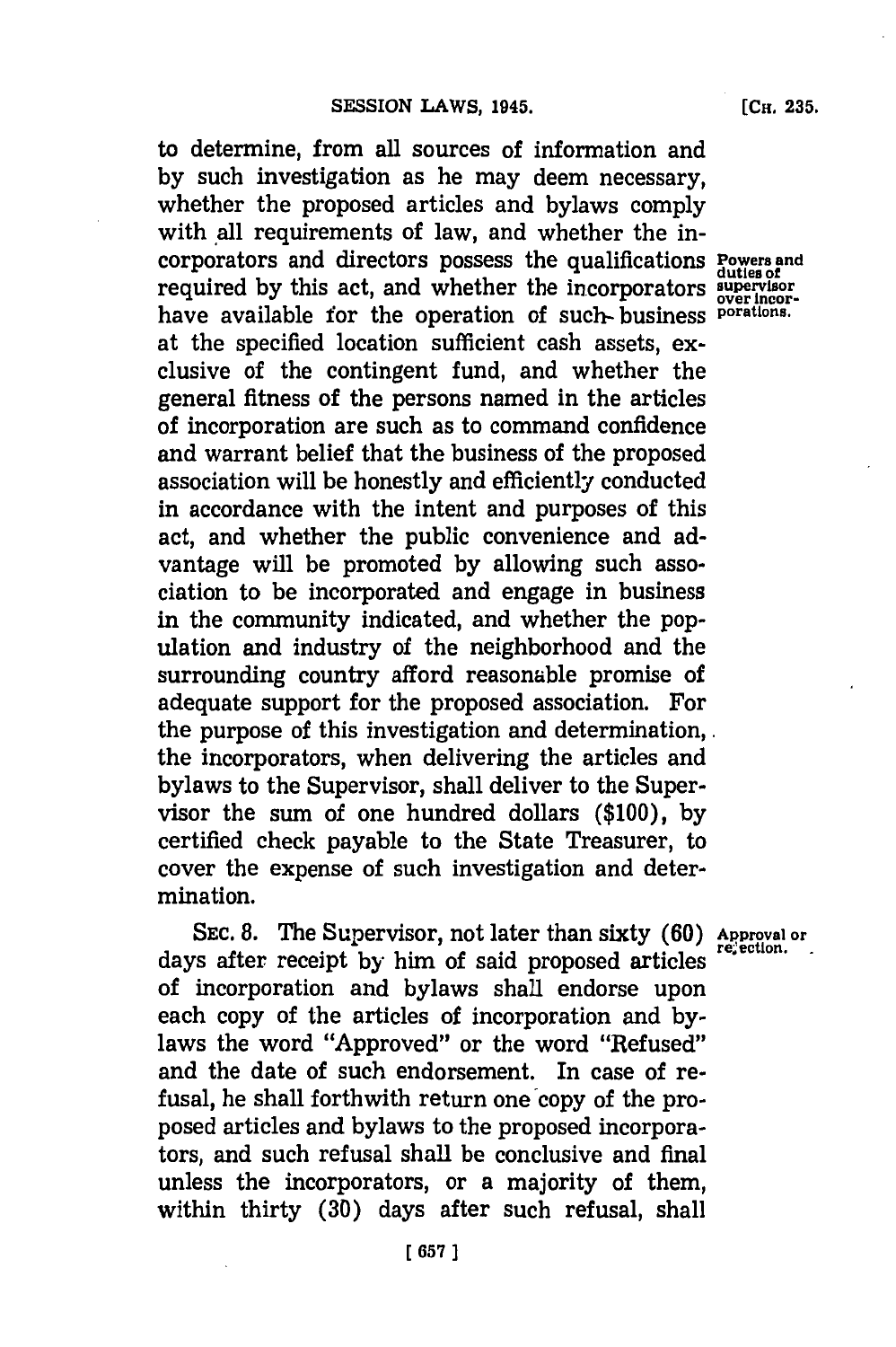appeal to the Superior Court of Thurston County. Such appeal may be accomplished **by** the incorporators preparing a notice of appeal, serving a copy of the same upon the Supervisor, and fiing the notice of appeal with the Clerk of said Court, whereupon the Clerk of the Court, under the direction of the Judge, shall give notice to the appellants and to the Supervisor of a date for the hearing of said appeal. Hearing upon such appeal shall be tried *de novo* **by** the Court. At such hearing a record shall be kept of the evidence adduced, and the decision of the Court shall be final unless an appeal therefrom shall be taken to the Supreme Court as in other cases.

Procedure **SEC. 9.** If the Supervisor shall approve the in-<br>upon<br>approval. cornoration of said proposed comparation, he shall **approval,** corporation of said proposed corporation, he shall forthwith return three of said articles of incorporation and one of said bylaws to the incorporators, retaining the others as a part of the files of his office. The incorporators, thereupon, shall file one set of said articles with the Secretary of State and one set with the Auditor of the county in which it is to have its principal place of business and retain the other set of the articles of incorporation and the **by**laws as a part of its minute records, paying to the Secretary of State and the County Auditor such fees and charges as are required **by** law. Upon receiving an original set of such approved articles of incorporation, duly endorsed **by** the Supervisor as herein provided, together with the required fees, the Secretary Certificate of State shall issue his certificate of incorporation of incorporation and deliver the same to the incorporators, whereupon the corporate existence of the association shall begin. Unless an association whose articles of incorporation and bylaws have been approved **by** the Supervisor shall engage in business within one **(1)** year from the date of such approval, its right to engage in business shall be deemed revoked and of no effect.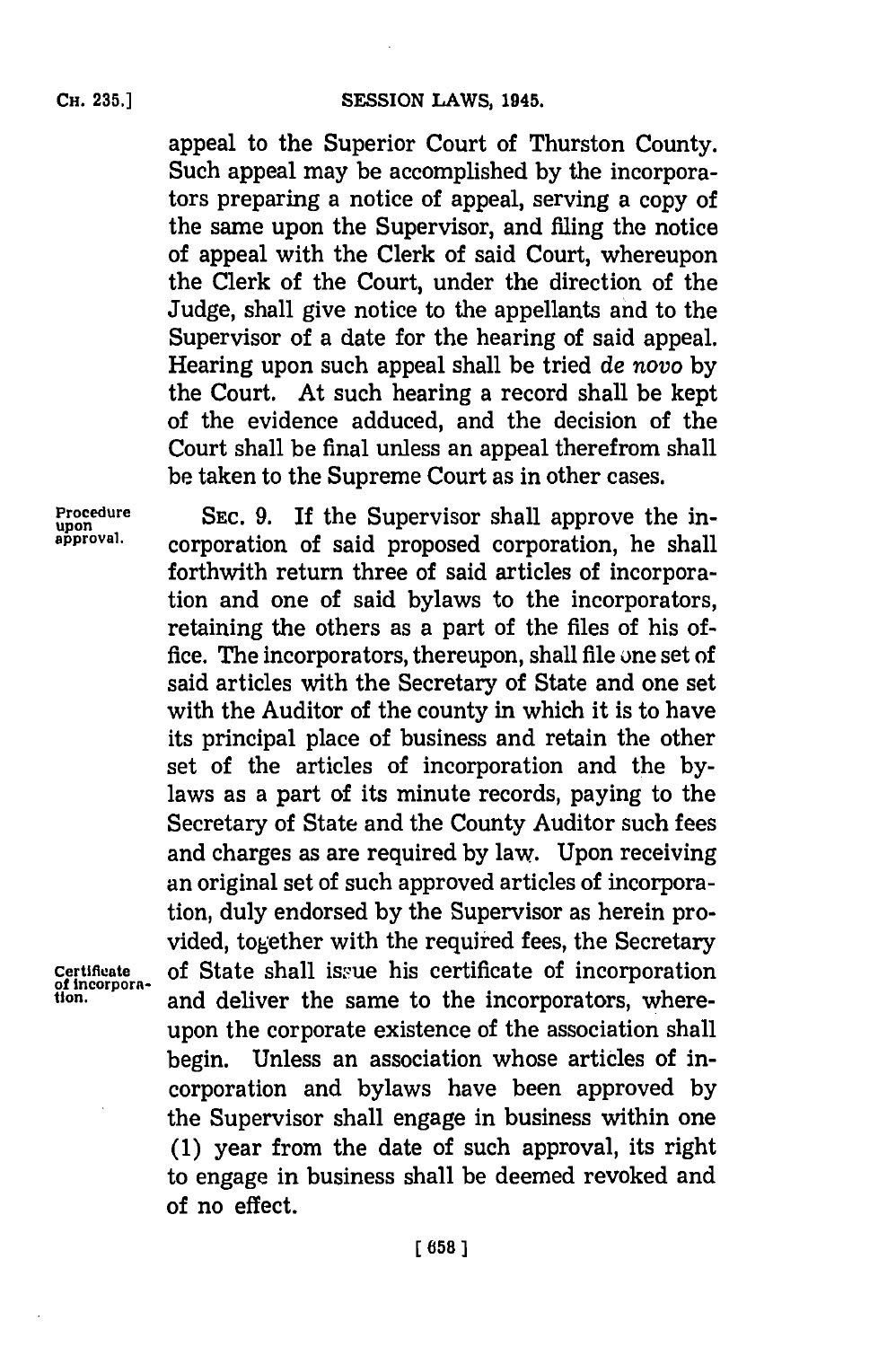SEC. 10. The members, at any meeting called **Amendments** to articles. for the purpose, may amend the articles of incorporation of the association. Such amended articles shall be filed with the Supervisor and be subject to the same procedure of approval, refusal, appeal, and fiing with the Secretary of State and County Auditor as provided for the original articles of incorporation. Proposed amendments of the articles of incorporation shall be submitted to the Supervisor at least thirty **(30)** days prior to the meeting of the members.

**SEC. 11.** The bylaws adopted **by** the incorporators **Amendments** and approved **by** the Supervisor shall be the bylaws **to bylaws.** of the association. The members, at any meeting called for the purpose, may amend the bylaws of the association. Proposed amendments of the bylaws shall be submitted to the Supervisor at least thirty **(30)** days prior to the meeting of the members. Amendments of the bylaws shall not become effective until filed with and approved **by** the Supervisor.

**SEC.** 12. Each member having savings in an **Members'** association shall have a proportionate proprietary **ate po**interest in its assets or net earnings subordinate to interest. the claims of its other creditors. Each borrower and each contract purchaser indebted to an association shall also be a member thereof but, as such, shall have no interest in its assets. At any meeting of the members of an association, each member shall be entitled to at least one vote. An association, **by** its bylaws, may provide that each savings member shall be entitled to one vote for each one hundred dollars **(\$100)** of his savings account. At any meet- **Voting.** ing of the members, voting may be in person or **by** proxy. Proxies shall be in writing and signed **by Proxies.** the member and, when filed with the secretary, shall continue in force until revoked or superseded **by** subsequent proxies. At least thirty **(30)** days'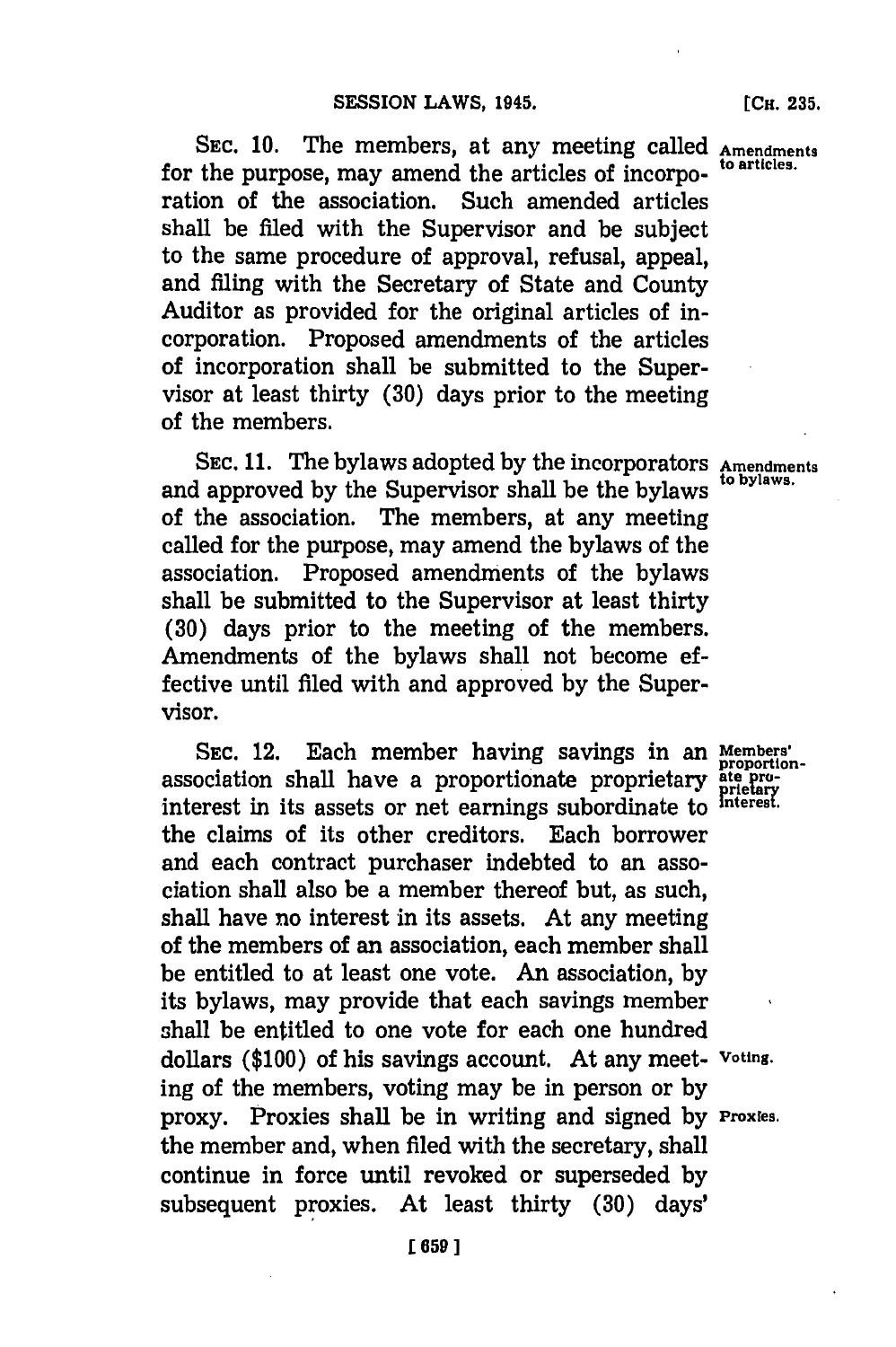## **CH. 35.]SESSION LAWS, 1945.**

written notice of the time and place of the holding. of any meeting of the members, other than the stated annual meeting, shall be mailed to the last known **Annual** address of each member. The stated annual meeting of the association shall be announced by publication of a notice thereof in a newspaper published in the city or town in which the association is located at least ten **(10)** days prior to the date of such meeting, or **by** ten **(10)** days' written notice to the members mailed to the last known address of each member. Meetings shall be held, however, to consider voluntary liquidation, merger with another association, conversion, segregation, charge-off of losses exceeding reserves, amendment of the articles of incorporation or of the bylaws, or for such other purposes as the board of directors may determine.

**Expense SEC. 13.** Before any savings and loan association fund. **fund.** shall be authorized to receive savings or transact any business, its incorporators shall create an expense fund, in such amount as the Supervisor may determine, from which the expense of organizing such association and its operating expenses may be paid until such time as its earnings are sufficient to pay its operating expenses and the incorporators shall enter into an undertaking with the Supervisor to make such further contributions to the expense fund as may be necessary to pay its operating **ex**penses until such time as it can pay them from its earnings.

**Contingent** Before any savings and loan association shall be **fund.** authorized to receive savings or transact any business, its incorporators shall create a contingent fund for the protection of its savings members against investment losses, in an amount to be determined **by** the Supervisor.

> Such contingent fund shall consist of payments in cash made **by** the incorporators as herein provided and of all sums credited thereto from the earnings of the association as hereinafter required.

**CH. 235.]**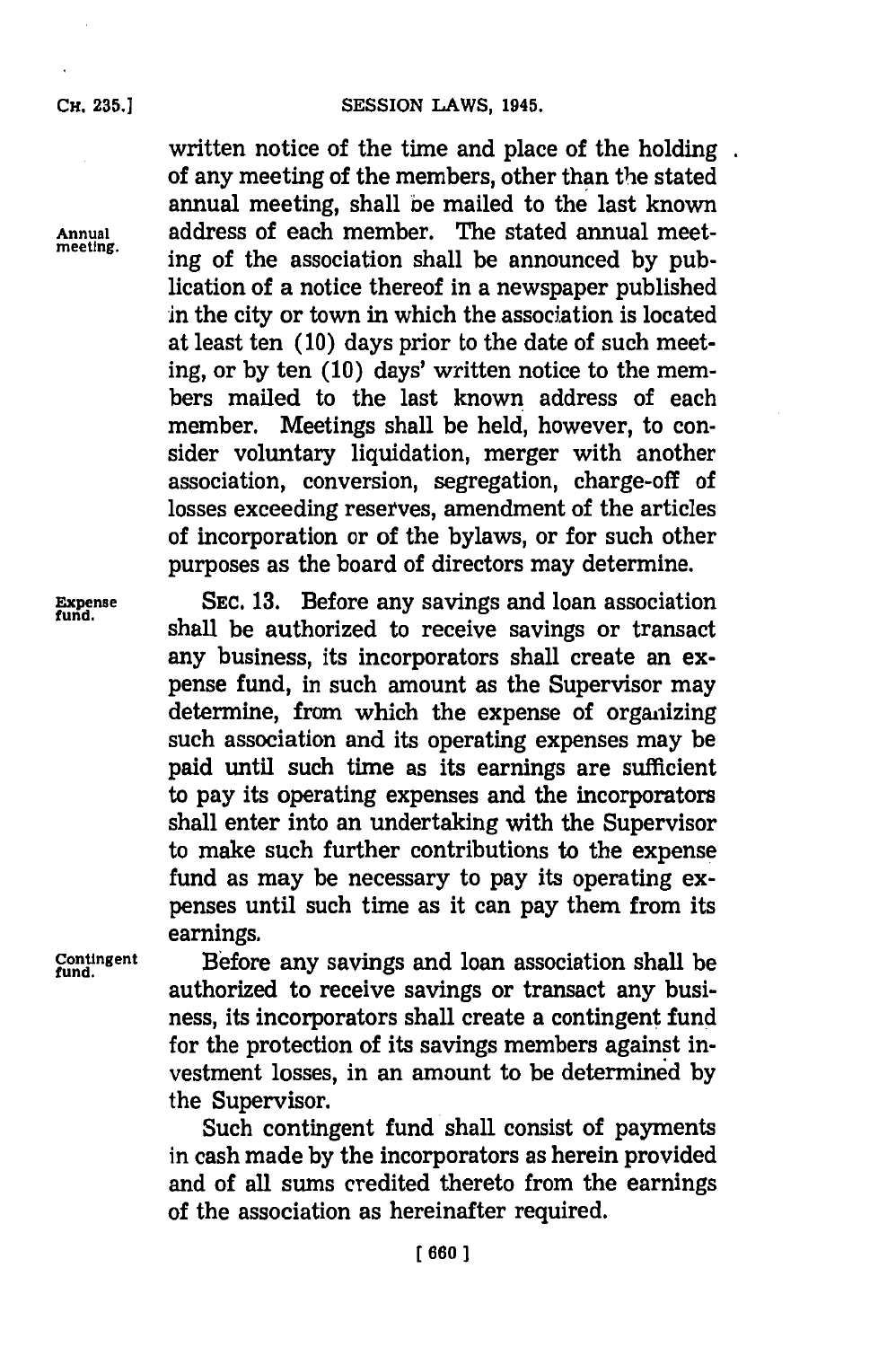Prior to the liquidation of any association, such contingent fund shall not be encroached upon in any manner except for losses and for the repayment of contributions made **by** the incorporators.

No repayment of such contribution of incorpora- **Repayment** tors shall be made until the net balance credited tions. to the contingent fund from earnings of the association, after such repayment; shall equal five per cent  $(5\%)$  of the amount due savings members.

The incorporators may receive dividends upon **Dividends.** the amount of their contributions to the contingent fund at the same rate as is paid, from time to time, to savings members.

The amounts contributed to the contingent fund **by** the incorporators shall not constitute a liability of the association except as hereinafter provided, and any loss sustained **by** the association in excess of that portion of the contingent fund created from earnings may be charged against such contributions pro rata.

SEC. 14. The business and affairs of every asso- **Board of** ciation shall be managed and controlled **by** a board **directors.** of not less than seven **(7)** nor more than fifteen **(15)** directors, a majority of which shall not be officers or employees of the association. The persons designated in the articles of incorporation shall be the first directors.

Vacancies in the board of directors shall be filled **Vacancies. by** vote of the members at the annual meetings or at a special meeting called for the purpose.

**SEC.' 15.** The directors shall be members of the association, and a director shall cease to be such when he ceases to be a member.

The board of directors shall be chosen at the **qualifica**annual meeting, unless the bylaws of the association shall otherwise provide.

**A** person shall not be a director of an association if he: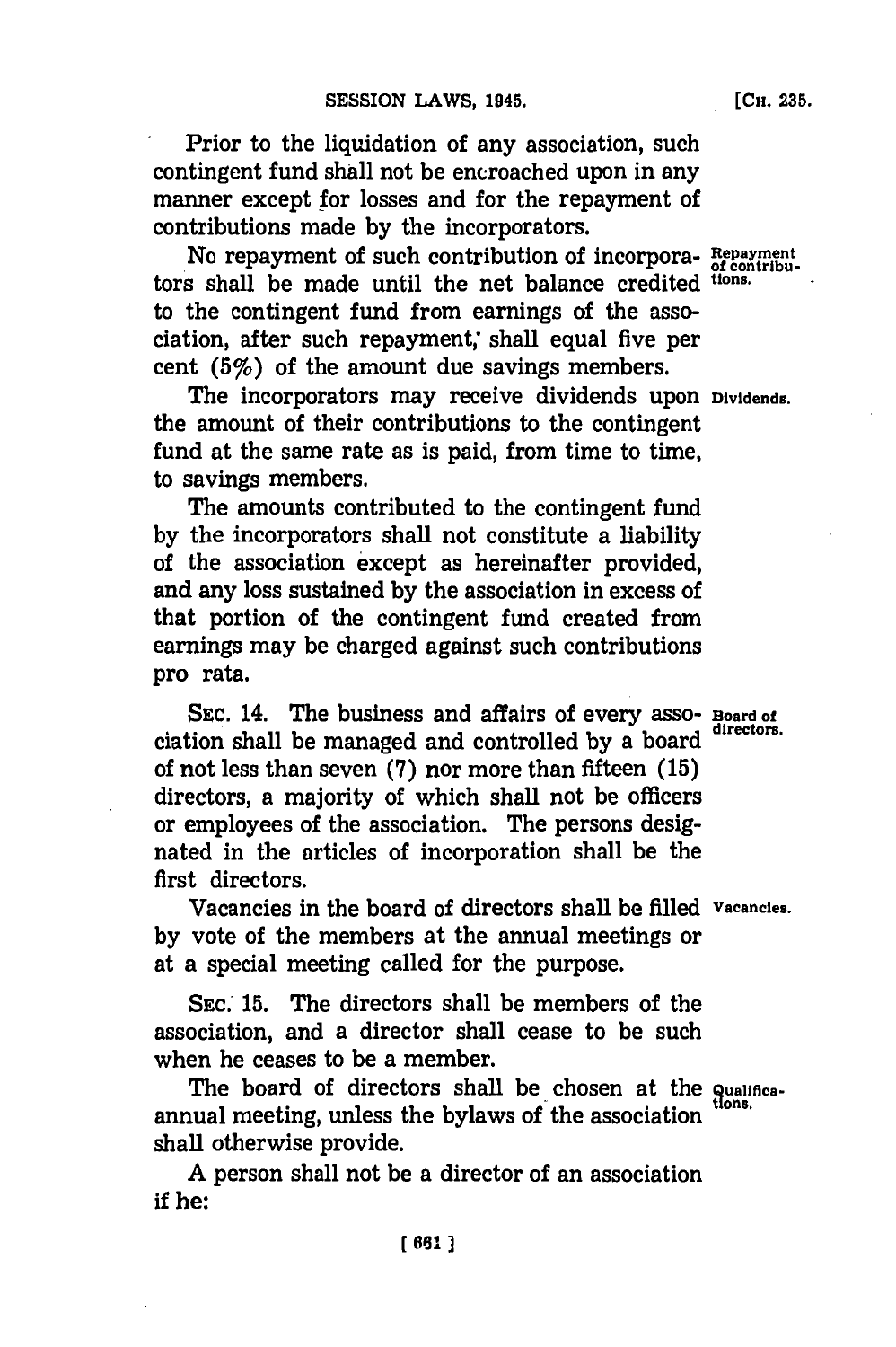(a) Is not a resident of this state;

**(b)** Has been adjudicated bankrupt or has taken the benefit of any assignment for the benefit of creditors or has suffered a judgment recovered against him for a sum of money to remain unsatisfied of record or unsuperseded on appeal for a period of more than three **(3)** months; or

qualifica-<br>tions of (c) Is a director, officer, or employee of any<br>directors. other savings and loan association or a mutual savother savings and loan association or a mutual savings bank. Existing associations shall comply with the restriction of this subsection within two years after approval of this act.

> To be eligible to hold the position of director of an association, a person must be a member of the association, of full age, and must have savings in the sum of at least five hundred dollars (\$500) in an association the total savings accounts of which are less than one million dollars **(\$1,000,000);** in the sum of at least seven hundred fifty dollars **(\$750)** in an association the total savings accounts of which are more than one million dollars **(\$1,000,000)** and less than three million dollars **(\$3,000,000);** and in the sum of at least one thousand dollars **(\$1,000)** in an association the total savings accounts of which are more than three million dollars **(\$3,000,000).** Such minimum amount shall not be reduced either **by** withdrawal or **by** pledge for a loan or in any other manner, so long as he remains a director of the association.

Restrictions SEC. 16. A director of a savings and loan asso-<br>on directors. ciation shall not:

> (a) Have any interest, direct or indirect, in the gains or profits of the association, except to receive dividends upon his contribution to the contingent fund and upon his savings account;

> **(b)** Receive and retain, directly or indirectly, for his own use any commission on any loan, or purchase of real property or securities, made **by** the association;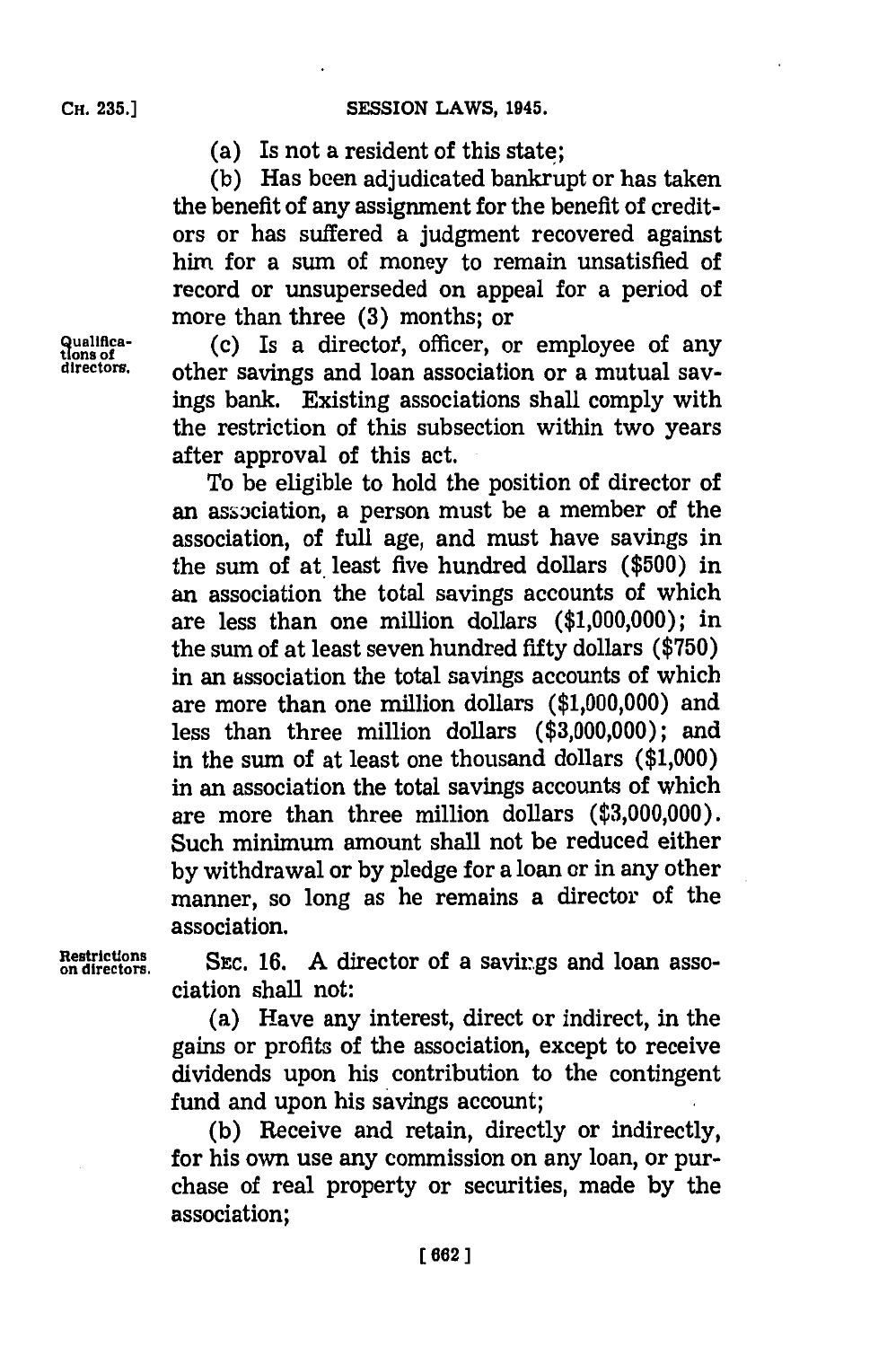(c) Become an endorser, surety, or guarantor, or in any manner an obligor, for any loan made **by** the association;

**(d)** For himself or as agent, partner, stockholder, or officer of another, directly or indirectly, borrow from the association, except as hereinafter provided, or become the owner of real property upon which the association holds a mortgage.

SEC. 17. If the Supervisor shall notify the board **Notification** of directors of any association in writing, that he *incom* has information that any director, officer, or employee of such association is dishonest, reckless, or incompetent or is failing to perform any duty of his office, the board shall meet and consider such matter forthwith and the Supervisor shall have notice of the time and place of such meeting. If the board shall find the Supervisor's objection to be well founded, such director, officer, or employee shall be removed immediately.'

**SEC. 18.** Every official communication **by** the **supervisors'** Supervisor to any association shall be read at the tions. next meeting of the board of directors and made a part of the minutes of such meeting.

SEC. 19. Any director may be removed from **Removal of** the directors. office **if** he has become ineligible or **if** his conduct **directors.** or habits are such as to reflect discredit upon the association or if other good cause exists, **by** an affirmative vote of two-thirds of the members of the board of directors at any regular meeting of the board or at any special meeting called for that purpose. No such vote upon removal of a director shall be taken until he has been advised of the reasons therefor and has had opportunity to submit to the board of directors his statement relative thereto, either oral or written. If the director affected ispresent at the meeting, he shall retire after his statement shall have been submitted and prior to the vote upon the matter of his removal.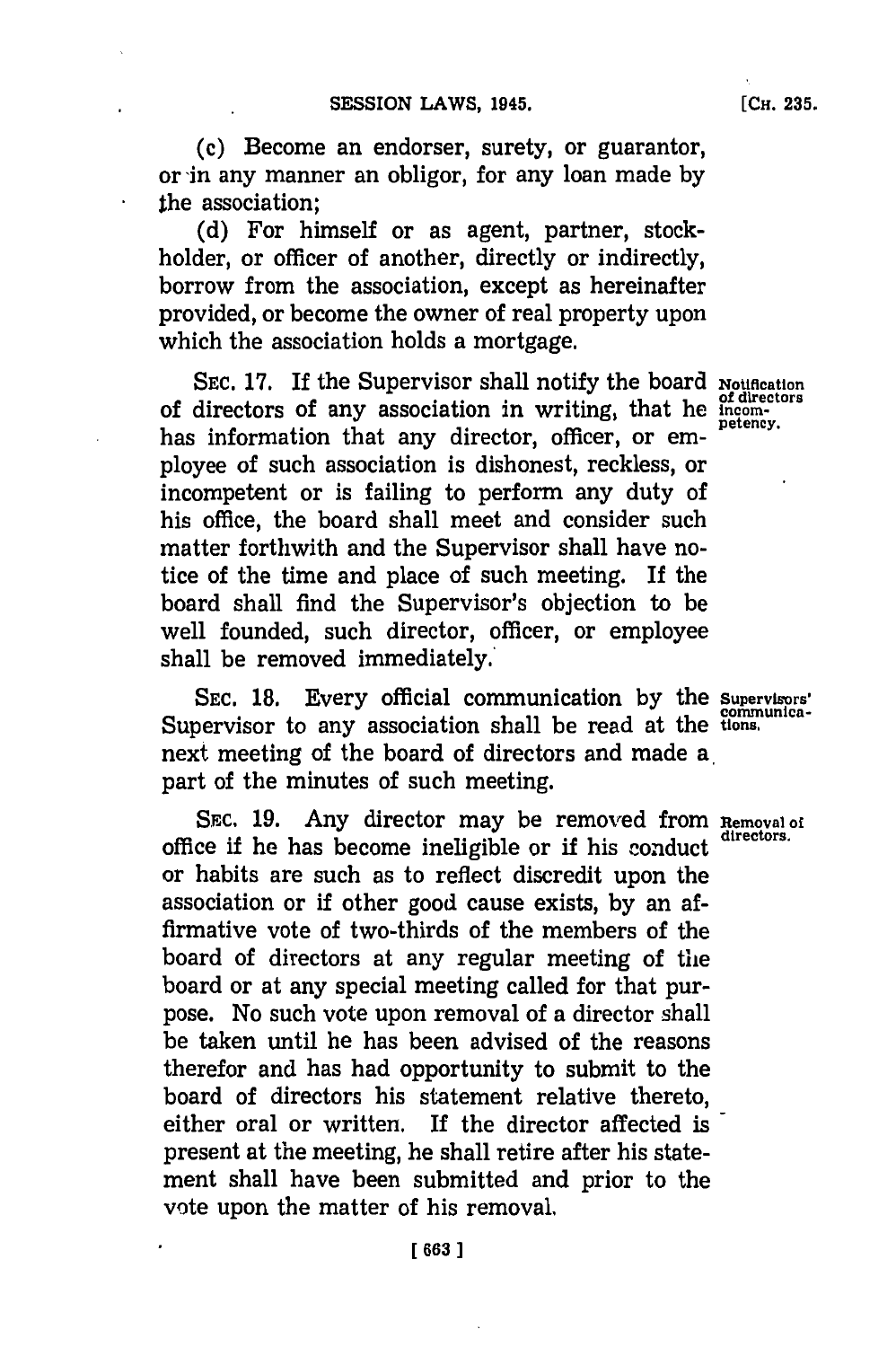#### Cu. **35.]SESSION** LAWS, **1945.**

**Directors'** SEC. 20. Directors and officers of an association **redutioghip.** shall be deemed to stand in a fiduciary relation to the association and shall discharge the duties of their respective positions in good faith and with that diligence, care, and skill which ordinary, prudent men would exercise under similar circumstances in like position.

**Directors'** Each director named in the articles of incorpora**oath.** tion shall take and subscribe to an oath in writing, before commencing to serve, that each will, so far as the duty devolves upon him, diligently and honestly administer the affairs of the association and will not knowingly violate the laws of the State of Washington or the bylaws of the association in so doing; and each new director, before commencing to serve, shall take such oath. The oaths of the several directors shall be filed with and retained **by** the Supervisor.

**Payment for** SEC. 21. The directors of an association shall not **services** charge or receive, directly or indirectly, any pay or **prohibited.** emolument for their services as directors, This provision shall not prevent reasonable compensation to officers of the association who are also directors, nor the payment of the reasonable compensation to directors for attendance upon meetings of the board, or for special services performed **by** directors for the board when the resolution directing such services shall stipulate and provide for such compensation.

**Officers. SEC.** 22. The board of directors of the asociation shall elect the officers named in the bylaws of the association, which officers shall serve at the pleasure of the board, and shall approve, at the next monthly meeting, the naming of any employee and his compensation.

**Monthly SEC. 23.** The board of directors of each association shall hold a regular meeting at least once each month, at a time to be designated **by** it. Special meetings of the board of directors may be held upon

## **CH. 235.]**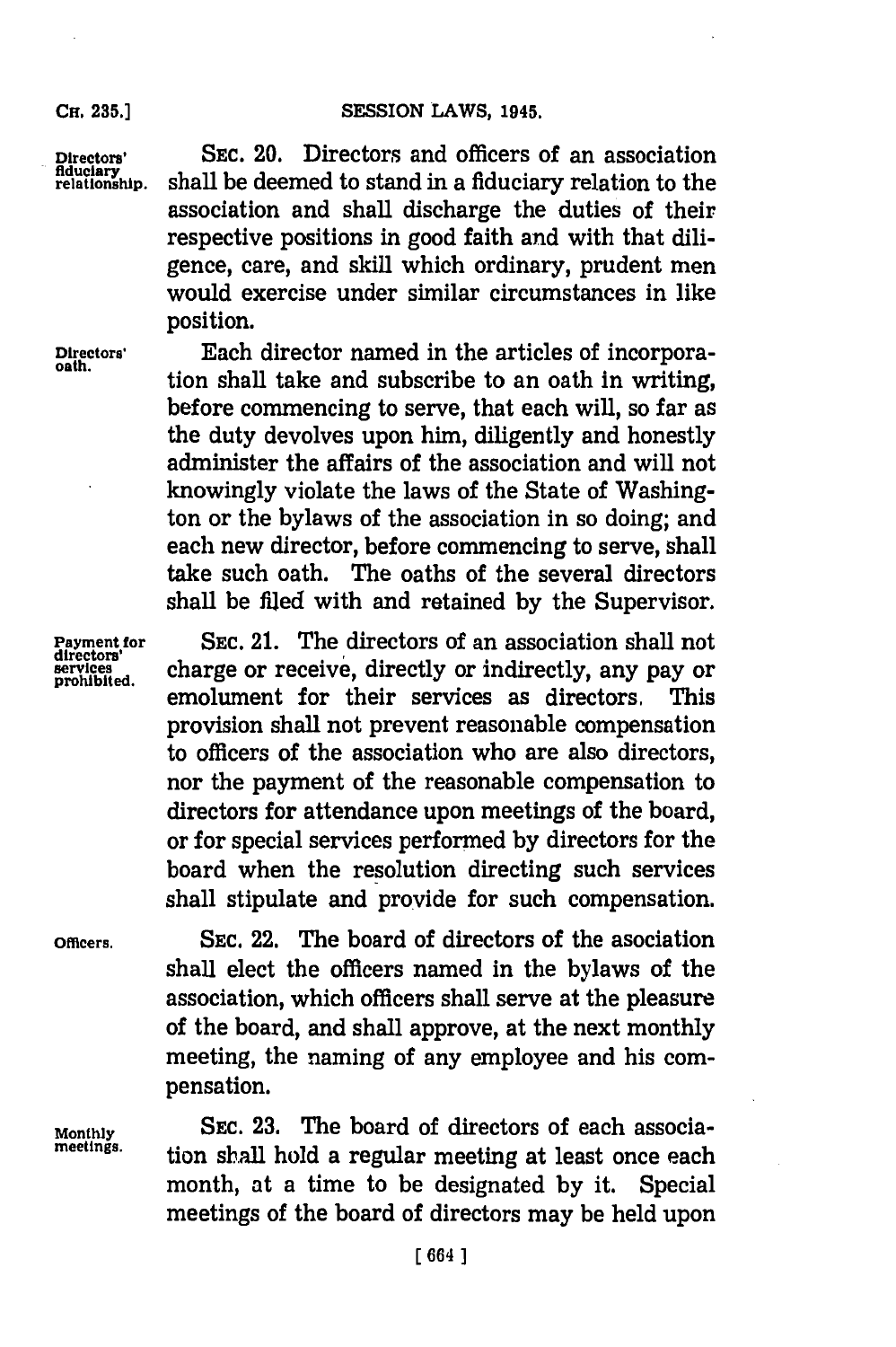notice to each director sufficient to permit his attendance.

At any meeting of the board of directors, a ma- **Quorum.** jority of the members shall constitute a quorum for the transaction of business.

The president or an<sub>*i*</sub> three (3) members of the **Notice of** board may call a meeting of the board **by** giving **meetings.** notice to all of the directors.

SEC. 24. The board of directors, by resolution **Statement** of duly recorded in the minutes, shall designate an of- **transactions.** ficer whose duty it shall be to prepare and submit, at each regular meeting of the board, a written statement of all the purchases and sale of real estate and securities, and of every loan or contract made or  $\cdot$ purchased since the last regular meeting of the board, describing the collateral securing such loan, which statement, certified **by** the designated officer to be correct as of the date of the meeting at which submitted, shall be considered **by** the board at such meeting and be filed as a part of the minute records.

**SEC. 25.** The board of directors, not later than **Budget of** at the regular meeting in January of each year, shall adopt a budget of expenses for the ensuing calendar year, which budget may be revised at any regular monthly meeting **by** a two-thirds vote of the entire board of directors.

.The officers shall maintain the expenses of the association within the budget so adopted.

The secretary shall transmit forthwith to the **Copy to** Supervisor a copy of the budget, and of each amend- **supervisor.** ment thereof, upon adoption.

No association, in the course of any fiscal year, **Limit on** shall pay or become liable to pay, either directly or **expenses.** indirectly, for expenses of management and operation, more than two and one half per cent  $(2\frac{1}{2}\%)$ of the first one million dollars **(\$1,000,000)** of its average assets and two per cent  $(2\%)$  in excess thereof.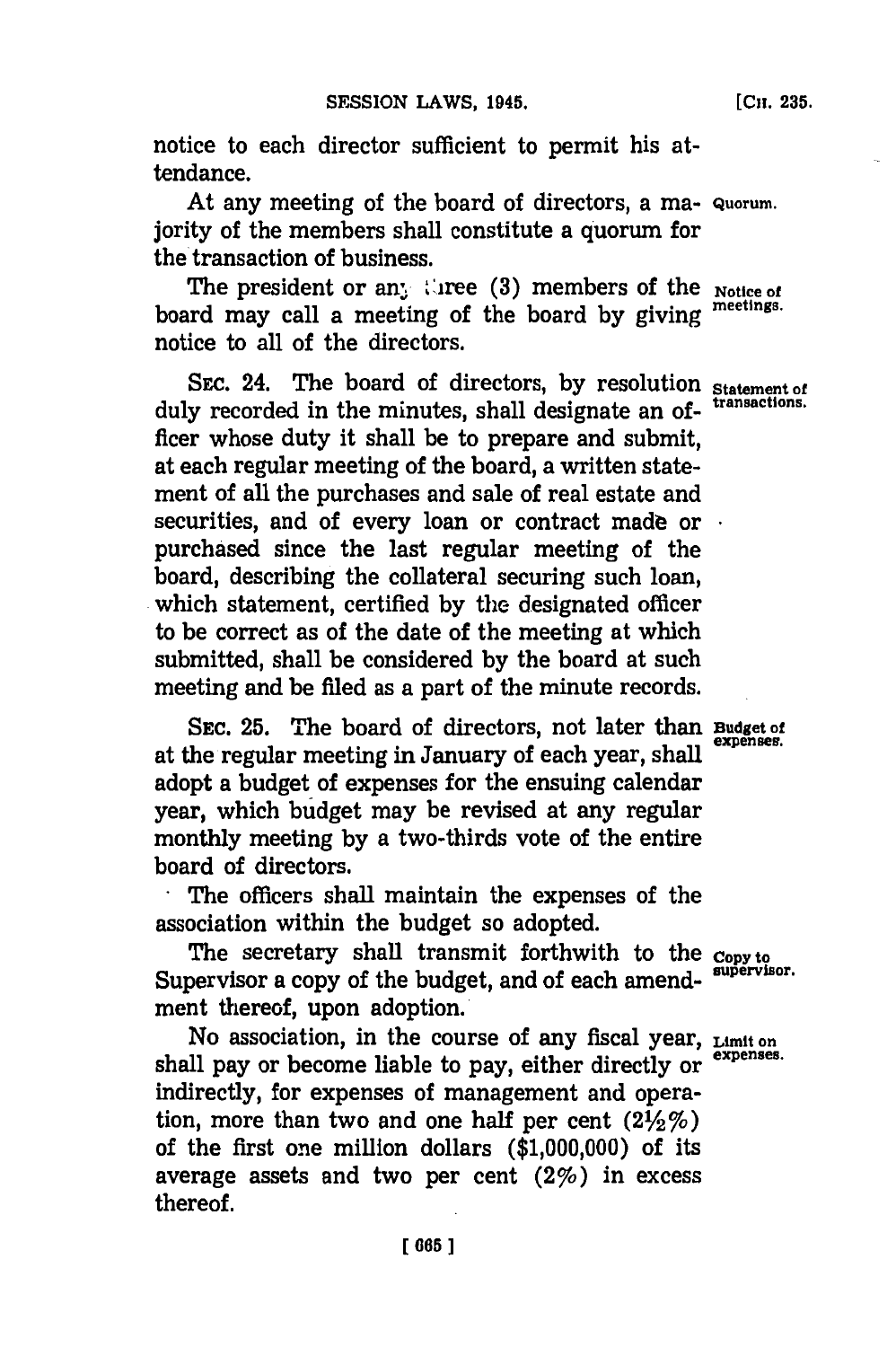## **SESSION LAWS, 1945.**

**CH. 235.]**

**Depositary. SEC. 26.** The board of directors, at least annually, shall designate the depositary or depositaries for funds of the association.

**Statement** of **SEC. 27.** The board of directors shall cause to be **assets and liabilities,** prepared, from the books of the association, a statement of assets and of liabilities, as of June 30th and December 31st in each year, which statement shall be published on or before the 15th day of January and July of each year, in a newspaper of general circulation in the county where the principal office of the association is located.

> The board shall also cause to be prepared, certified, and filed with the Supervisor, upon blanks to be furnished by him, such reports and statements as he, from time to time, may require.

**Bonds for SEC. 28.** The board of directors of every asso- **officers and employees.** ciation shall procure a bond or bonds, covering all of its officers, agents, or employees who have control of or access to cash or securities of the association, with duly qualified corporate surety authorized to do business in the State of Washington, conditioned that the surety will indemnify and save harmless the association against any and all loss or losses arising through the larceny, theft, embezzlement, or other fraudulent or dishonest act or acts of any such officer, agent, or employee. Such bond or bonds shall be in such amount, as to each of said officers or employees, as the directors shall deem advisable, and said bond or bonds shall be subject to the approval of the Supervisor and shall be filed with him. The board shall review such bond or bonds, at its regular meeting in January of each year, and **by** resolution determine such bond coverage for the ensuing year.

> **SEC. 29.** An association shall have the capacity to act possessed **by** natural persons, but shall have authority to perform only such acts as are necessary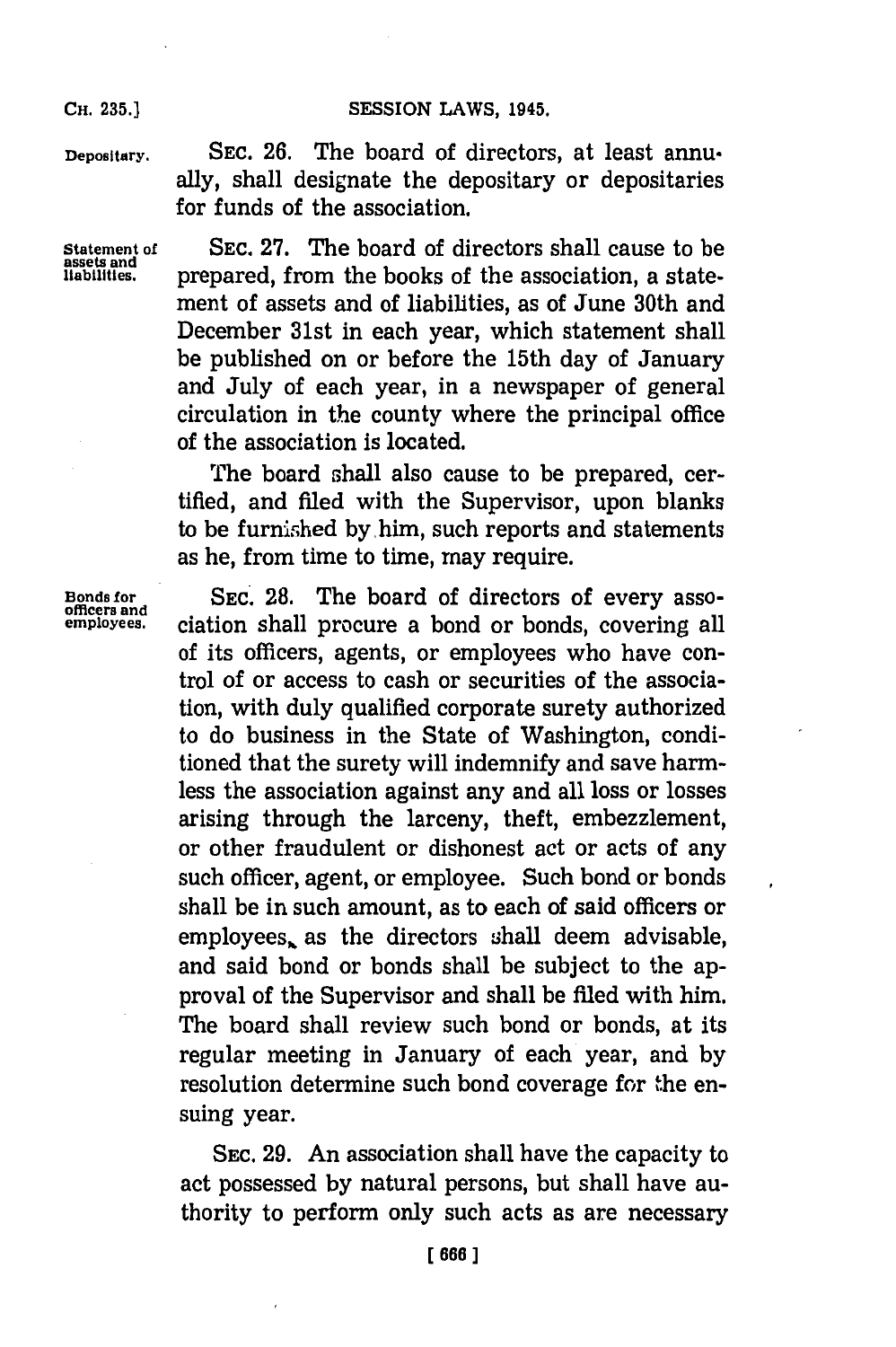or proper to accomplish its purposes and which are not repugnant to law.

Subject to the restrictions and limitations of this **Authority** of act, every such association shall have authority:

(a) To have a corporate seal and to alter the same at pleasure;

**(b)** To continue as an association for the time limited in its articles of incorporation or, if no such time limit is specified, then perpetually;

(c) To sue or be sued in its corporate name;

**(d)** To acquire, hold, sell, dispose of, pledge, mortgage, or encumber property, as its interests and purposes may require;

(e) To conduct business in this state and elsewhere as may be permitted **by** law and, to this end, to comply with any law, regulation, or other requirements incident thereto;

**(f)** To receive savings and to repay or invest the same;

**(g)** To declare and pay dividends;

(h) To borrow money and to pledge, mortgage, or hypothecate its properties and securities in connection therewith;

(i) To collect or protest promissory notes or bills of exchange owned or held as collateral **by** the association;

**(j)** To let vaults, safes, boxes, or other receptacles for the safe keeping or storage of personal property, subject to the laws and regulations applicable to and with the power3~ possessed **by** safe deposit companies; and to act as escrow holder;

**(k)** To act as fiscal agent for the United States of America; to purchase, own, vote, or sell stock in, or act as fiscal agent for any Federal Home Loan Bank, The Federal Housing Administration, Home Owners' Loan Corporation, or other state or Federal agency, organized under the authority of the United States or of the State of Washington and authorized to loan to or act as fiscal agent for savings and loan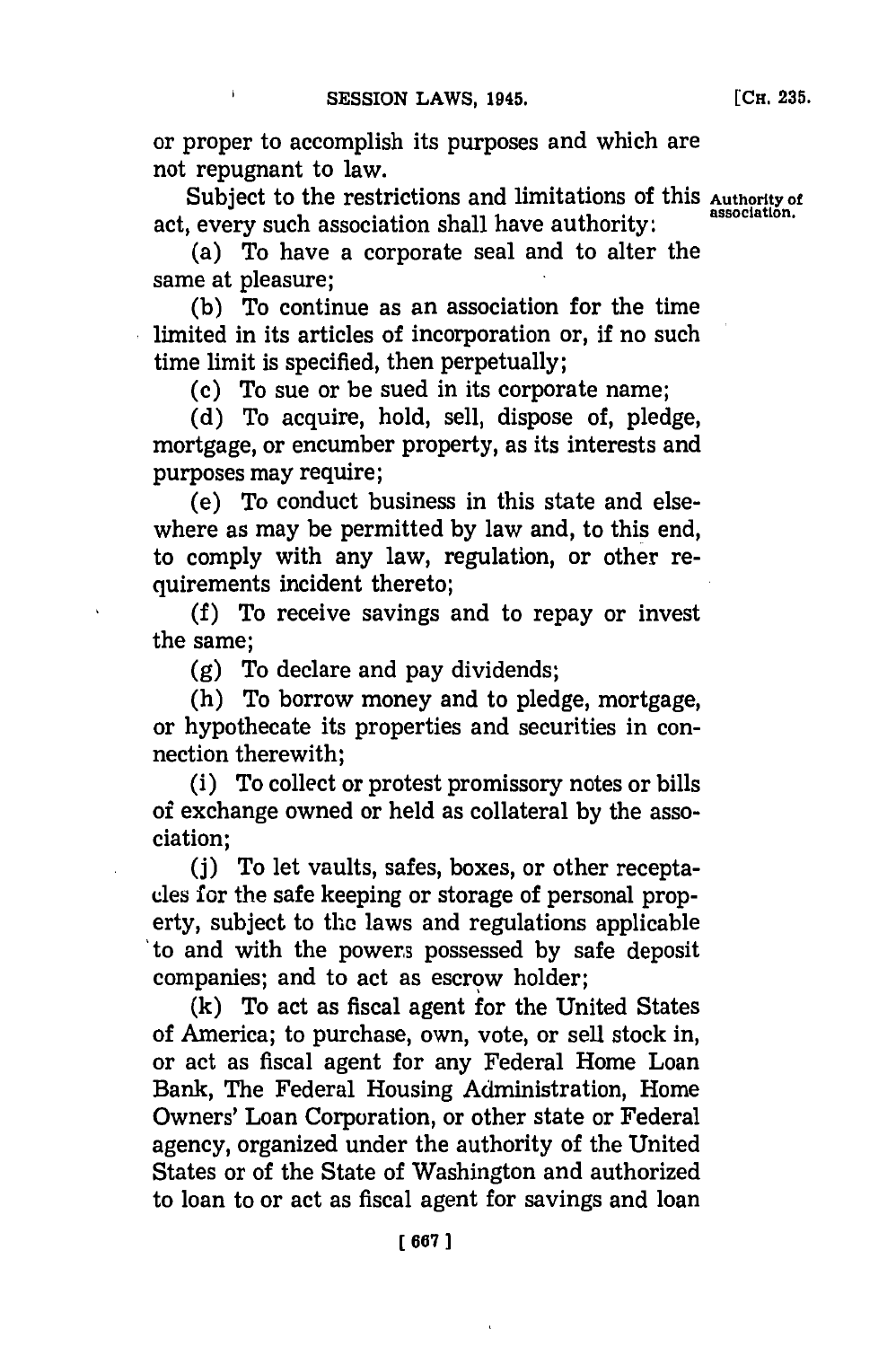associations or to insure savings accounts or mortgages; and, in the exercise of these powers, to com-**Authority of ply** with any requirements of law or rules or regulations or orders promulgated by such Federal or state agency and to execute any contracts and pay any charges in connection therewith;

> **(1)** To procure insurance of its mortgages and of its savings accounts from any state or Federal corporation or agency authorized to write such insurance and, in the exercise of these powers, to comply with any requirements of law or rules or regulations or orders promulgated and to execute any contracts and pay any premiums required in connection therewith;

> **(in)** To loan money and to sell any of its notes or other evidences of indebtedness, together with the collateral securing the same;

> (n) To make, adopt, and amend bylaws for the management of its property and the conduct of its business;

> (o) To deposit moneys and securities in any bank or other like depository;

**(p)** To dissolve and wind up its business;

**(q)** To collect or compromise debts due to it and, in so doing, to apply to the indebtedness the savings accounts of the member debtors, and to receive, as collateral or otherwise, other securities,

property or property rights of any kind or nature;<br>
(r) To act as insurance agent for the purpose of writing fire and other insurance principally on Vetoed. property in which the association has an insurable I interest;

> (s) To exercise, **by** and through its board of directors and duly authorized officers and agents, all such incidental powers as may be necessary to carry on the business of the association.

**Commercial SEC. 30.** An association shall not carry any comnmercial or checking accounts.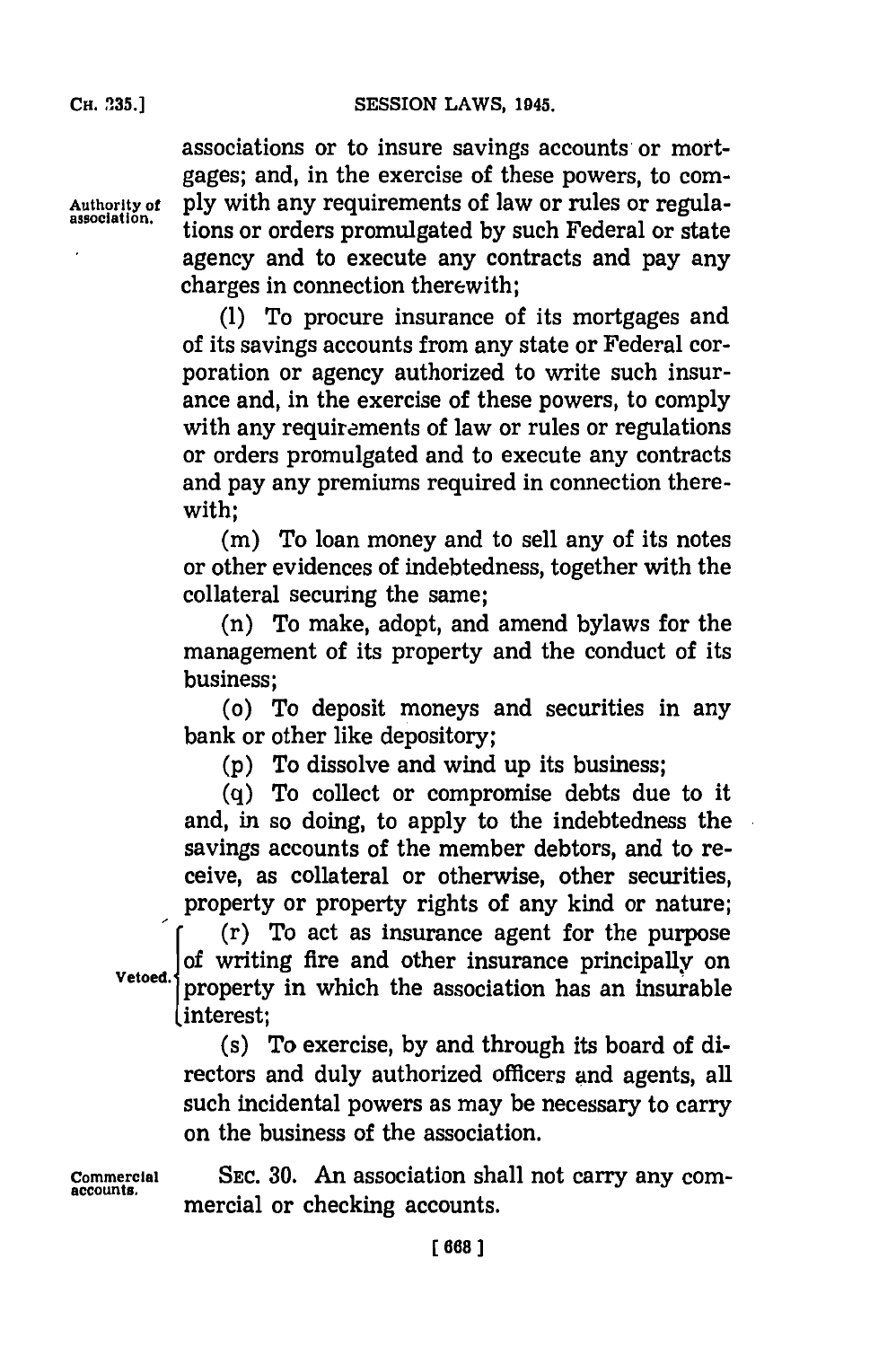**[CH. 239.**

**SEc. 31.** An association shall not permit any of its assets to be held or carried in the name or possession of any other person, except that its funds may be deposited in depositaries designated **by** the board of directors.

The assets of an association shall be entered on its Assets books at no more than the actual cost thereof. When **books at** purchased at a premium, they shall be amortized to par, in equal annual installments, to maturity. When real estate under contract of sale or securities are purchased **by** an association at a discount, such discount may be amortized to par in equal annual installments to maturity.

Whenever an association shall acquire real property on which there exists prior incumbrances, such incumbrances shall be carried on the books of the association as a liability.

SEC. 32. An association shall not charge a sav- <sub>Member-</sub> ings member any membership fee, fine, or penalty, **prohibited**.

**SEC. 33.** An association shall not make an operating or management agreement with any person fixing its cost of doing business.

**SEC.** 34. An association shall not borrow money **Borrowings** or pledge, mortgage, or hypothecate any of its se- **property** curities as collateral or security for the repayment of money borrowed except pursuant to a resolution adopted **by** a vote of two-thirds of the members of its board of directors, which resolution and the vote thereon shall be entered upon the minutes of the association.

The secretary shall furnish the Supervisor forth- **Notice to**<br>all the same of quadranged the same definition of the supervisor. with a copy of such resolution and of the note or other evidence of such borrowing and of any pledge or mortgage document securing any loan made to the association.

**SEc. 35.** An association shall not make any loan **Loans to directors or** to or sell to or purchase any real property or securi- **officers.** ties from any director, officer, or employee of an

**or pledges of**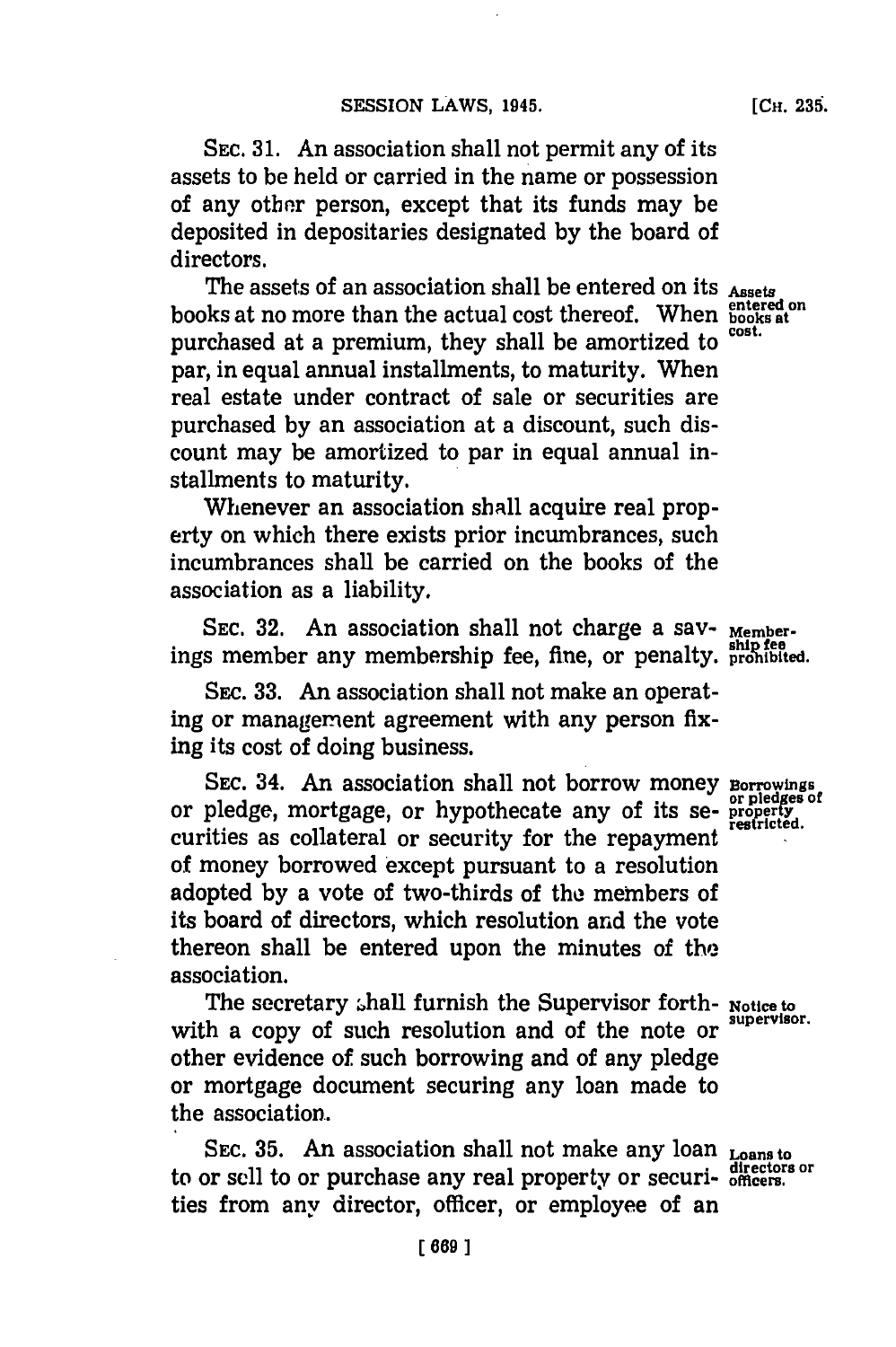association or to or from any public officer or public employee whose duties have to do with the supervision, regulation, or insurance of the association or its savings accounts or mortgages.

The foregoing provisions shall not apply to loans secured **by** the pledge or assignment of the savings account of the borrowing member.

**Loans to A** loan to or a purchase or sale to or from a partdirectors. nership or corporation of which such director, officer, defined. or employee is an owner or stockholder to the amount of fifteen per cent  $(15%)$  of the total ownership or stock, or in which he and other directors of the association hold an ownership or stock to the amount of twenty-five per cent (25%) of the total ownership or stock, shall be deemed a loan to or a purchase or sale to or from such director within the meaning of this section except when the transaction shall have occurred without the knowledge or against the protest of such director, officer, or employee of the association.

Amount of **SEC. 36.** An association shall not carry on deposit deposit required. in any bank or trust company a sum in excess of in any bank or trust company a sum in excess of twenty-five per cent  $(25%)$  of the capital and surplus of such bank or trust company unless authorized **by** the supervisor.

**Depoitries** SEC. **37.** An association shall not carry on deposit in any bank or trust company in which a director of the association is a trustee, director, officer, or em-

ployee, a sum in excess of five per cent  $(5%)$  of the amount of its savings accounts. This restriction shall not apply to depositors in and with a Federal Home Loan Bank.

**Pensions and SEC. 38.** An association may provide for pensions, **retirement** retirement plans and other benefits for its officers and employees, and may contribute to the cost thereof in accordance with the plan adopted **by** its board of directors.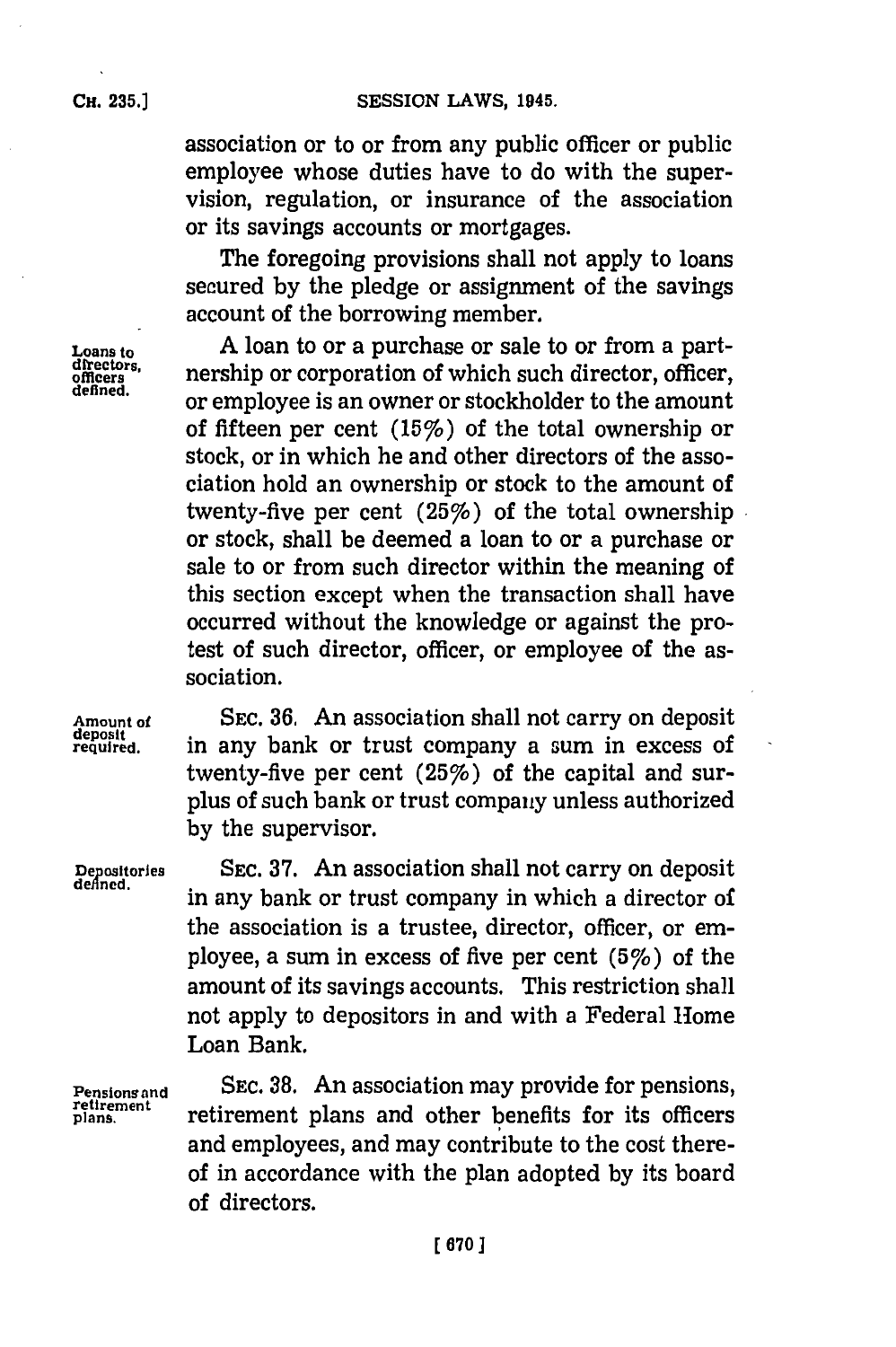SEC. 39. In addition to its usual savings accounts *Juvenile* for which credit is given in a pass book, an association may receive fully paid, installment, and juvenile savings and issue its pass books or certificates therefor showing to which class such savings accounts belong.

Fully paid savings are those for which the asso- **Paid.** ciation issues its fully paid certificate at the time they are received. The bylaws of the association may provide the terms and conditions under which fully paid savings are received.

Installment savings are those upon which regu- Installment lar stipulated payments are agreed to be made at stated periods until the sum of such payments and the dividends credited thereon completes payment of the agreed amount. The bylaws of the association may provide the terms and the conditions under which installment savings are received.

Juvenile savings are those received from minors. The bylaws of the association may provide the terms and conditions under which juvenile savings are received.

The bylaws of the association may provide for **Dividends** payment of a higher dividend rate on fully paid and <sup>on savings.</sup> installment savings than is concurrently paid on other savings in the association, upon such terms and conditions as the board of directors shall prescribe.

SEC. 40. Savings may be received by an associa- *Joint savings.* tion in the name of two or more members as joint tenants with right of survivorship. In such case, payment to either member shall discharge the association from liability upon such savings account and, upon the death of either of such joint tenants, the association shall be liable only to the survivor or survivors.

SEC. 41. Minors may become members of an as- <sub>Minors.</sub> sociation and all contracts entered into between a minor and an association, with respect to his mem-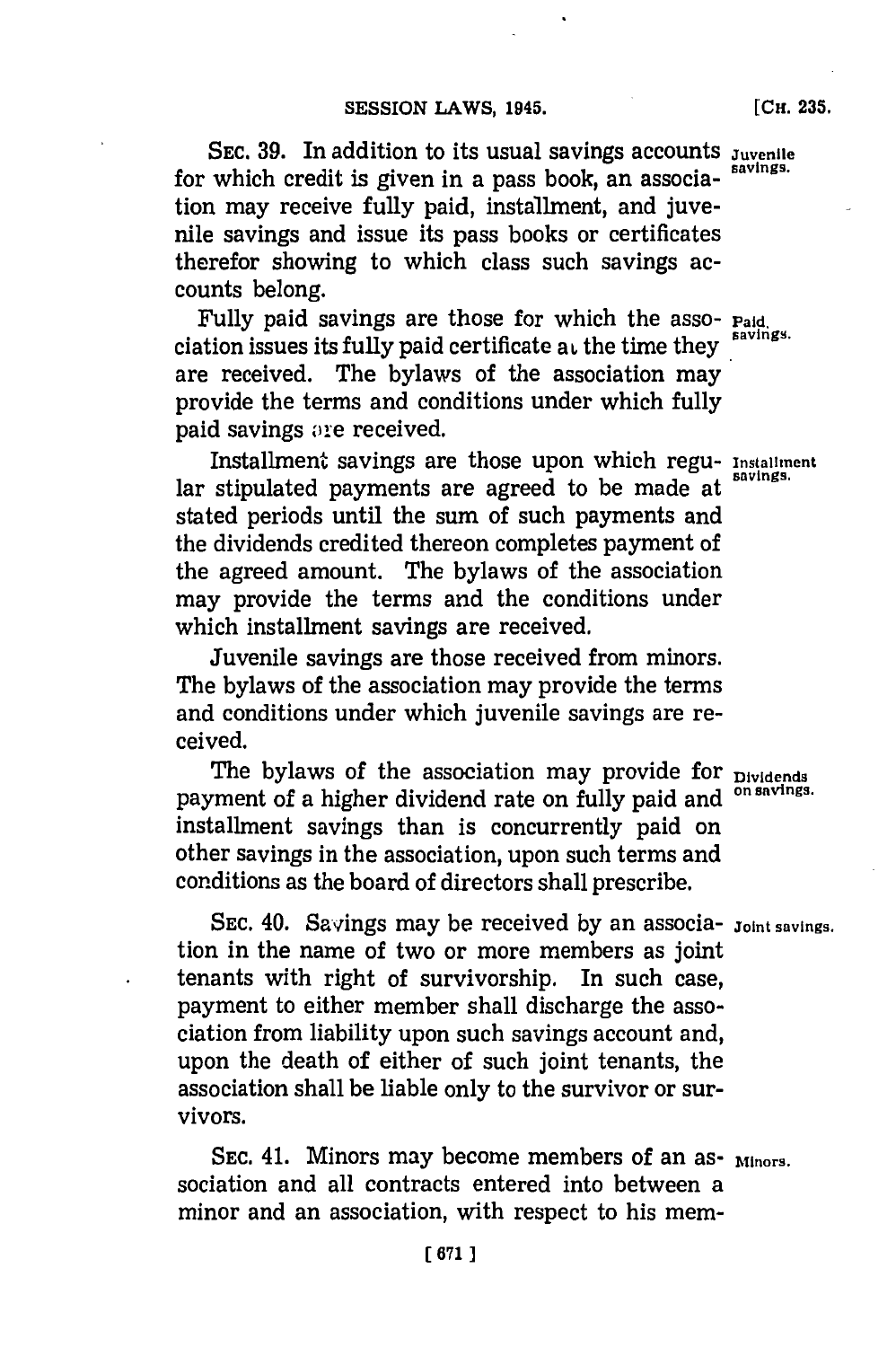bership or his savings therein, shall be valid and enforceable, and all savings accounts of miners shall be held for the exclusive right and benefit of such minor and free from the control or lien of all other persons, except creditors, and shall be paid, together with the dividends thereon, to the minor member, and his. receipt or acquittance shall be a valid discharge of the obligation.

**A** minor may not disaffirm, because of his minority, any such membership or agreement in connection therewith.

School SEC. 42. An association may provide for school savings. **savings,** savings, upon such terms and conditions as its board of directors **by** resolution shall provide, and issue its certificates, passbooks, or debentures therefor.

**Married SEC.** 43. Married women may become members women. of an association and all contracts entered into between a married woman and an association, with respect to her membership or her savings therein, shall be valid and enforceable and, unless notice shall be given to the association that the same are community funds, all savings accounts of a married woman shall be held for the exclusive right and benefit of such married woman and free from the control or lien of all other persons, except creditors, and shall be paid, together with dividends thereon, to such member, and her receipt or acquittance shall be a valid discharge of the obligation.

**State and** SEC. 44. The State of Washington and the mumunicipal<br>corporations. nicipal corporations thereof, and trustees, administrators, executors, guardians, and other fiduciaries, either individual or corporate, in their fiduciary capacity, may become members in savings and loan associations.

**Savings in** SEC. 45. When any savings account shall be made **trust.** in the name of any person in trust for another, in the event of the death of such trustee, the savings accounts, together with the dividends thereon, or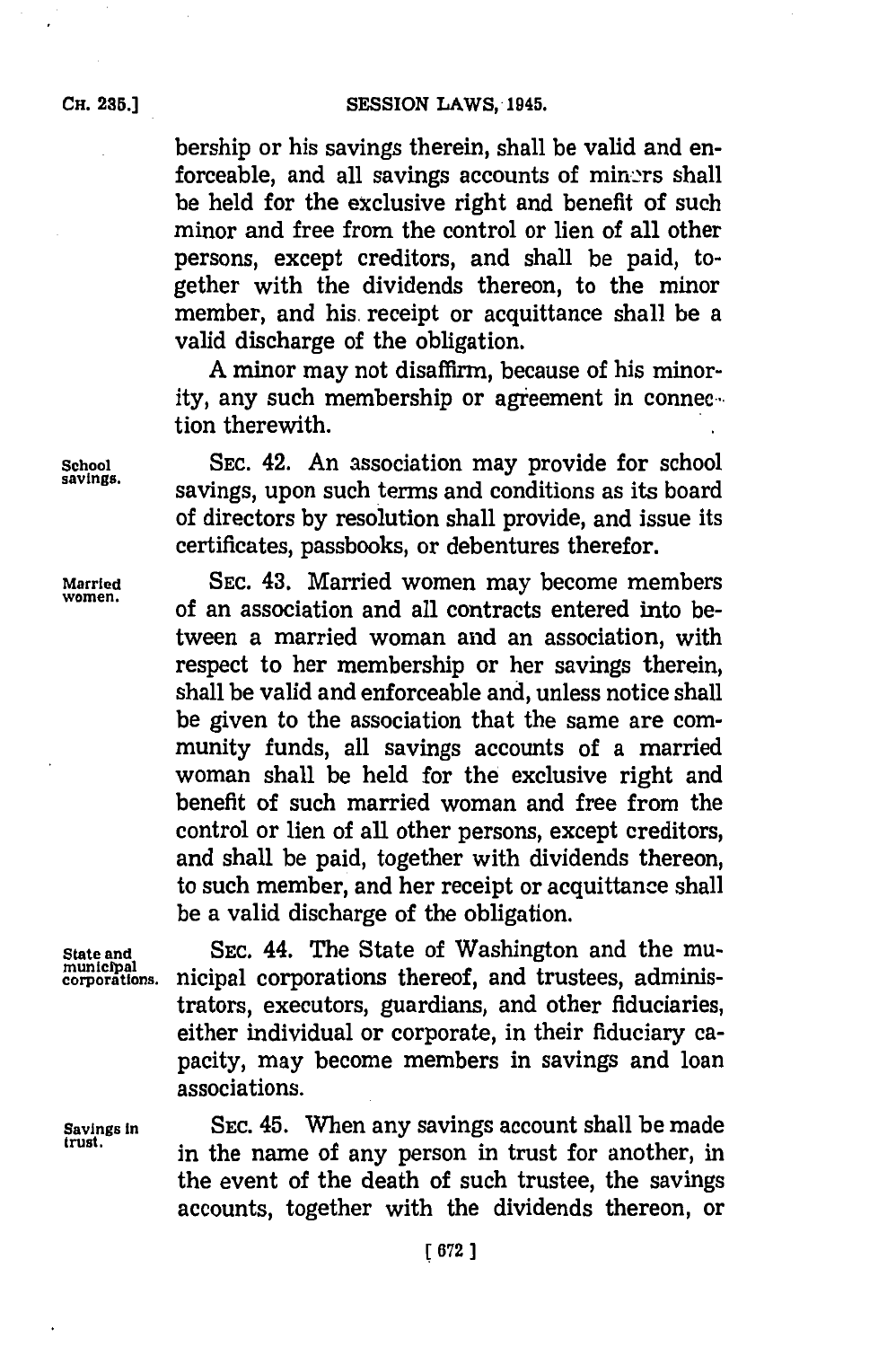## **SESSION LAWS, 1945.**

**(CH. 235.**

any portion thereof shall be payable in conformity with the provisions of the trust agreement, if any.

If such savings account in trust shall be made without any express trust agreement or the association shall have no other or further notice of the existence and terms of any regular and valid trust, in the event of the death of the trustee such account, together with the dividends thereon, or any portion thereof, shall be payable to the person for whom the account was made or, if such beneficiary be a minor or an incompetent, to his guardian, and his receipt or acquittance shall be a valid discharge of the obligation.

**SEC.** 46. If any person shall die having any say- **Savings of deceased** ings account in an association amounting to not more **members.** than five hundred dollars **(\$500)** and no executor or administrator shall be appointed within six **(6)** months thereafter, such association may pay such account to the husband, widow, next of kin, funeral director or other creditor who may appear entitled thereto. For any such payment, the association may require such proofs, waivers, indemnity and receipt and acquittance as it may deem proper. For any payment made hereunder, the association shall not be liable to the decedent's executor or administrator thereafter appointed.

**SEC. 47.** An association shall not receive savings Earnings proupon which a stipulated rate of dividend shall be **shared**. payable. Except as otherwise expressly provided or authorized in this act, all savings shall share proportionately in all net earnings and all losses of the association.

SEC. 48. An association shall issue its certificate **Pass book.** or pass book for all savings received from its members.

**SEC.** 49. An association shall not:

(a) Declare, credit, or pay any dividend except

-22 **[ 673 1**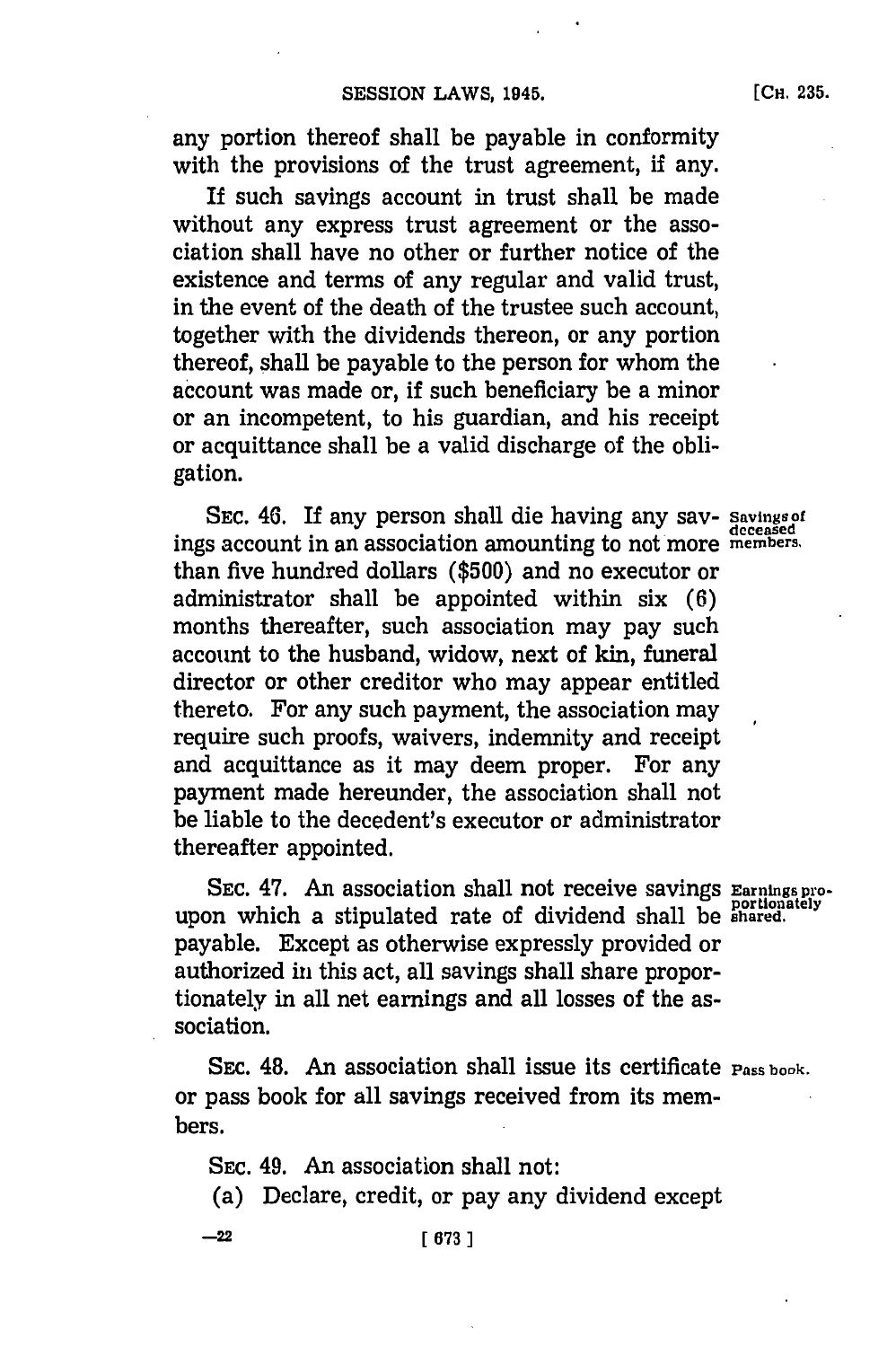### SESSION LAWS, 1945.

**CH. 235.]**

as authorized **by** a vote of the majority of the board of directors duly entered upon its minutes.

Acts (b) Declare, credit, or pay dividends on any prohibited. amount to the credit of a savings member for a longer period than the same has been credited: *Provided, however,* That savings paid in not later than the tenth day of any month may have dividends declared upon them for the whole of the month in which they were so paid in.

Rate of SEC. 50. Every association shall regulate the rate dividends. **dividends.** of dividends upon the amounts to the credit of the savings members therein, in such manner that such members shall receive, as nearly as may be, all the earnings of the association after the payment of expenses and after transferring such adequate amounts to the contingent fund and other reserve funds, as the directors may deem expedient for the security of the members.

> An association may not be required to pay dividends on balances of less than five dollars **(\$5).**

> Dividends shall be declarable only as of June 30th and December 31st in each year.

**Contingent**<br>fund a<br>reserve.

SEC. 51. The contingent fund shall constitute a reserve for the absorption of losses of an association.

Members shall not have, individually or collectively, any right or claim to the contingent fund except upon dissolution of the association.

Every association, as of June 30th and December 31st in each year, shall determine its net semi-annual earnings, and shall credit to the contingent fund an amount equal to two per cent  $(2\%)$  of the amount **by** which the aggregate of loans and real estate contracts outstanding at the end of said six-months' period exceeds the amount of such loans and real estate contracts outstanding at the beginning of the period or one-twentieth of one per cent  $(1\%)$  of the total savings accounts in the association at the end of the period, whichever is the greater, such sum so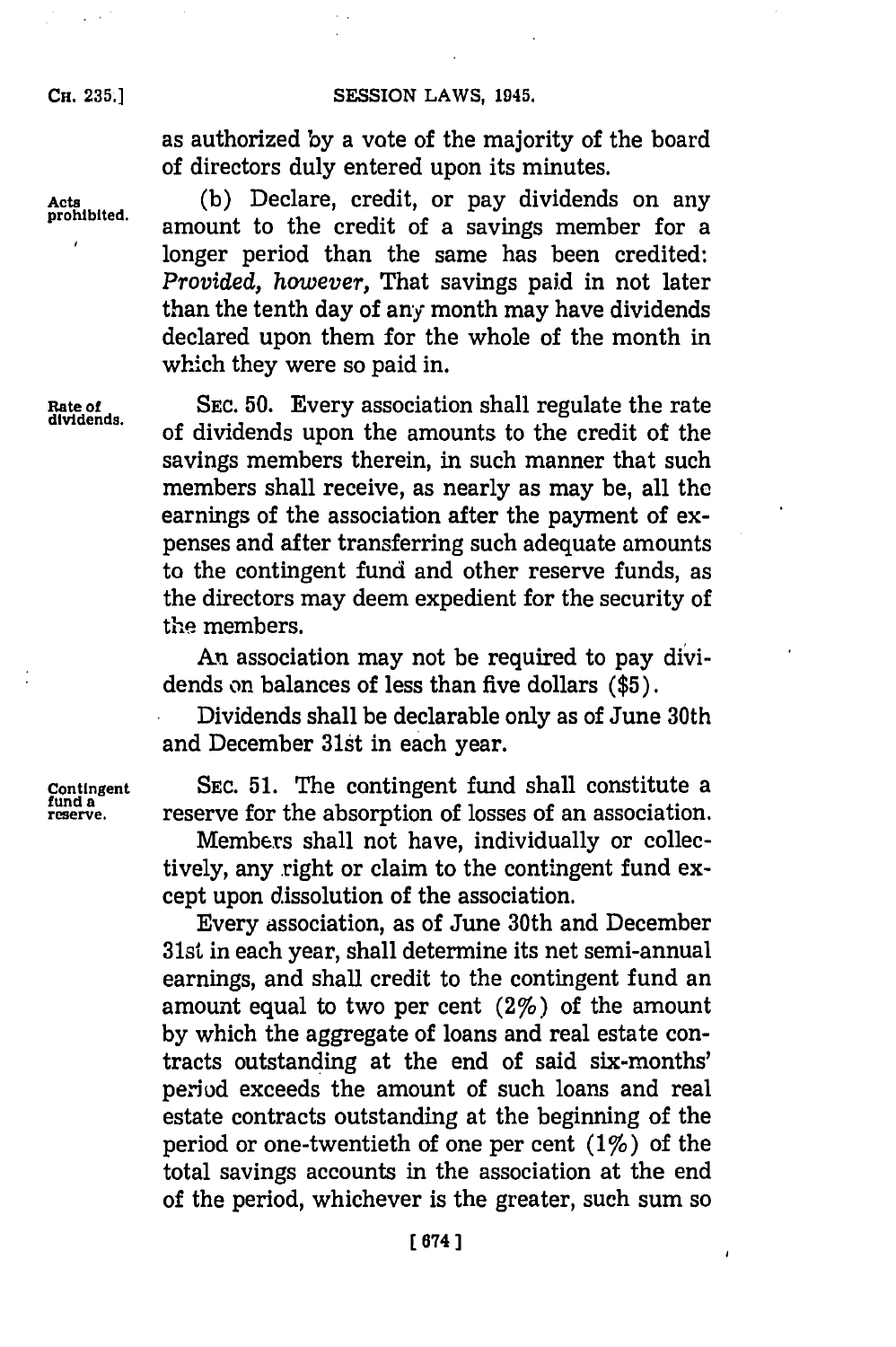[Cki. **235.**

credited from earnings into the contingent fund to be in no event less than five per cent  $(5\%)$  of the net earnings of the association for such period.

SEC. 52. Any Federal insurance reserve fund of **Excess dis**an association may be incorporated into the contingent fund. Whenever the aggregate of the contingent fund, undivided profits account and other reserves except those allocated for losses, shall exceed ten per cent  $(10\%)$  of the liability to savings members of the association, such excess may be distributed to the members as dividends.

SEC. 53. When any savings member shall have **Dormant** neither paid in nor withdrawn any funds from his **accounts.** savings account in the association for seven **(7)** consecutive years, and his whereabouts is unknown to the association and he shall not respond to a letter from the association inquiring as to his whereabouts, sent **by** registered mail to his last known address, the association may transfer his account to a "Dormant Accounts" fund. Any savings account in the "Dormant Accounts" fund shall not participate in the earnings of the association except **by** permissive action of the directors of the association. The member, or his or its executor, administrator, successors or assigns, may claim the amount so transferred from his'account to the dormant accounts fund at any time after such transfer. Should the association be placed in liquidation while any savings account shall remain credited in the dormant accounts fund and before any valid claim shall have been made thereto, as hereinabove provided, such savings account so credited, upon order of the Supervisor and without any other escheat proceedings, shall escheat to the State of Washington.

**SEC.** 54. The savings paid into any association, together with any dividends credited thereon, shall be repaid to the savings members thereof respectively, or to their legal representatives, upon request.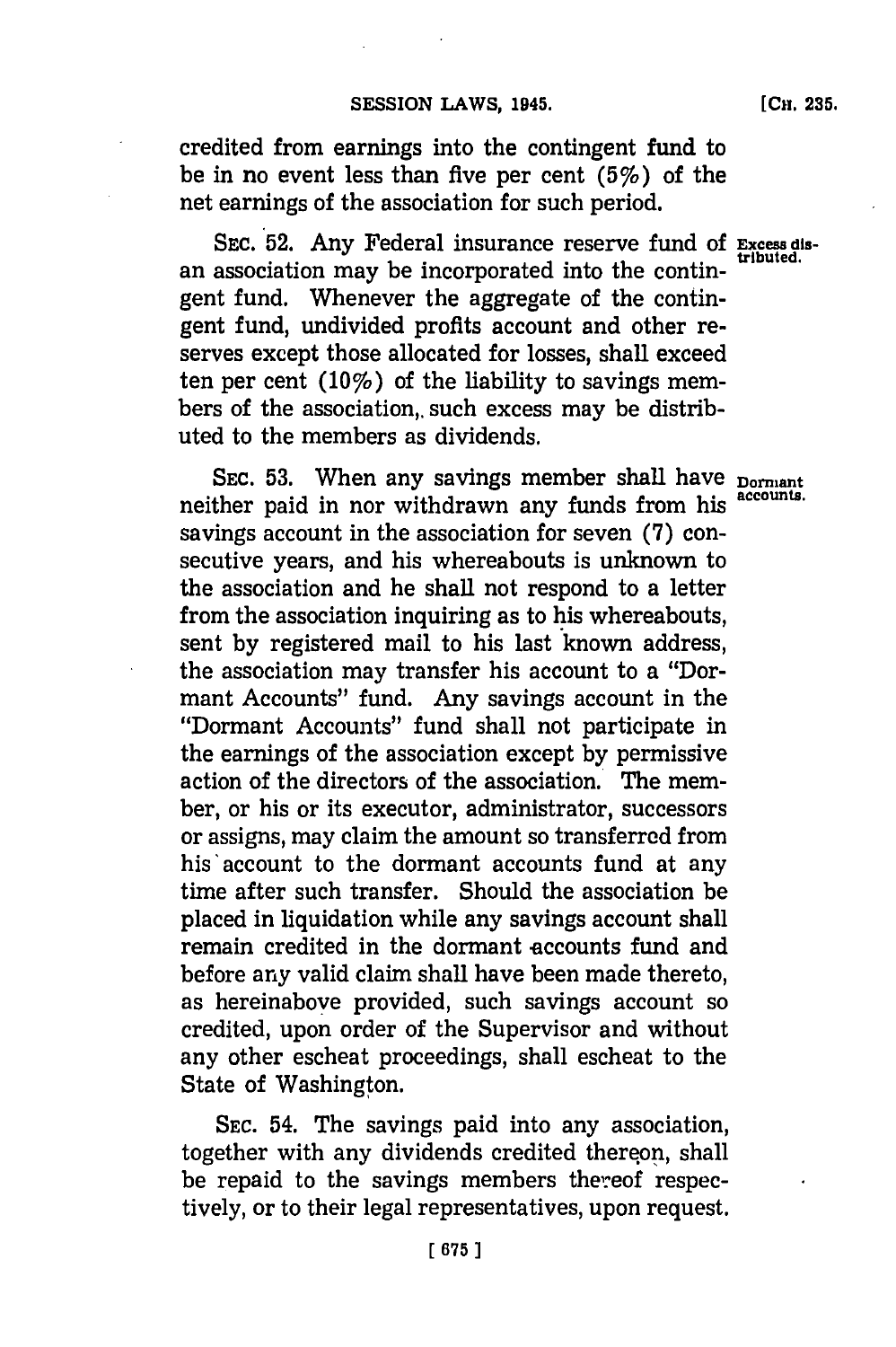## SESSION LAWS, 1945.

**Withdrawals.** Withdrawals shall be paid in such manner and at such times and under such regulations as the bylaws or as the directors of the association shall provide, which provisions for withdrawals shall be set forth in the pass books of the association.

**CH. 235.]**

**Segregation SEC. 55.** An association, to stabilize its condition, **of assets,** with the approval of the Supervisor may segregate its assets into classes and cancel members' outstanding requests for withdrawal. An association so segregating its assets into classes, with the approval of the Supervisor, may convey the assets in one or more of such classes to a corporation, formed for the purpose under the Uniform Business Corporation Act, the directorate of which shall be identical to that of the association and the capital stock of which shall be owned **by** the association: *Provided, however,* That qualifying shares in the corporation may be issued, in trust, to its directors.

**Reduction SEC. 56.** Upon segregation, the savings accounts **of accounts.** of the members of the association shall be reduced rateably and proportionately and, in lieu of such reduction, the corporation shall issue its certificates or debentures, proportionately to the savings members of the association, upon such terms and conditions as its directors shall determine and the Supervisor shall approve.

**Liquidation** The assets of such segregation corporation shall **of assets.** be liquidated and its affairs wound up and the net proceeds distributed to its certificate or debenture holders rateably and proportionately: *Provided,* That whenever funds are available, the segregation corporation may pay to its certificate or debenture holders, whose certificates or debentures are not in excess of five dollars **(\$5),** the full amount thereof.

> Such segregation corporation shall be subject to examination and supervision and shall pay an annual license fee on the same basis, for the same purposes,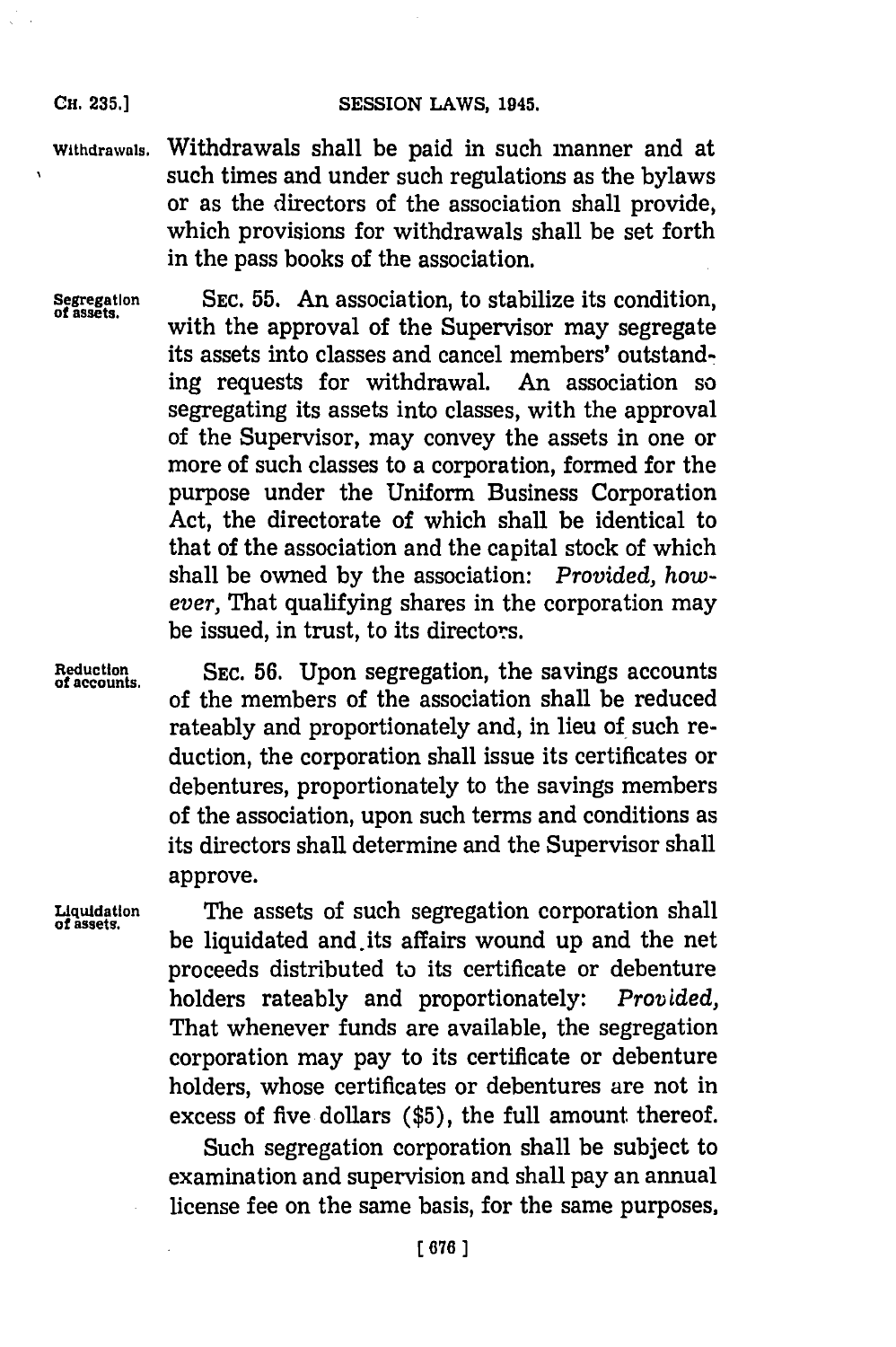and to the same extent as savings and loan associations.

SEC. 57. Every association shall have on hand at *Cash reserve* all times in available funds, to enable it to pay withdrawals in excess of receipts and to meet accruing expenses, a sum not less than three per cent **(3%)** of the aggregate of the savings accounts of its members. Such funds shall consist of cash on hand and balances due from or checks in transit for collection from solvent banks.

In addition, every association shall have on hand Assets at all times, either in cash or in bonds or obligations **bein hand.** authorized **by** sections **59** to **61** of this act, which cash, bonds or other obligations shall not be pledged or otherwise held as security for the payment of any obligations of the association, as follows:

Three per cent  $(3\%)$  of the aggregate of the savings accounts of its members, if the principal place of business of the association shall be in a city or town having a population of not more than twentyfive thousand **(25,000)** persons;

Five per cent  $(5\%)$  of such savings accounts, if such principal place of business shall be in a city having a population in excess of twenty-five thousand **(25,000)** persons and of not more than two hundred thousand (200,000) persons; and

Seven per cent  $(7%)$  of such savings accounts, if such principal place of business shall be in a city having a, population of more than two hundred thousand (200,000) persons.

Whenever an association shall have on hand less **Loans dis-**<br>continued. available funds or bonds or obligations than are hereinabove required or when it shall owe borrowed money in an amount equal to one-half of its legal borrowing capacity with the Federal Home Loan Bank of Portland, it shall discontinue the making of any loans or other investments, except those for which its commitments have previously been issued,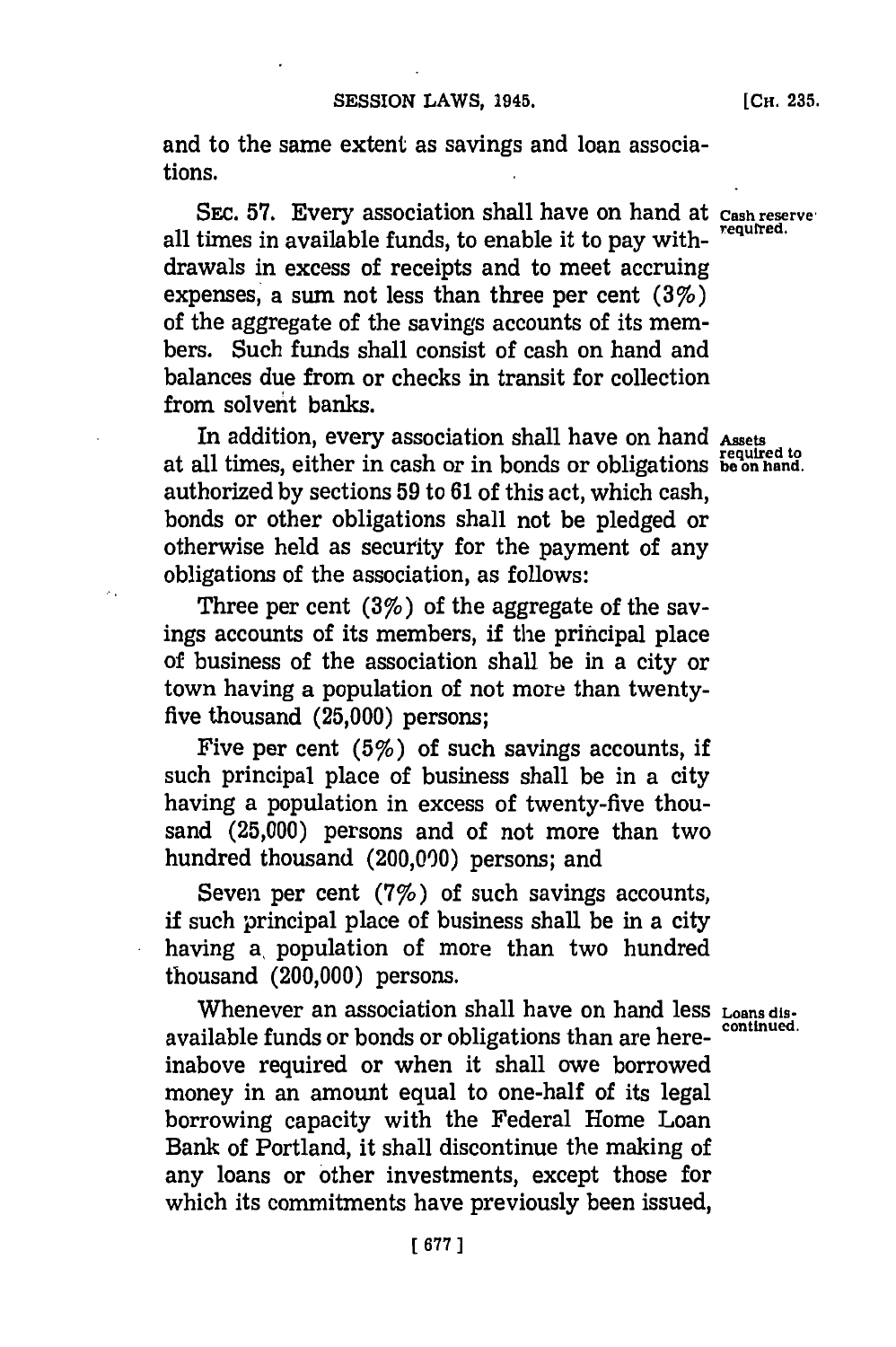until a status complying with the provisions of this section shall be re-established.

**Investment SEC. 58.** An association may invest its funds in **of funds.** the manners in this act provided and not otherwise.

> An association shall not invest more than two and a half per cent  $(2\frac{1}{2}\%)$  of its assets or five thousand dollars **(\$5,000),** whichever is the greater, in a loan or loans, or in the purchase of contracts as hereinafter provided, on the security of any one property.

> An association shall not loan to or purchase contracts payable **by** any one person in ant amount in excess of two per cent  $(2\%)$  of its assets, except with the prior written approval of the Supervisor. As to any such loan or contract purchase in excess of two per cent  $(2\%)$  of its assets, the association shall set up a special reserve from current earnings equal to five per cent  $(5%)$  of such loan or contract purchase price. Such special reserve may be withdrawn whenever such loan or contract balance shall be reduced to an amount not exceeding two per cent  $(2\%)$  of the assets of the association.

United States SEC. 59. An association may invest its funds in securities. the bonds or obligations of or bonds or obligations guaranteed **by** the United States of America, including bonds of the District of Columbia, of the Dominion of Canada, or those for which the faith of the United States or the Dominion of Canada is pledged to provide for the payment of interest and principal: *Provided,* That, in the case of bonds of the Dominion of Canada or those for which its faith is pledged, the interest and principal shall be payable in the United States or with exchange to a city in the United States and in lawful money of the United States or its equivalent.

**Obligations SEC. 60.** An association may invest its funds in the bonds or interest bearing obligations of this state, issued pursuant to the authority of any law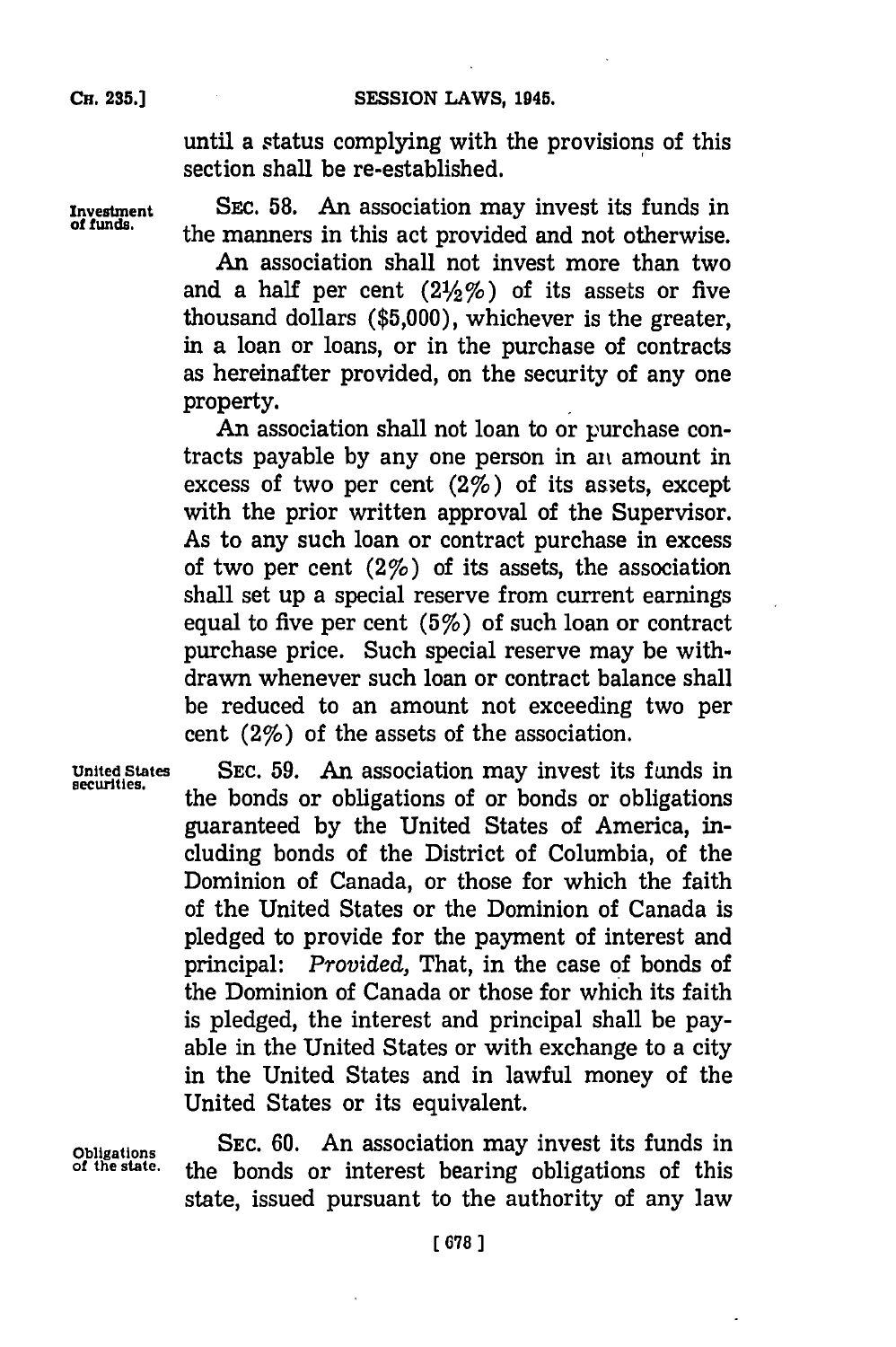of this state, for which the faith of the state is pledged to provide for payment, of interest and principal.

SEC. **61.** An association may invest its funds in **Other states.** the bonds or interest bearing obligations of any other state of the United States upon which there is no existing default and upon which there has been no default for more than ninety **(90)** days within ten **(10)** years immediately preceding the investment: *Provided,* That such state has not been in default for more than ninety **(90)** days, within said ten **(10)** years, in the payment of any part of the principal or interest of any debt contracted **by** it or for which the faith of such state was pledged.

SEc. **62.** An association may invest its funds in **Obligations** the valid warrants or bonds of any city, town, county, prother muschool district, port district, or other municipal corporation in the State of Washington which are issued pursuant to law and for the payment of which the faith and credit of such municipal corporations is pledged and taxes are leviable upon all taxable property within its limits. The aggregate of the investments of an association in any issue of such warrants or bonds shall at no time exceed five per cent (5%) of the amount of its savings accounts.

SEc. **63.** An association may invest its funds in **Warrants.** the valid warrants or bonds of any city, county, school district, port district, or other municipal corporation in the United States having a population of not less than fifty thousand **(50,000)** inhabitants as determined **by** the last Federal census, which municipal corporation has not defaulted in the payment of interest or principal upon any general obligation, including those for which its credit was pledged, within ten **(10)** years last past, and for the payment of which the faith and credit of such municipal corporation is pledged and taxes are leviable upon all taxable property within its limits. No such invest-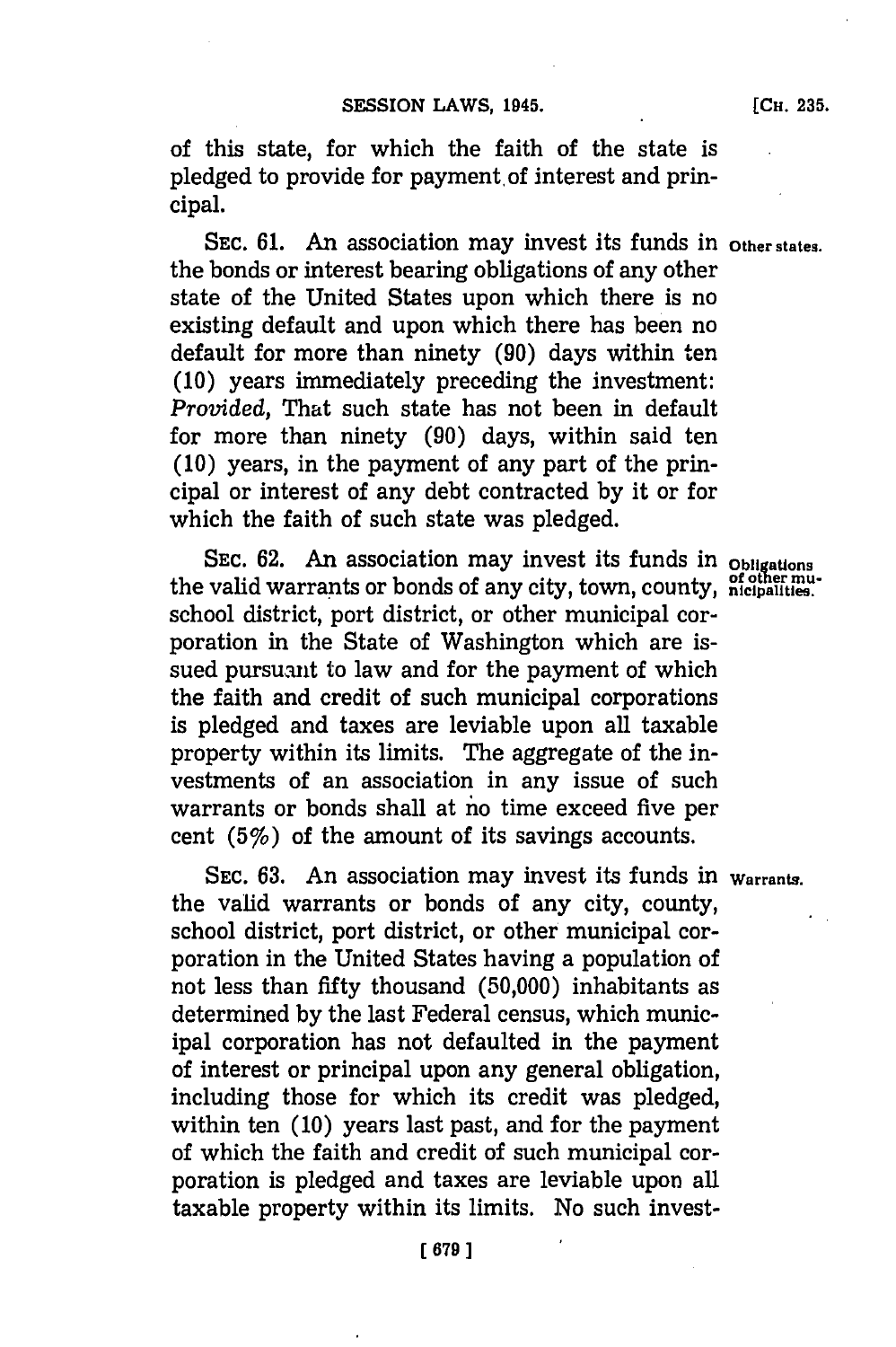ment shall be made unless the warrants or bonds for purchase are rated not less than **BAA by** Moody's Investors' Service, or have equivalent rating of another standard rating bureau, and the aggregate of the investments of an association in any issue of such warrants or bonds shall at no time exceed five per cent  $(5\%)$  of the amount of its savings accounts.

**Revenue SEC.** 64. An association may invest its funds in the light, water, or sewer revenue bonds of any city of this state for the payment of which the entire revenue of the city's light, water, or sewer system, less maintenance and operating costs, is irrevocably pledged.

 $\lambda$ 

An association may invest its funds in the light, water, or sewer revenue bonds of any city or other municipal corporation in the United States having a population of not less than fifty thousand **(50,000)** inhabitants as determined by the last Federal cen**sus,** which city or municipal corporation has not defaulted in the payment of interest or principal upon this or any like obligation, including those for which its credit was pledged, within ten **(10)** years last past, for the payment of which the entire revenue of the city's, or other municipal corporation's light, water, or sewer system, less maintenance and operating costs, is irrevocably pledged.

**Limit on** The aggregate of the investments of an association in any issue of such revenue bonds shall at no time exceed five per cent  $(5%)$  of the amount of its savings accounts.

provement<br>bonds.

**Local** im. **SEC. 65.** An association may invest its funds in the bonds of any local improvement district of any city of this state (except bonds issued for an improvement consisting of grading only), the ultimate payment of which is guaranteed by the municipality under the provisions of guaranty laws of this state: *Provided,* That one-half of the lots in the local improvement district be improved with revenue pro-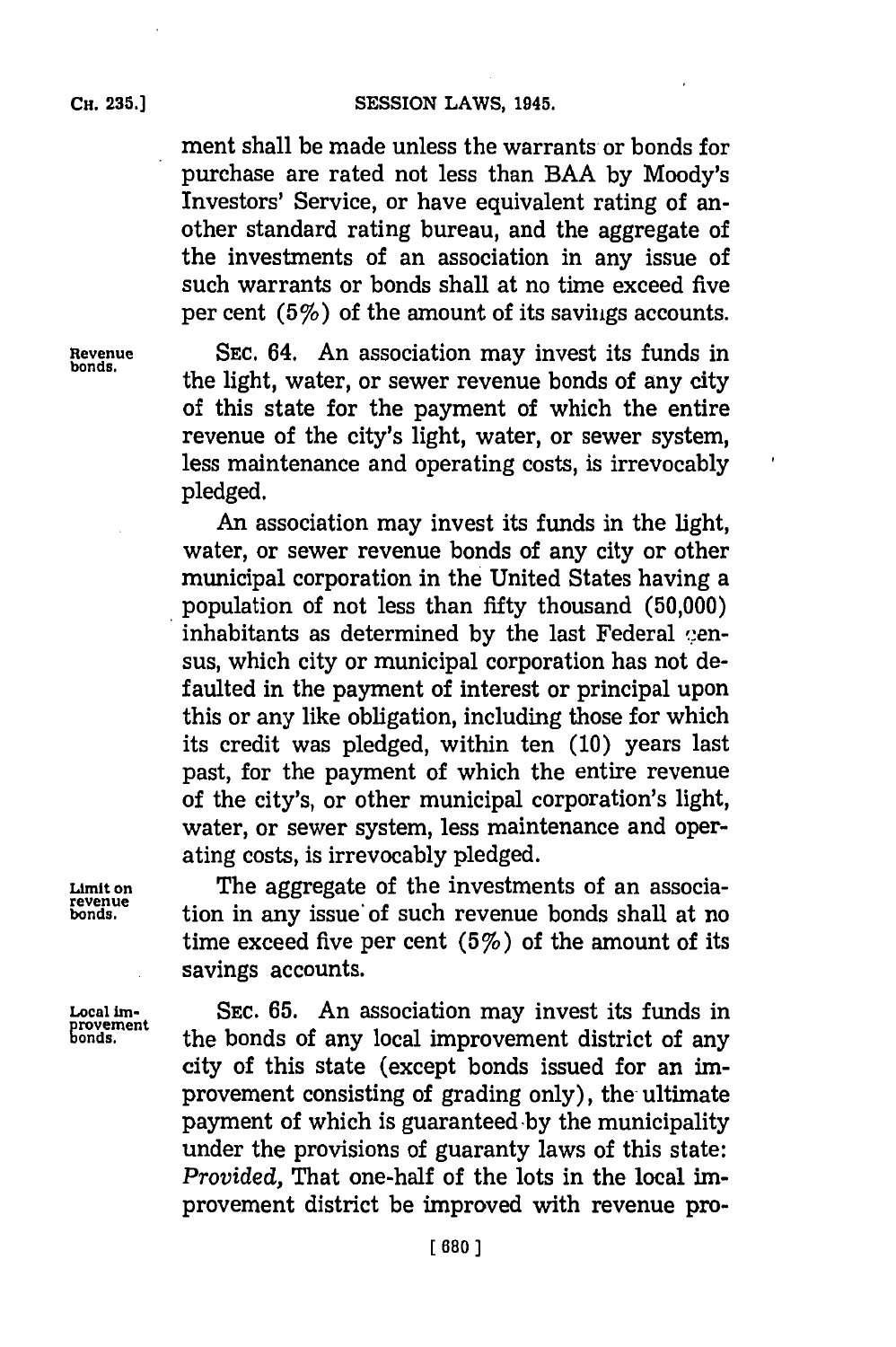ducing houses or other improvements and that local improvement district bonds falling within the fifty per cent  $(50\%)$ , in amount of any issue, last callable for payment shall neither be acquired nor taken as security. The aggregate of the investments of an association in any issue of such bonds shall at no time exceed three per cent  $(3%)$  of the amount of its savings accounts, and an association may not have invested, at any one time, more than one hundred thousand dollars **(\$100,000)** in the bonds of any one district described in this section.

**SEC. 66.** An association may invest its funds in **Federal** stock or notes, bonds, debentures, or other such obligations **of** any Federal home loan bank, the Home Owners' Loan Corporation, any Federal land bank, the Federal Savings and Loan Insurance Corporation, the Federal Housing Administration, or any state or Federal agency organized under authority of the laws of the United States or of the State of Washington, authorized to loan to or act as a fiscal agency for, or insurer of, a savings and loan association.

**SEC. 67.** An association may invest its funds in **Real estate** loans secured **by** first mortgages on improved real **mortgage.** estate, subject to the following conditions and restrictions:

**(1)** No mortgage loan shall be made in excess **50% value of** of fifty per cent  $(50\%)$  of the value of the security security. unless its terms require the payment of the principal and interest in annual, semi-annual, quarterly or monthly payments, at a rate which if continued would repay the loan in full in not more than twentyfive **(25)** years, beginning within one **(1)** year and continuing until the loan is reduced to fifty per cent  $(50\%)$  or less of the value of the security as then determined upon a re-appraisement. No loan upon which payments in reduction of principal are not being made at least annually shall continue for more than five **(5)** years, unless, at the expiration

**[CH. 235.**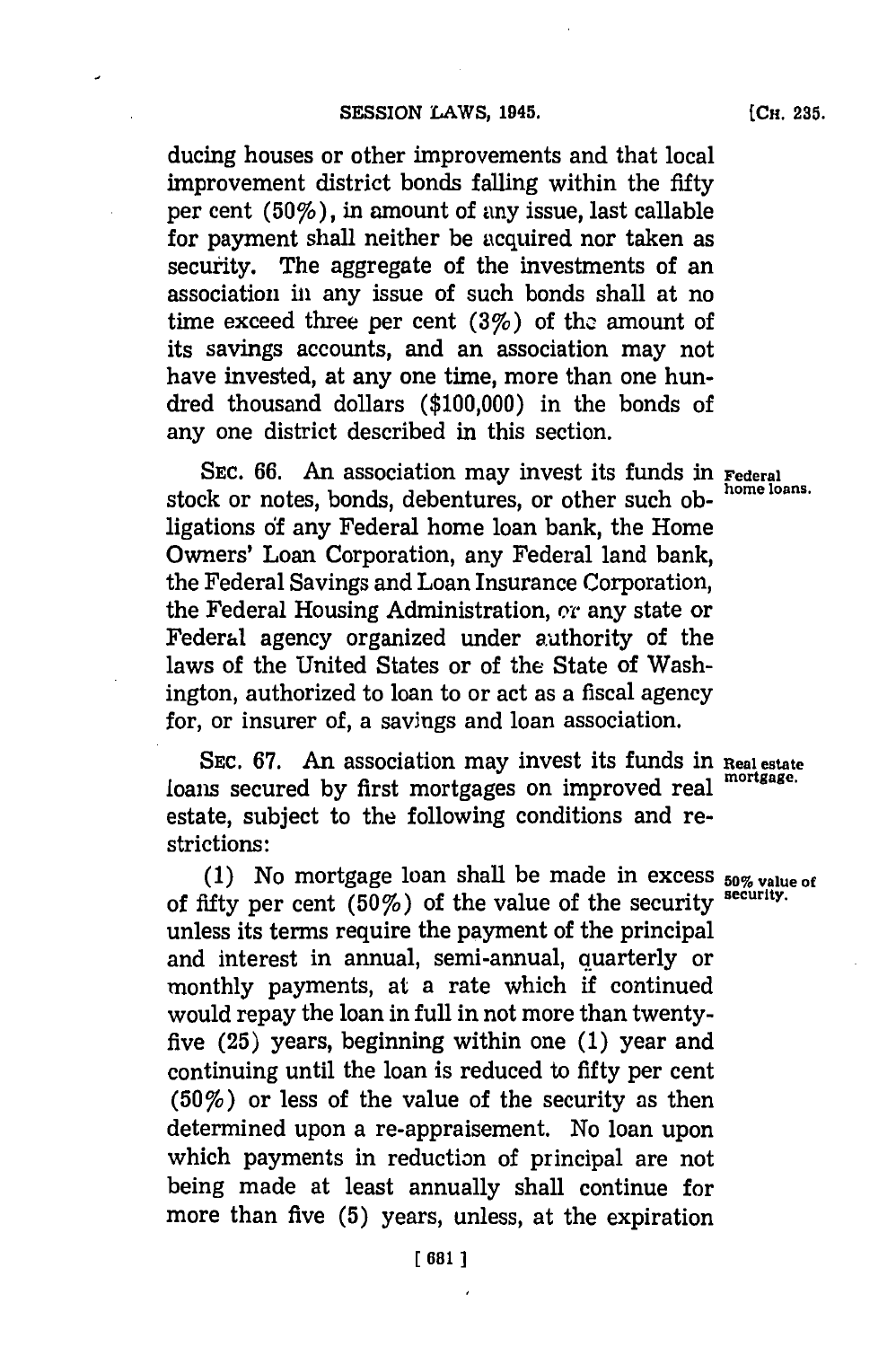## **CH. 35.]SESSION LAWS, 1945.**

of each five **(5)** year period, it shall be re-appraised and the loan reduced to an amount not in excess of fifty per cent (50%) of the new appraised value.

**Federal** (2) Notwithstanding any other provision of this =ntee act, an association may make any real estate loan which is insured or guaranteed in whole or in part **by** the Federal housing administrator, the veterans' administration, or any other state or Federal agency, or for which said administrator, administration, or agency has issued commitment to insure or guarantee such loan..-

> **(3)** Loans not so insured or guaranteed shall not be in. excess of:

> (a) Eighty per cent (80%) of the. appraised value, if secured **by** a first mortgage lien on property on which is situated a dwelling not over thirty **(30)** months old.

> (b) Sixty-six and two-thirds per cent  $(66\frac{2}{3}\%)$ of the appraised value, if secured **by** a first mortgage lien on property on which is situated a dwelling not over fifteen **(15)** years old or which is fully repaired and modernized at the time the loan is made.

> (c) Sixty per cent *(60%)* of the appraised value, if secured **by** a first mortgage lien on property improved with a dwelling or apartment building other than as above described.

> (d) Fifty per cent  $(50\%)$  of the appraised value, if secured **by** a first mortgage lien on property improved with a building or buildings other than as above described.

> (4) Notwithstanding the provisions of this section, an association may make any loan which is permitted to a Federal Savings and Loan Association doing business in this state.

**Building** SEc. **68.** An association may invest its funds in **loans,** a loan secured **by** a first mortgage lien on real estate which is to be improved **by** a building or buildings to be constructed with the proceeds of such loan. Such loans shall be so arranged that the proceeds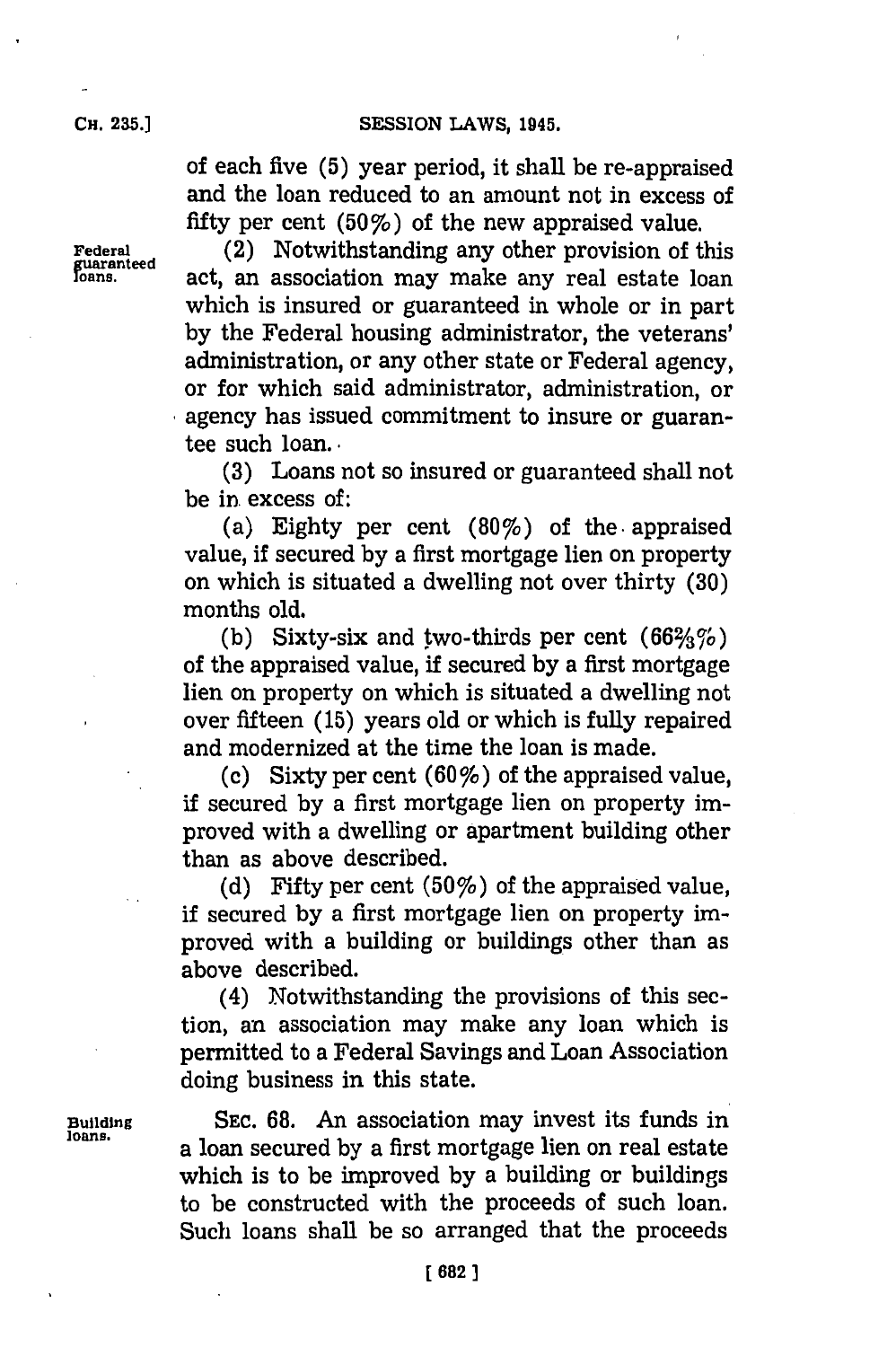of the loan will be used for the payment of the costs of the improvements and that, when so used, the property will be improved to the extent that the appraised value, upon completion, will be as provided in this act.

SEC. 69. For every mortgage loan, the borrower Note and shall execute a note and a mortgage which shall con- **borrower**. stitute a first lien upon a fee estate in improved real property. For such loan, the appraised value shall be the value of the land and- the permanent improvements thereon. Appraisals for loan purposes shall be made **by** two appraisers appointed **by** the board of directors, either or both of whom, **if** qualified, may be directors of the association.

Every appraisal shall be made in writing, shall **Appraisa.** state that each appraiser has personally examined said property, has no personal interest therein, the conservative value of the property as so determined, and shall be signed **by** the appraisers. Such appraisal shall be filed with the association, before any mortgage loan shall be made.

Every mortgage loan, before making, shall be ap- Approval of proved by the directors of the association or by a loan committee of the directors appointed for the purpose.

SEC. 70. For every mortgage loan made, the as-*Insurance on* sociation shall require that the mortgagor procure and maintain fire insurance upon the buildings and improvements situated on the mortgaged premises, in a company authorized to write fire insurance in this state, in such amount as shall be stipulated in the mortgage, with loss payable to the association, and that the policy or policies of insurance be deposited with and held **by** the association until the loan shall be paid.

The association may require such other insurance at any time as its board of directors may deem

**(CH. 235.**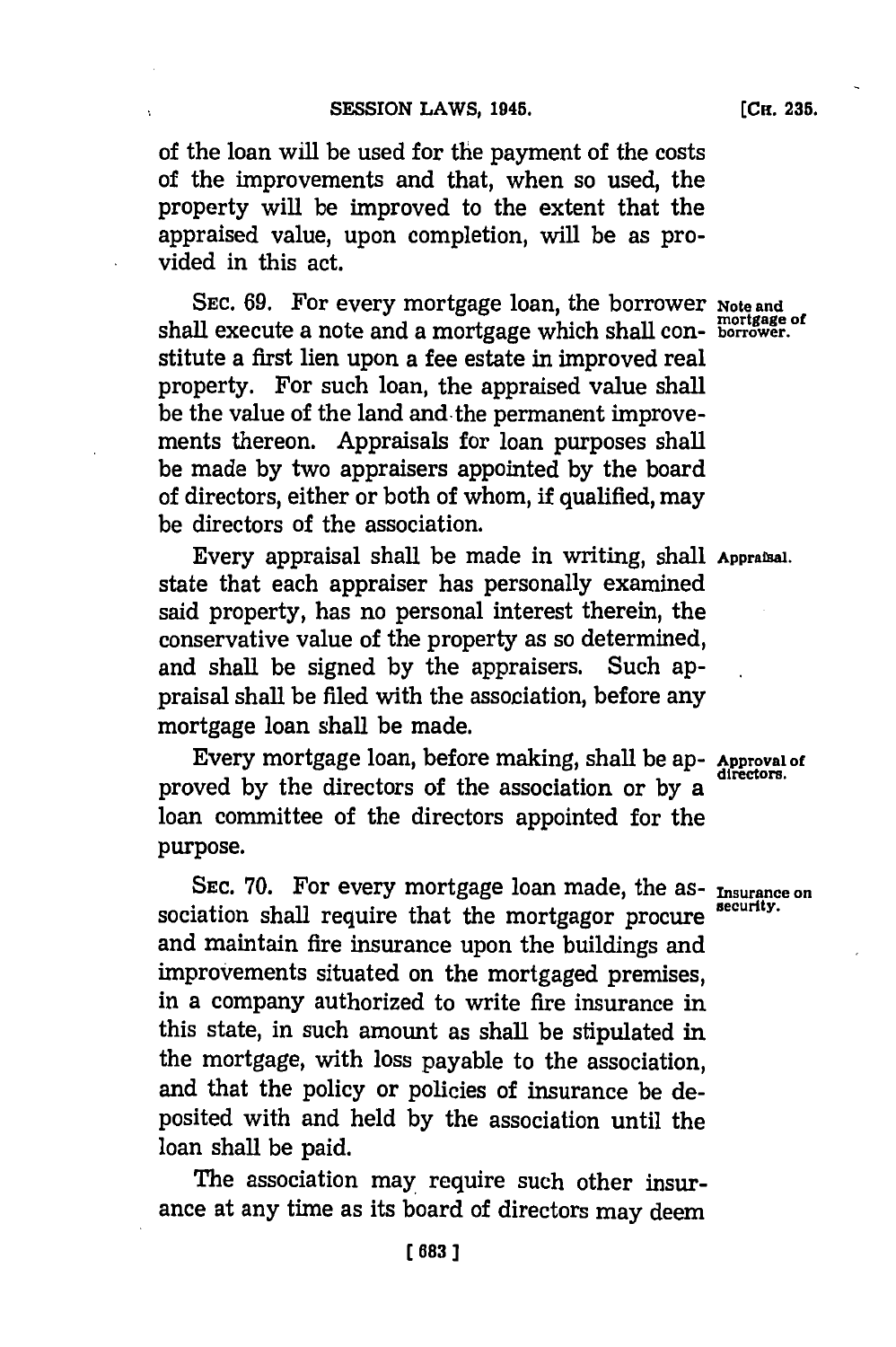SESSION LAWS, 1945.

advisable for its protection up to the balance of its loan account.

Before making any mortgage loan, the association shall require:

**Title** (a) Title insurance issued **by** a duly qualified **insurance,** title insurance company; or

> **(b)** In the case of lands registered under the Torren's System, a duplicate certificate of ownership issued **by** a registrar of titles; **or.**

**Abstract.** (c) An abstract of title, certified to the date of the loan **by** a duly qualified abstract company of the county in which the land is situated, accompanied **by** a written opinion of a competent attorney to the effect that the proposed mortgage will constitute a first lien upon such property.

Investment **SEC. 71.** An association may invest its funds in of association may invest its funds in tion funds. **on fnds.** the purchase of real estate contracts under the following conditions only:

> (a) That it must acquire the title in fee to the property covered **by** such contracts;

> **(b)** That the type of property be such as would be eligible for a mortgage loan under this act;

> (c) That not less than twenty per cent  $(20\%)$ of the principal of the purchase price under said contract shall have been paid or that the amount due under said contract shall not exceed seventy-five per cent ('75%) of the appraised value of the property, whichever is the lower, and that the purchaser shall not be in default in performance of any of the terms of said contract. An association, subject however to the provisions of section 58, may purchase any real estate contract which a Federal association doing business in this state is permitted to purchase.

Before making any such purchase, the property shall be appraised and the purchase approved as in the case of mortgage loans.

SEC. 72. An association may invest its funds in promissory notes secured **by** the pledge or assign-

**CH. 235.1**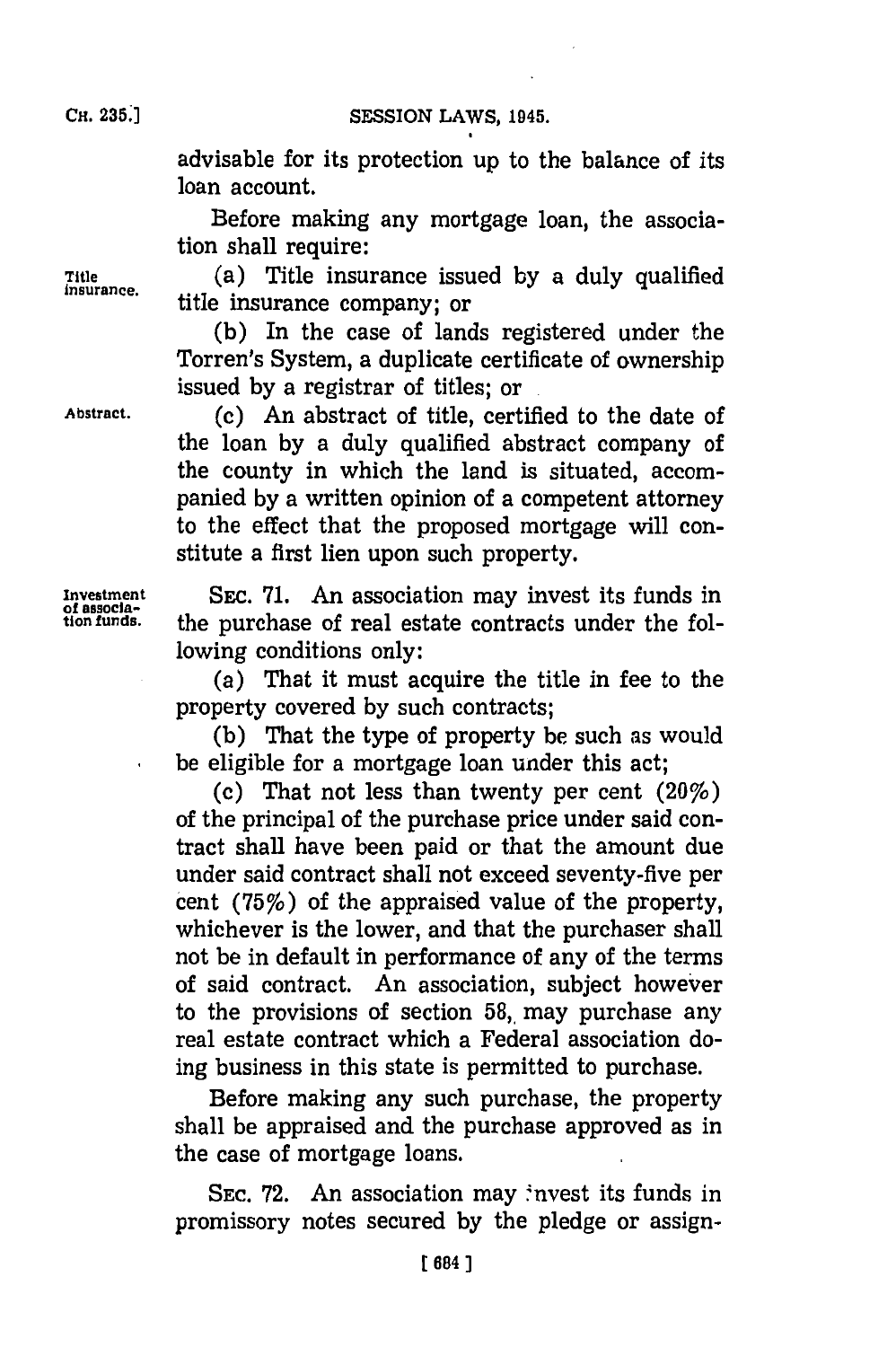ment of the savings account of the borrowing mem- **Notes of** ber. Any such loan shall not exceed ninety per cent (90%) of the balance due to the member upon such savings account.

An association may invest its funds in loans upon **Loanson** the security of a savings account in any other say- **accounts.** ings and loan association doing business in this state, if such account be insured **by** the Federal Savings and Loan Insurance Corporation or any other Federal or state agency. Any such loan shall not exceed ninety per cent ( $90\%$ ) of the amount of such account or ninety per cent **(90%;)** of the amount of the insurance thereon, whichever is the smaller.

**SEC. 73.** An association may invest its funds in **Fixtures.** the purchase of furniture, fixtures and office equipment convenient and necessary for the carrying on of its business.

SEc. 74. An association may invest a reasonable **Real** amount of its funds in real property or leasehold for office for **business.** interests therein for use in the transaction of its **bus**iness when:

**(1)** the aggregate of its contingent fund, surplus, and undivided profits accounts equals five per cent  $(5%)$  of the aggregate of its savings accounts;

(2) its directors, **by** unanimous vote, approve the making of such investment; and

**(3)** the total investment in such property does not exceed seven and one-half per cent **(712%)** of the aggregate of its savings accounts.

The foregoing restrictions of this section shall not affect existing investments of associations. No association may invest its funds in real property or leasehold interests therein for use in the transaction of its business without the prior written approval of the Supervisor.

Any real estate, except that used for the transaction of its business, which is not sold **by** an association within five years from and after the time title

**[CH. 235.**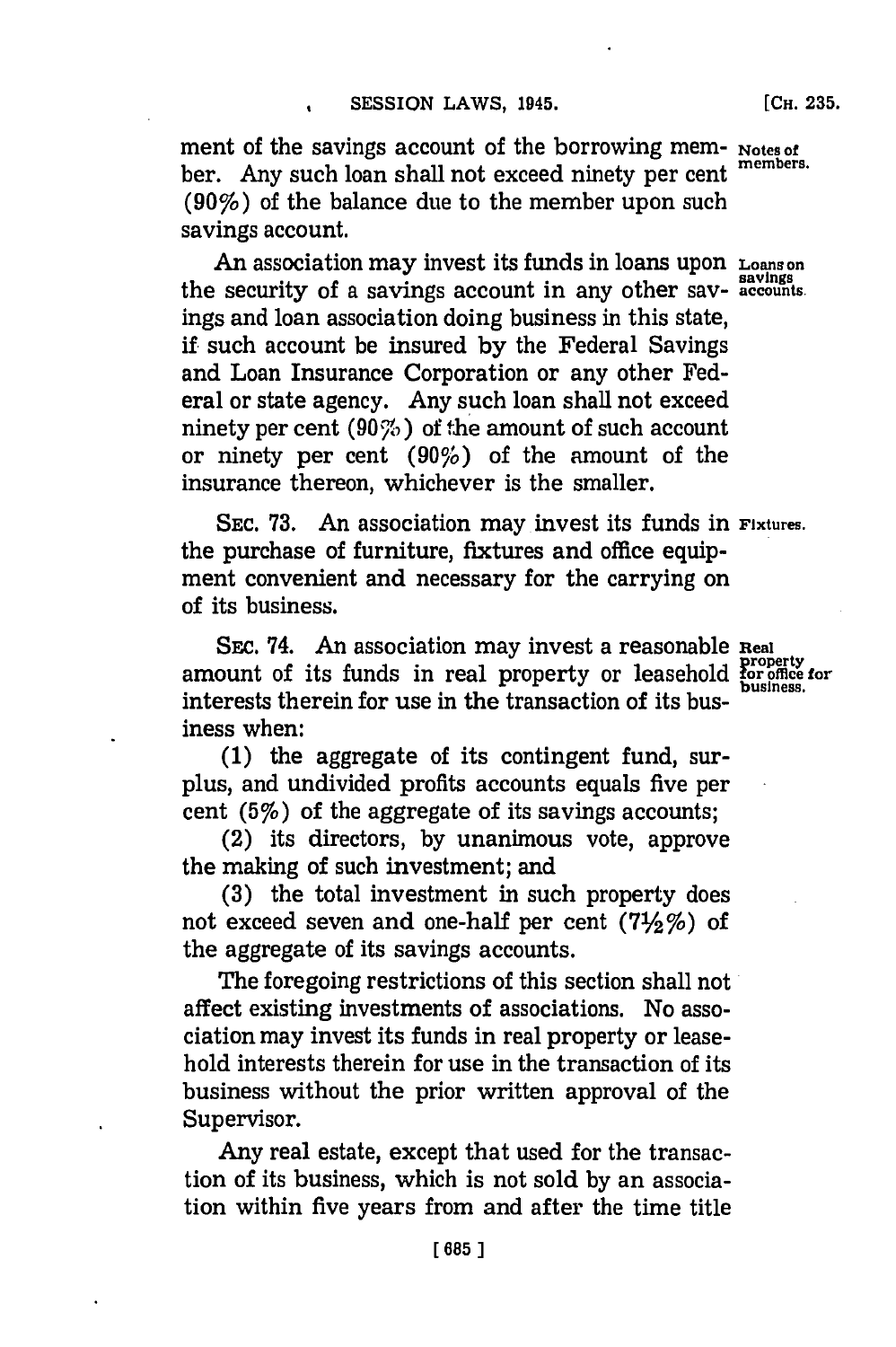is acquired, shall be depreciated at not less than ten per cent  $(10\%)$  of the book value at the close of each annual period, unless an extension of time be granted **by** the Supervisor.

Assets of SEC. 75. Notwithstanding any other provisions of segregation. this act, an association may invest its funds in the this act, an association may invest its funds in the assets of its segregation corporation or equivalent agency whenever a three-fourths majority of its directors approve the making of such investment.

> If the purchase price of any one asset from the segregation corporation or equivalent agency amounts to more than two per cent  $(2\%)$  of the savings accounts of the association, such purchase may not be made without the prior written approval thereof **by** the Supervisor.

**Fees of** SEC. 76. The Secretary of State shall collect in secretary advance the following fees from each association: advance the following fees from each association: For filing articles of incorporation, or amendments thereof, or other certificates required to be filed in his office, ten dollars **(\$10);** for furnishing copies of papers filed in his office, per folio, twenty cents  $(20¢).$ 

Every association shall also pay to the Secretary of State or County Auditor, for filing any instrument with him, the same fees as are required of general corporations for filing similar papers.

Annual SEC. 77. Every savings and loan association organized under the laws of this state on or before the 31st day of July in each year, shall pay to the Supervisor a license fee, for the ensuing fiscal year commencing August 1st, as follows:

> Where the assets of the association do not exceed two hundred and fifty thousand dollars **(\$250,000),** a fee of fifty dollars **(\$50);**

> Where the assets exceed two hundred and fifty thousand dollars **(\$250,000),** and do not exceed five hundred thousand dollars **(\$500,000),** a fee of seventy-five dollars **(\$75);**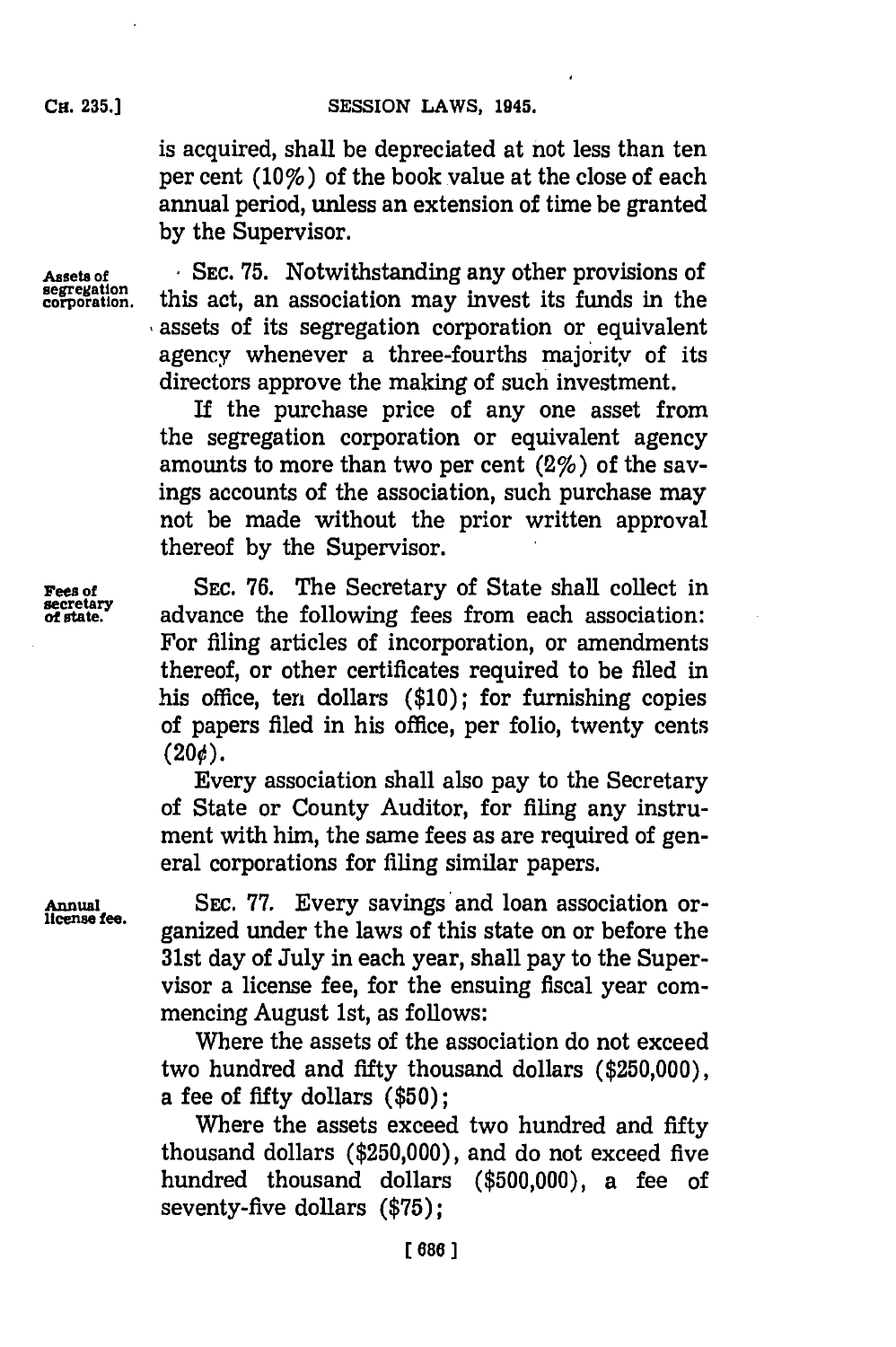Where the assets exceed five hundred thousand Annual<br>  $\frac{1}{2}$ dollars (\$500,000), and do not exceed one million dollars **(\$1,000,000),** a fee of one hundred dollars **(\$100);** and

Where the assets exceed one million dollars **(\$1,000,000),** the sum of one hundred dollars **(\$100)** plus ten dollars (\$10) per million dollars of assets, or fraction thereof, in excess of such one million dollars **(\$1,000,000).**

In addition, each association shall pay a fee of, thirty cents  $(30¢)$  per thousand dollars of assets, or fraction thereof, up to and including two million five hundred' thousand dollars **(\$2,500,000)** of assets and a fee of fifteen cents **(150)** per thousand dollars of assets, or fraction thereof, in excess of two million five hundred thousand dollars **(\$2,500,000).** For the purpose of computing such fees, the assets of the association shall be determined as of June 30th of the year in which the fee is payable.

SEC. 78. Every foreign savings and loan associa- **Foreign** astion or like corporation doing business in this state, **fees**. on or before the 31st day of July of each year shall pay to the Supervisor for the privilege of conducting business in this state, a license fee for the ensuing fiscal year, of three hundred dollars **(\$300)** and, in addition, thirty cents  $(30¢)$  upon each one thousand dollars **(\$1,000)** or fraction thereof of assets held or of savings received within this state, which ever may be the larger, up to and including two million five hundred thousand dollars **(\$2,500,000)** of such assets or savings and a fee of fifteen cents  $(15¢)$  per thousand dollars of such assets or savings, or fraction thereof, in excess of two million five hundred thousand dollars **(\$2,500,000).** The Supervisor may terminate the right of any foreign association or like corporation to do business in this state whenever any fees remain unpaid, and may take possession of any assets of such foreign association or like corporation in this state.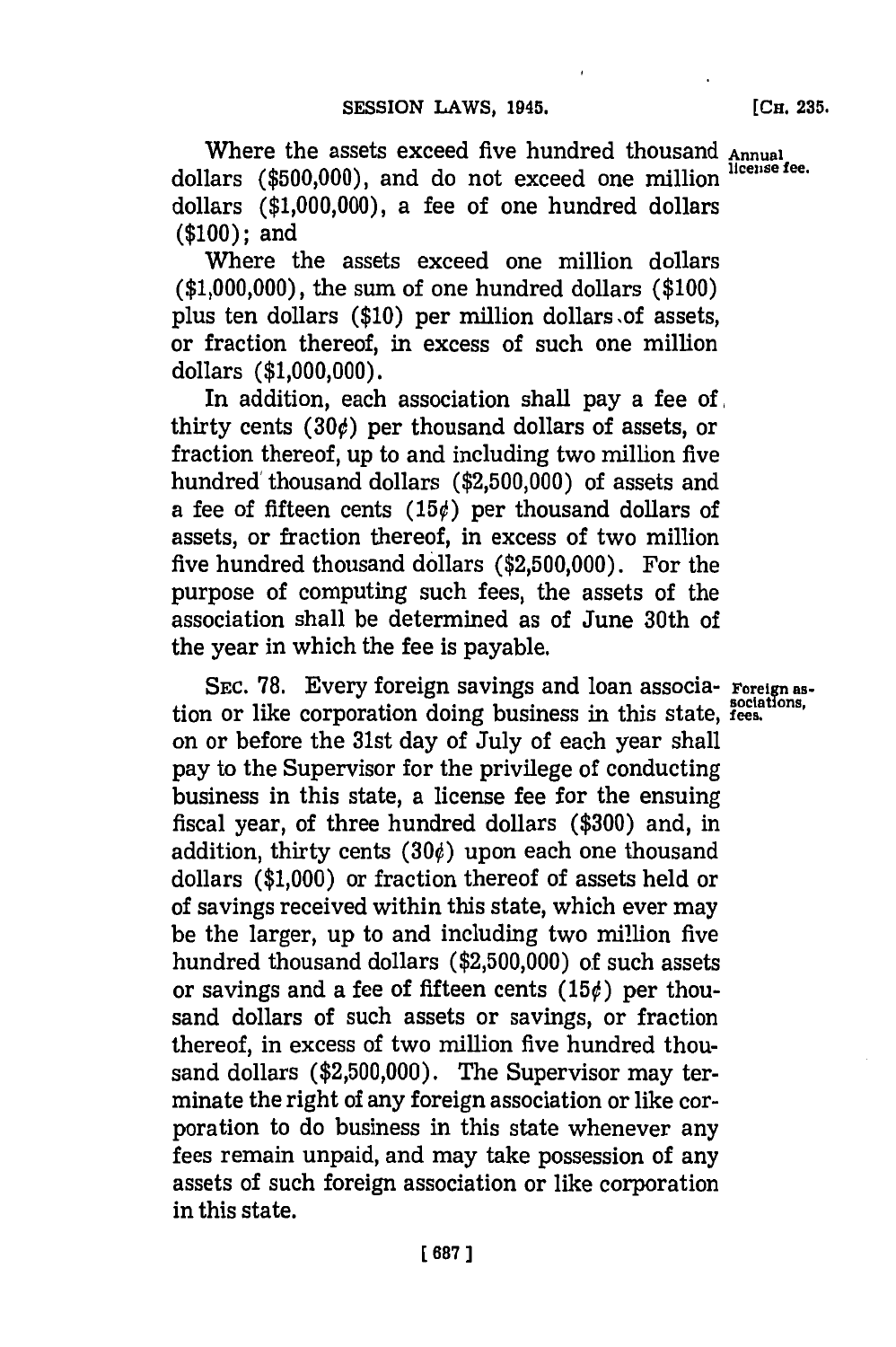**SEC. 79.** The fees herein provided for shall be in lieu of all other corporation fees, licenses, or excises for the privilege **of** doing business.

**Taxes.** Neither an association nor its members shall be taxed upon its savings accounts as property. An association shall be taxable upon its real and tangible personal property.

> An association is a mutual institution for savings and neither it nor its property shall be taxed under any law which shall exempt banks or other savings institutions from taxation.

**Computation.** For all purposes of taxation, the assets represented **by** the contingent fund and other reserves (other than reserves for expenses and specific losses) of an association shall be deemed its only permanent capital and, in computing any tax, whether property, income, or excise, appropriate adjustments shall be made to give effect to the mutual nature of such association.

Foreign as-<br> **Szc. 80.** No foreign association or like corpora-<br>
ion, not already authorized to conduct business in the State of Washington, shall be admitted or permitted to conduct business in this state.

> **SEC. 81. A** foreign savings and loan association or like corporation authorized to do business in this state which, **by** the laws of the state in which it is incorporated, is required to be examined or to make reports to officers of such state, after each such examination or on the making of each such report, shall furnish to the Supervisor a copy of such examination or report, certified **by** the officer of such state making such examination or receiving such report.

> **SEC. 82. A** foreign savings and loan association or like corporation authorized to transact business in this state, shall conduct its business and comply with all requirements of the Supervisor in conformance with the provisions of this act.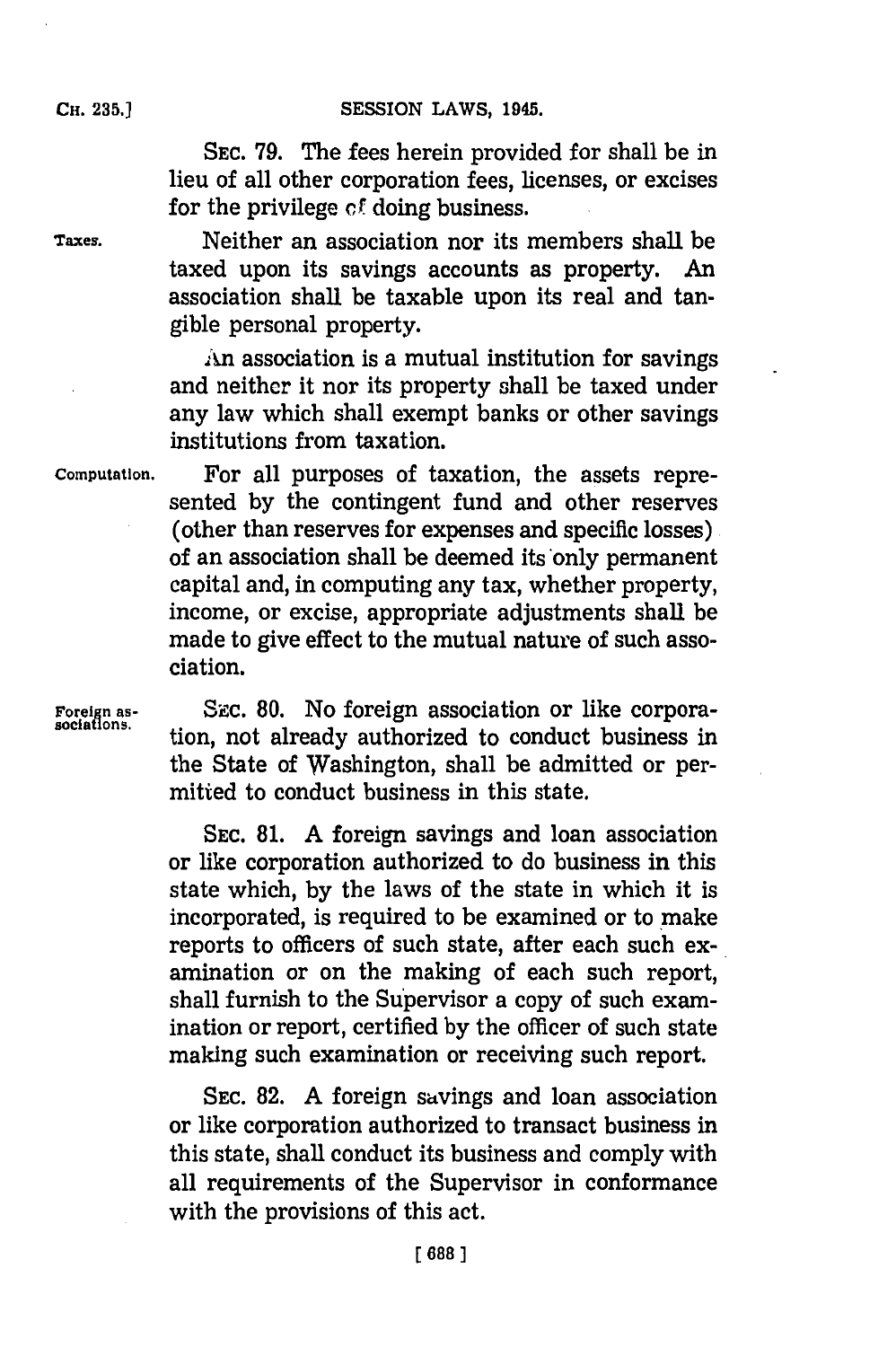**All** agreements made **by** any foreign association or corporation doing business in this state with any resident of this state shall be deemed and construed to be made within this state.

SEC. 83. Every such foreign association or like **Bonds** of corporation shall deposit with the Supervisor forth- **sociation,** with cash or bonds of the United States, or bonds of any state, county, or municipality which are a legal investment for a domestic savings and loan association, or acceptable mortgages on improved real estate in the State of Washington, for a total of not less than its liability to investors in the State of Washington and not in excess of one and one-half times such investment. Such deposit shall be held as security until all claims of residents of this state shall have been fully redeemed and paid off, and its contracts and obligations have been fully performed and discharged.

The Supervisor, in his discretion, may permit the **Powers of supervisor** withdrawal of any such securities upon such terms **over foreign**<br>withdrawal of any such securities upon such terms **over foreign** and conditions as he deems advisable. Such foreign association may collect and use the interest on any securities so deposited, as long as it fulfills its obligations and complies with the provisions of this act.

**SEC. 84. No foreign savings and loan association Powers of** or like corporation shall do business in this state **service of process.** until it shall file with the Supervisor a written irrevocable power of attorney providing that service upon the Supervisor of any process issued against it **by** any court in this state shall constitute valid service of such process upon it. Such service shall be had **by** serving upon the Supervisor two (2) copies of such summons or other process, together with the sum of two dollars (\$2). The Supervisor, upon **i**<sub>c</sub>ceipt of any such summons or other process, shall forthwith transmit, **by** registered mail, one **(1)** copy thereof to the principal office of such foreign association or corporation.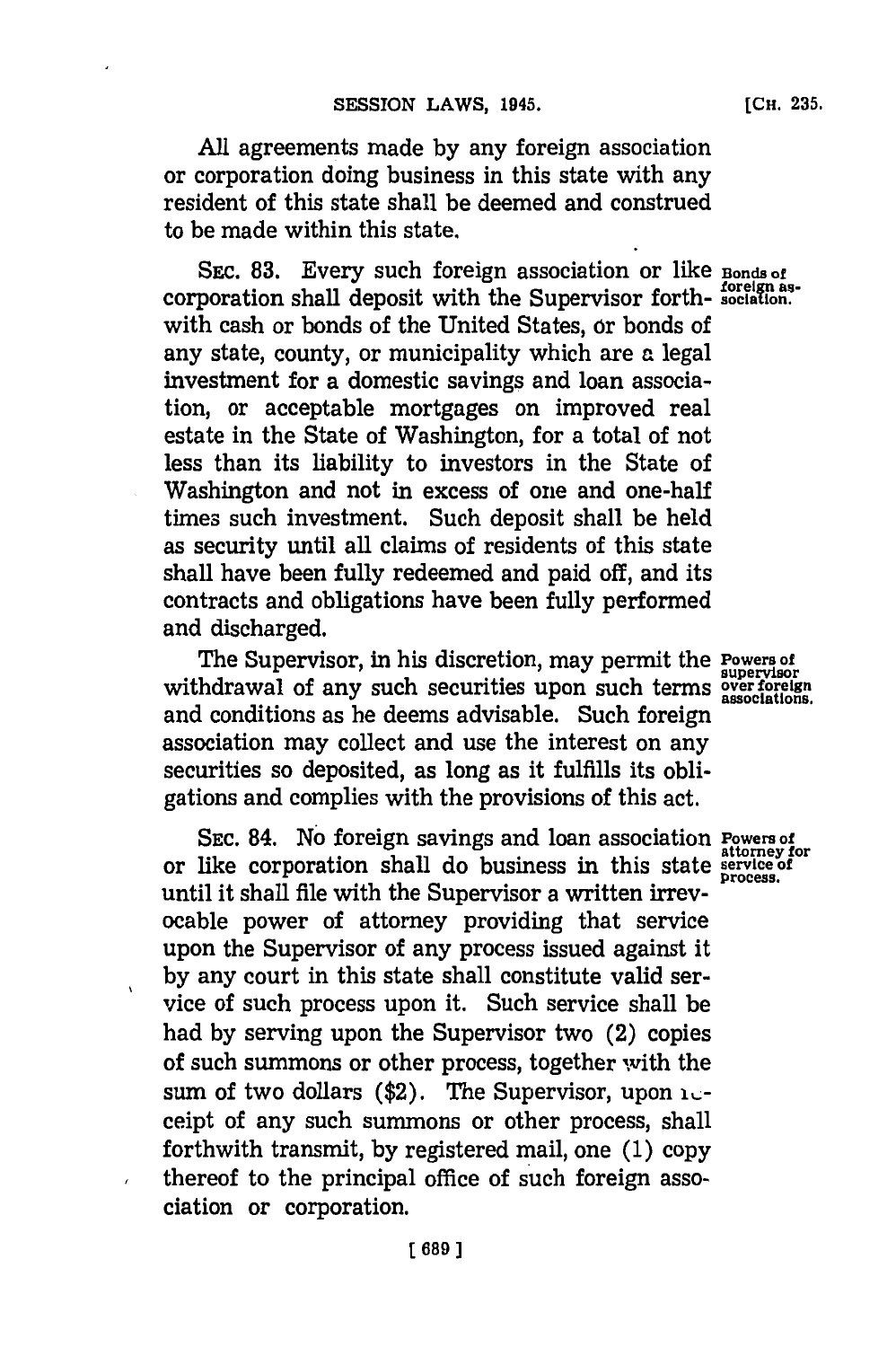**SEC. 85.** No foreign savings and loan association shall be permitted to do business in this state on more favorable terms and conditions than the associations organized under the laws of this state are permitted to do business in the state in which such foreign 'association or corporation is organized.

**Failure to SEC. 86.** Any foreign savings and loan association<br> **SEC. 86.** Any foreign savings and loan association<br> **SEC. 86.** Any foreign savings in this state which fudgment or like corporation doing business in this state which<br>cancels and the state which commenced against it in a shall remove any action commenced against it in a Court of this state to a Court of the United States, or which shall fail to pay any judgment rendered against it in any Court in this state within sixty **(60)** days after such judgment shall become final, or which shall fail to comply with any provision of this act, or which shall be placed in liquidation or receivership, or other like proceedings, in any state, shall not thereafter transact any business within this state.

**Penalties. SEC. 87.** Any director, officer, agent, or employee of an association who, on behalf of such association, shall knowingly and wilfully make or participate in making or consent to any loan or investment contrary to the provisions of this act shall be guilty of a gross misdemeanor.

> SEC. **88.** Any director, officer, agent, attorney, or employee of an association who, directly or indirectly, shall purchase at a discount any savings account in the association or any certificate or debenture of any segregation corporation holding assets formerly held **by** the association shall be guilty of a gross misdemeanor.

> **SEC. 89.** Every transfer of its property and assets **by** any savings and loan association in this state, made in contemplation of insolvency, or after it shall have become insolvent, with a view to the preference of one creditor or member over another, or to prevent the proper distribution of its property and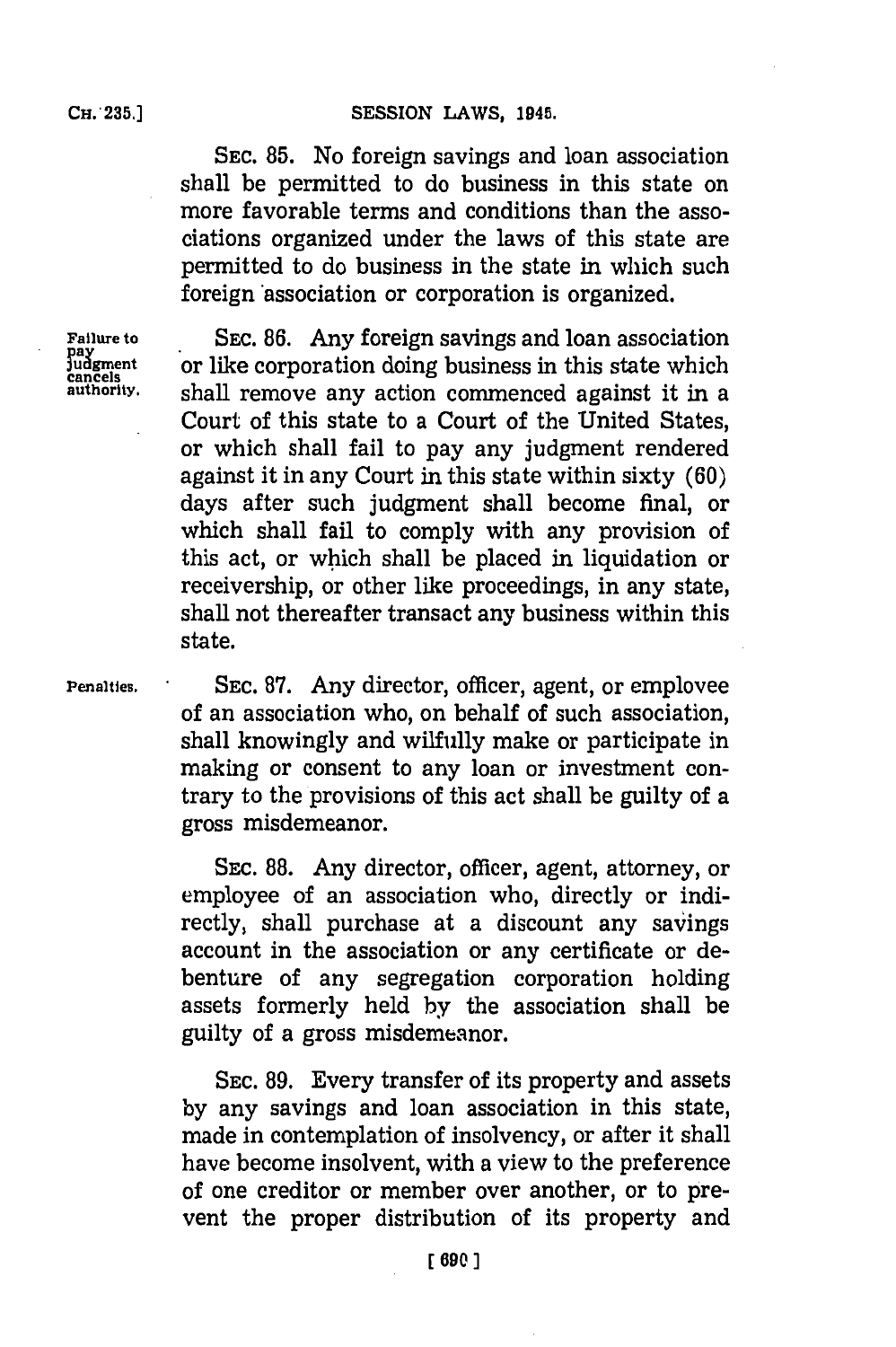assets among its creditors and members, shall be void.

Every director, officer, agent, or employee making such transfer or assisting therein shall be guilty of a felony.

**SEC! 90.** Every person who shall subscribe to or **Penalties.** knowingly make or cause to be made any false statement or false entry in the books of any association, or shall knowingly subscribe to or exhibit any false or fictitious security, document, or paper, with intent to deceive any person authorized to examine into the affairs of any association, or shall knowingly make or publish any false statement of the amount of the assets or liabilities of the savings association, shall be guilty of a felony.

**SEC. 91.** Any person who, for the purpose of concealing any material fact, shall suppress any evidence or abstract, remove, mutilate, destroy, or secrete any book, paper or record of an association, or of the Supervisor, or of anyone connected with the association or the office of the Supervisor, shall be guilty of a felony..

SEC. 92. Any person who shall wilfully instigate, **Penalties.** make, circulate, or transmit to another or others any false statement concerning the moral or financial condition, or affecting the financial standing of any association doing business in this state, or who wilfully counsels, aids, procures or induces another to start, transmit, or circulate any such statement or rumor, shall be guilty of a gross misdemeanor.

**SEC. 93.** The information obtained **by** the Super- **Sufpervisors** visor or any of his examiners or agents shall be **confidential.** deemed confidential and any supervisor, examiner, or agent who shall wilfully circulate or transmit to another, other than in the course of duty to the institution examined and to his superior officer, and to the officials of the institution examined any informa-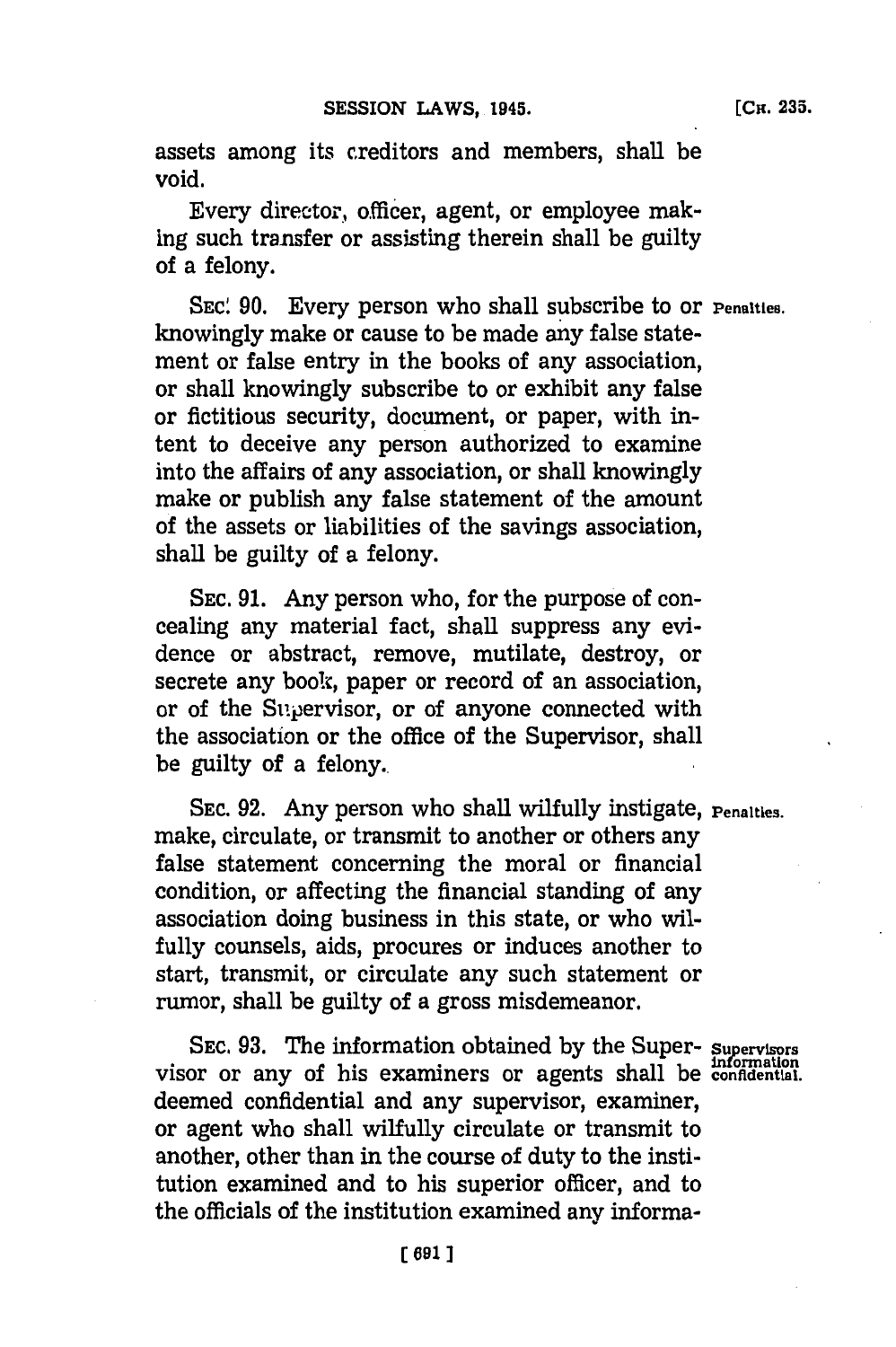tion so obtained shall be guilty of a gross misdemeanor.

The provisions of this section shall not apply to the preparation and publication of the usual statistical reports of the Supervisor or to the furnishing of any such information to any state or Federal department or agency.

SEC. 94. Every director, officer, agent, or employee of an association who shall borrow or who shall knowingly permit any person to borrow any of its funds in violation of the provisions of this act shall be personally liable for any loss or damage which the association may sustain in consequence thereof.

**SEC. 95.** The Supervisor (a) shall be charged with the administration and enforcement of this act and shall have and exercise all powers necessary or convenient thereunto;

Powers of **(b)** shall issue to each association doing business hereunder, when it shall have paid its annual license fee and be duly qualified otherwise, a certificate of authority authorizing it to transact business;

> (c) shall require of each association a semiannual statement and such other reports and statements as he may deem desirable, on forms to be furnished **by** him;

> **(d)** shall require each association to conduct its business in compliance -with the provisions of this act;

**Yearly** (e) shall visit and examine into the affairs of examina**tion of**<br>tion of every association, without previous notice to it, at least once in each calendar year; may appraise and revalue its investments and securities; and shall have full access to all the books, records, papers, securities, correspondence, bank accounts, and other papers of such association for such purposes;

**officer or** o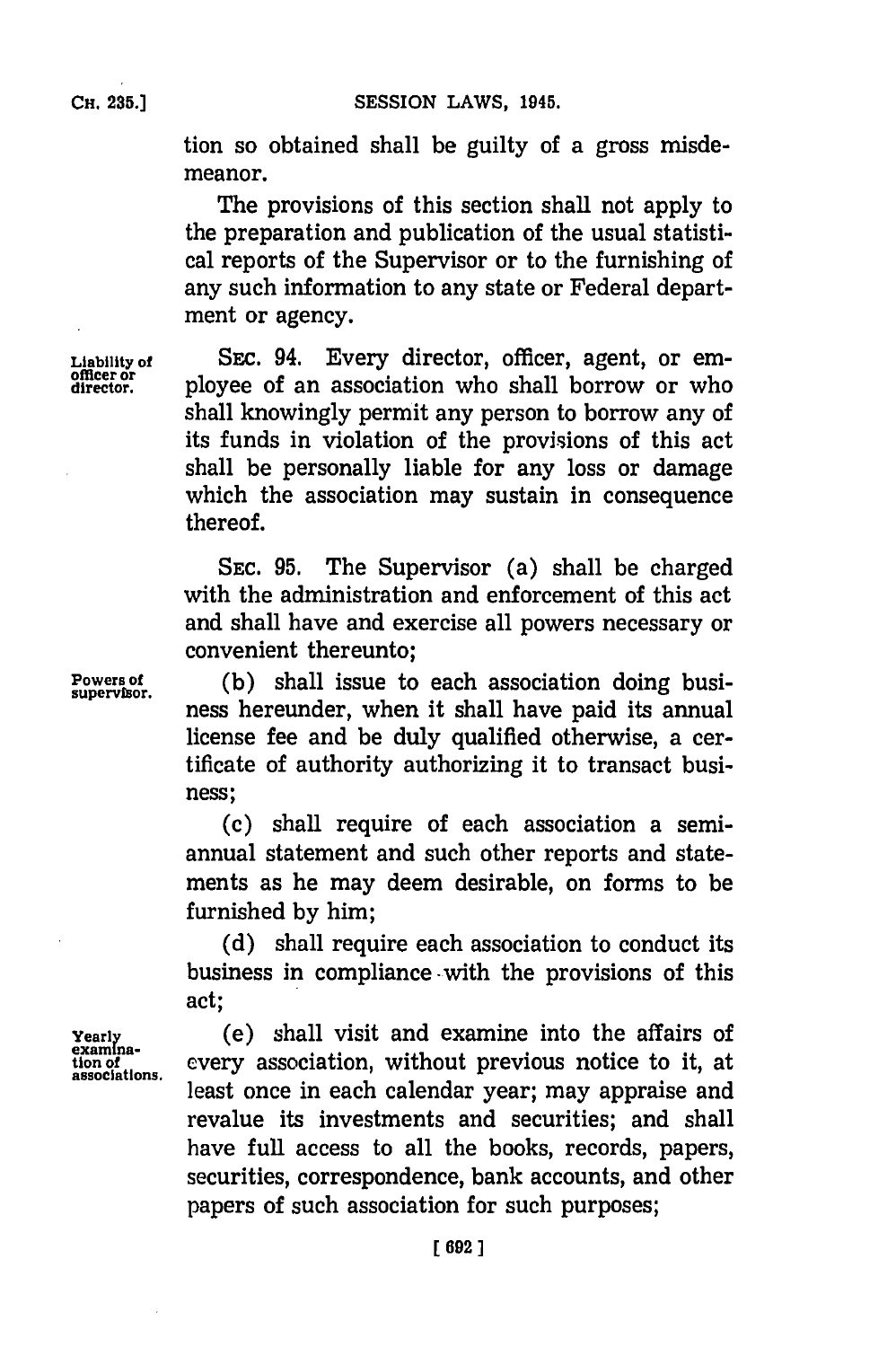**(f)** may accept or exchange any information or reports with the examining division of the Federal Savings and Loan Insurance Corporation or other like agency which may insure the accounts in an association or to which an association may belong;

**(g)** shall have power to administer oaths to and **Examination** to examine any person under oath concerning the **under oath.** affairs of any association and, in connection therewith, to issue subpoenas and require the attendance and testimony of any person or persons at any place within this state, and to require witnesses to produce any books, papers, documents, or other things under their control material to such examination; and

(h) shall have any and all other powers incidental to the purposes of such examination and administration.

SEC. 96. In event any person shall refuse to **Procedure on failure** appear in compliance with any subpoena issued **by to comply.** the S'1nervisor or shall refuse to testify thereunder, the Superior Court of the State of Washington for the county in which such witness was required **by** said subpoena to appear, upon application of the Supervisor, shall have jurisdiction to compel such witness to attend and testify and to punish for con-, tempt any witness not complying with the order of the Court.

SEC. **97.** The Supervisor may make an examina- **Foreign** tion of any foreign association or like corporation doing business in this state, whenever he may deem such examination advisable, and the association shall pay the actual costs of each such examination, such cost to include the usual per diem compensation of his examiners. The Supervisor may require an advance deposit of the anticipated expenses of such examination.

**SEC. 98.** The Supervisor is hereby empowered, upon the written application of the board of directors of an association, if in his judgment the circum-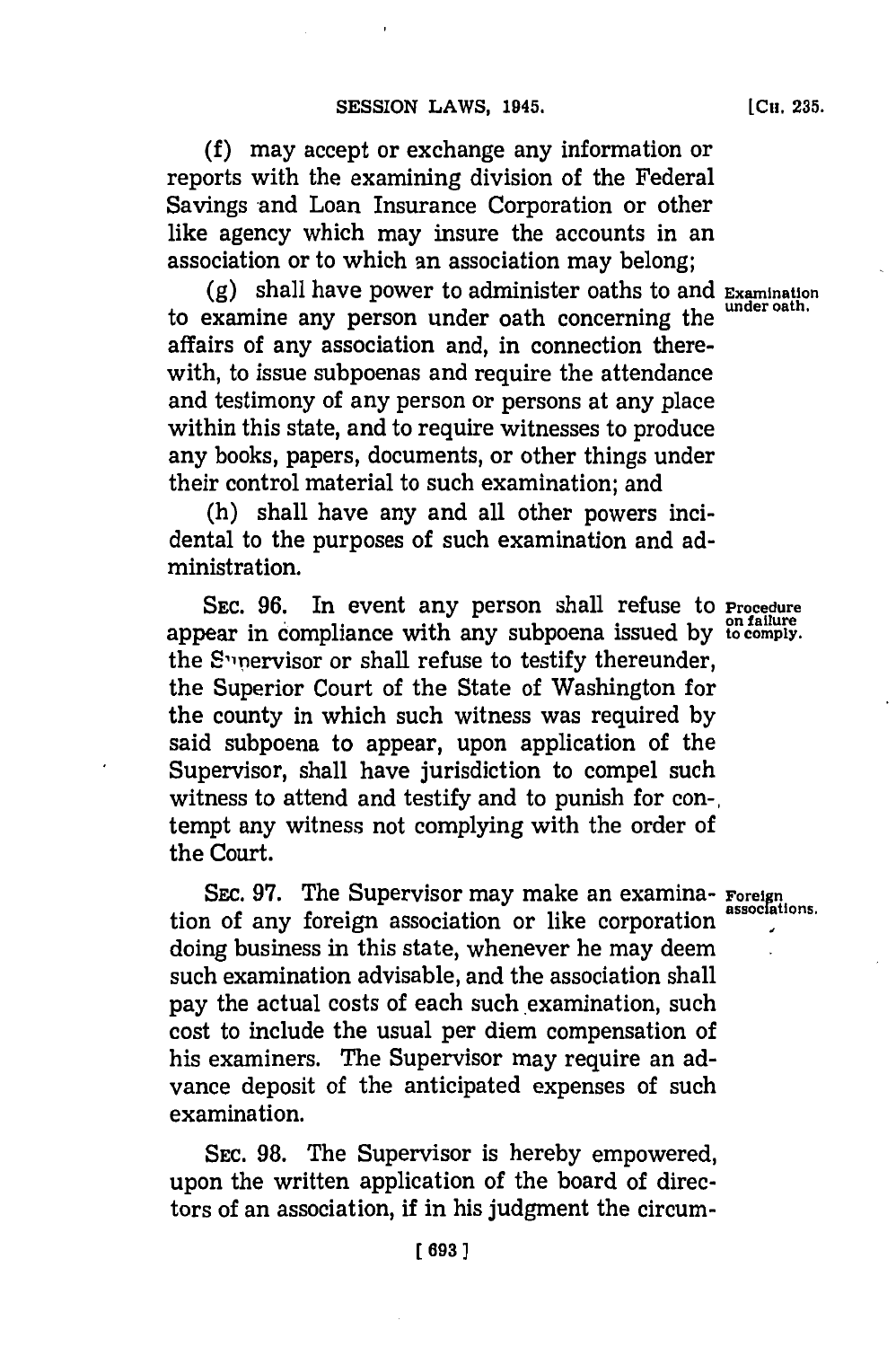**CH. 235.]**

**Postponing** stances warrant it, to authorize the association to **payments,** postpone, for a period of ninety **(90)** days and for such further period or periods as he may deem expedient, the payment of such proportions or amounts of the requests for withdrawal, from time to time, as he may deem necessary or expedient. The period or periods of postponement and the proportions or amounts of the requests to be deferred shall be determined **by** him according to the ability of the association to pay withdrawals. **By** regulations prescribed for deferred payments, the Supervisor may classify accounts and limit payments to members of the several classes differently. The Supervisor's orders, regulations and directions shall be in writing and be filed in his offices, and copies thereof shall be delivered to the association.

> During postponement of payments, the association shall remain open for business and be in charge of its directors and officers.

> The association's failure, during a period of postponement, to pay withdrawal requests shall not authorize or require the Supervisor to take charge of or liquidate the association.

Declaration SEC. 99. The Supervisor further is empowered, busiess if in his judgment the circumstances warrant it, to **depression.** issue in writing a declaration that an acute business depression, state of panic, or economic emergency exists, in which event the directors of any association, state or Federal, within the state may limit withdrawals **by** resolution, subject to the following conditions; that incoming funds shall be applied:

> First, to the payment of operating expenses, indebtedness, taxes, insurance, and to the necessary charges for the protection of the association and its investments;

> Second, to the payment to members of emergency withdrawals not exceeding twenty-five dollars **(\$25)** per month to any member. The board of directors of any association, with the prior written approval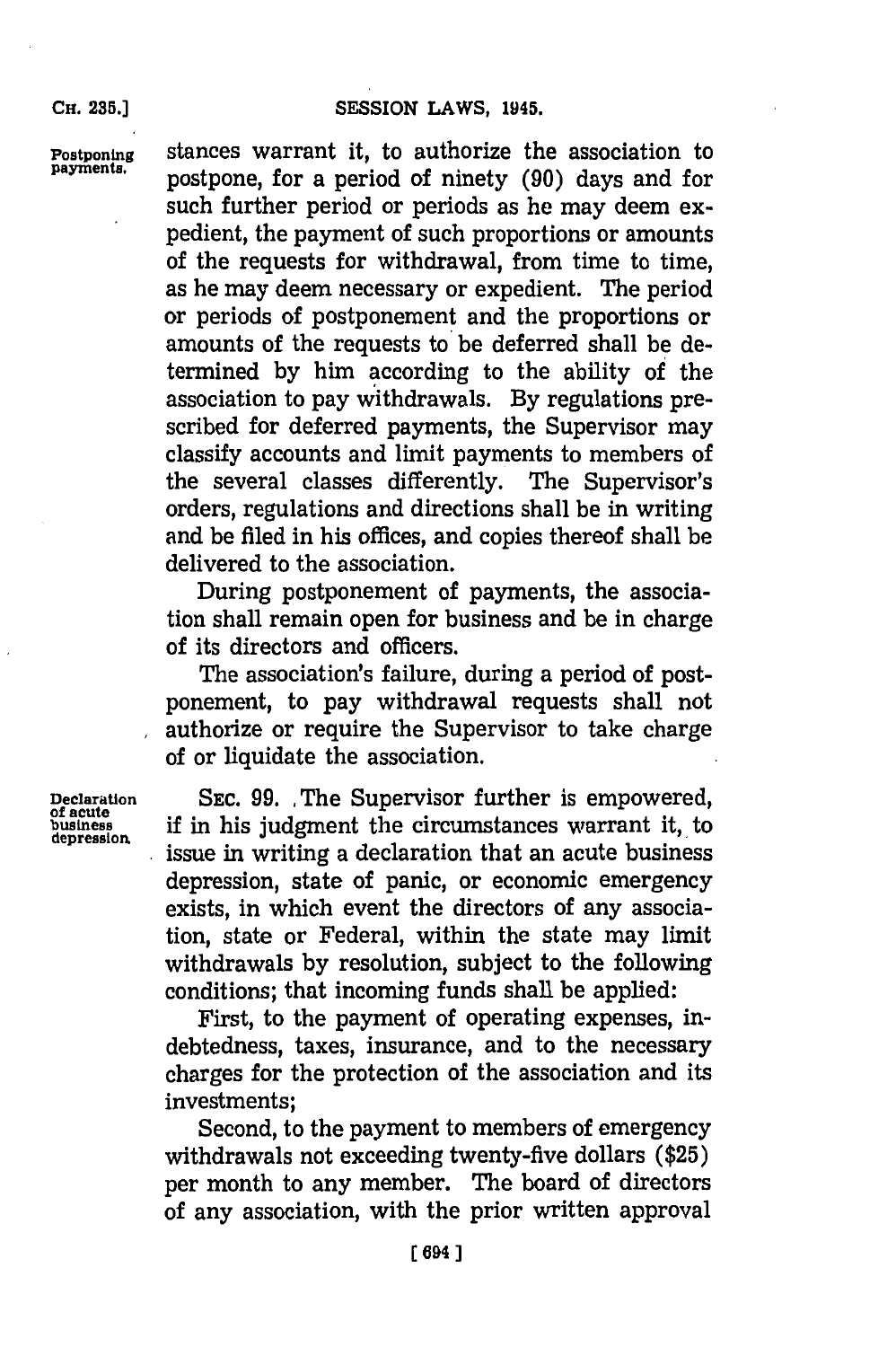of the Supervisor, **by** resolution may authorize the payment of emergency withdrawals not exceeding one hundred dollars **(\$100)** per month to any member;

Third, to the payment of dividends on the savings of its members;

Fourth, three-fourths of all remaining receipts of the association, except interest payments, shall be applied to the payment of withdrawals, until all withdrawal requests have been paid.

All such withdrawal payments shall be made to members having withdrawal requests on file in proportion to the amount of such withdrawal requests.

**SEC. 100.** Savings received **by** an association, **Deposits** during a period or periods of postponement of pay- **depression.** ment of withdrawals or of acute business depression, panic or economic emergency under authorization or declaration of the Supervisor as hereinbefore provided, shall be repaid to the members paying in such savings before any liquidation dividends shall be declared or paid if, during such period or periods or at the expiration thereof, the Supervisor shall take charge of the association for liquidation, as hereinafter in this act provided.

**SEC. 101.** The Supervisor shall have power to **Supervisor's** commence and prosecute actions and proceedings **power to at.** to enforce the provisions of this act, to enjoin violations thereof, and to collect sums due to the State of Vashington from any association.

**SEC.** 102. Any domestic association may deter- **Liquidation** mine to enter upon voluntary liquidation, to transfer its assets and liabilities to another association, to merge with another association, to segregate its assets into classes, to charge off its losses in excess of its reserves, or to amend its articles of incorporation or its bylaws.

Any such liquidation, transfer, merger, segregation, charge-off, or amendment shall be effected **by**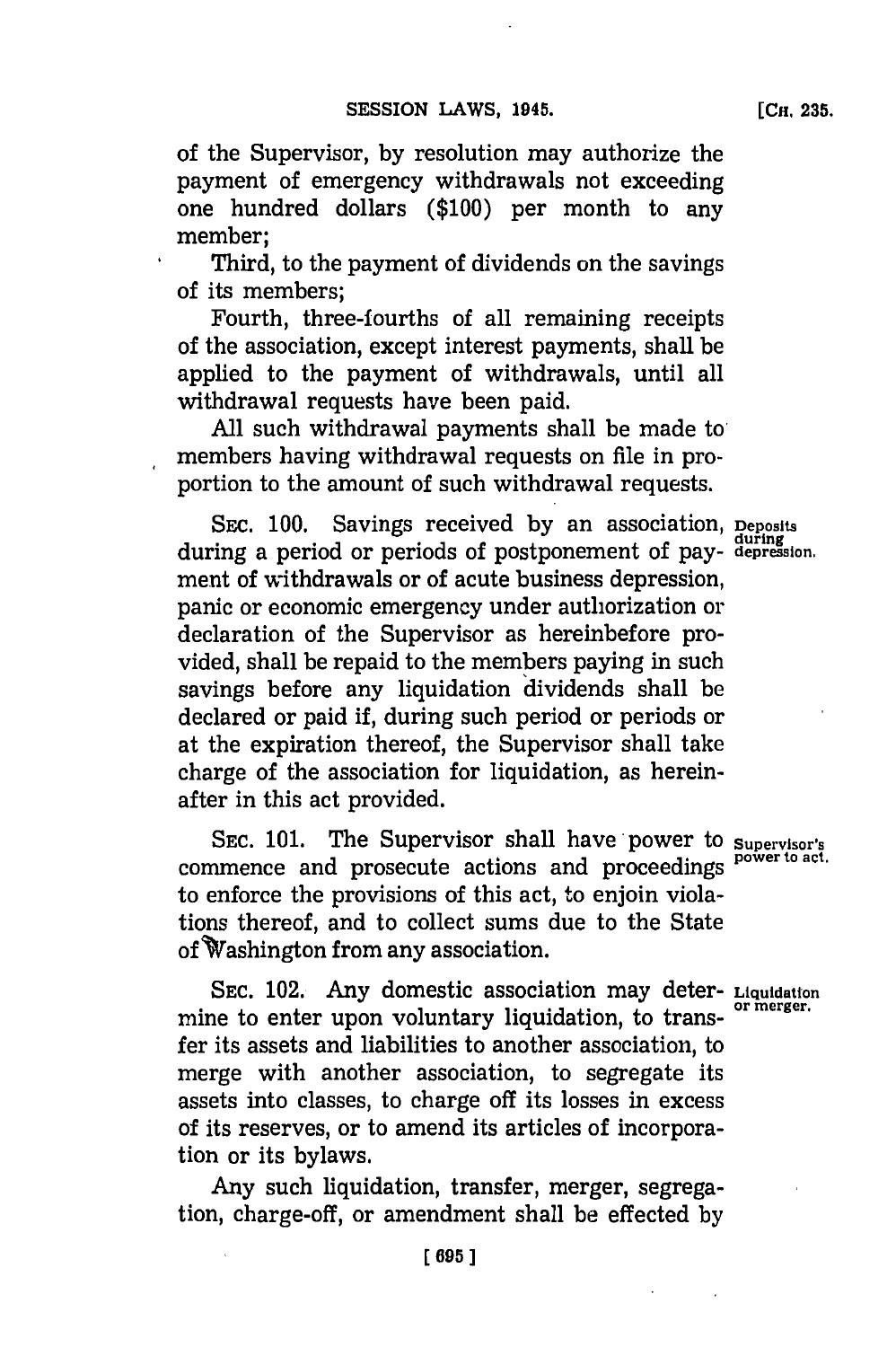the vote of a majority in amount of the members present, in person or **by** proxy, at any regular or special meeting of the members called for such purpose.

Notice of such meeting, stating the purpose meeting. thereof, shall be mailcd to each member and to the Supervisor, not more than thirty (30) days nor less than ten **(10)** days before the date of the meeting, postage prepaid, at his last address as shown upon the books of the association.

> If such liquidation, transfer, merger, segregation, charge-off, or amendment be authorized **by** the members at the meeting, the directors of the association are authorized and shall effect such action, and the officers of the association shall execute all proper conveyances, documents, and other papers necessary or proper thereunto.

**Unsound SEC. 103.** Whenever it shall appear to the Super- **association.** visor that any association is in an unsound condition or is conducting its business in an unsafe manner or is refusing to submit its books, papers, or concerns to lawful inspection, or that any director or officer thereof refuses to submit to examination on oath touching its concerns and affairs or that it has failed to carry out any authorized order or direction of the Supervisor, the Supervisor may give notice to the association so offending or delinquent or whose director or officer is thus offending or delinquent to correct such offense or delinquency and, if such association or such director or officer fails to correct said condition, offense, or delinquency within a reasonable time, as determined **by** the Supervisor, the Supervisor may take possession of such association.

**Powers and** SEC. 104. Whenever it shall appear to the Super-<br> **duties of**<br> **supervisor.** visor that any association is in an unsound or unsafe visor that any association is in an unsound or unsafe condition to continue business or is insolvent, the Supervisor may take possession thereof without notice.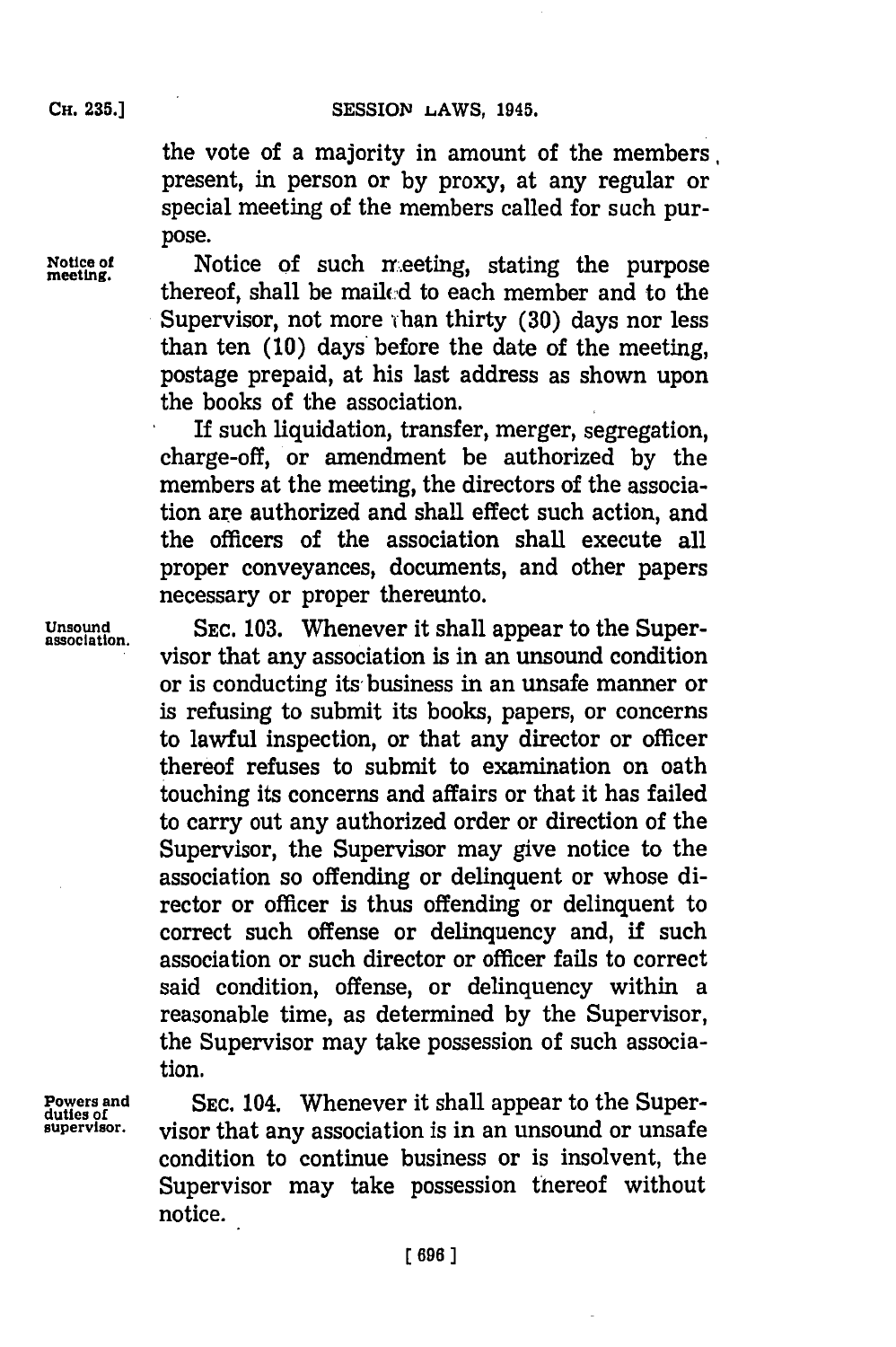SEC. **105.** Upon the Supervisor taking possession **Liquidation** of any association, he shall proceed to liquidate such **suypervisor.** association unless, in his discretion, he shall determine to call a meeting of the savings members to consider either a proportionate charge-off against the members' savings accounts (except juvenile and school savings) to permit the association thereafter to continue in business, or whether the association should proceed to voluntary liquidation under the management of its board of directors. In such event, if the Supervisor shall approve the decision of a majority in amount of the savings present and voting, he shall order such action to be taken.

During any period of voluntary liquidation, the Supervisor may take possession of the association and its assets and complete the liquidation whenever, in his discretion, this seems advisable.

SEC. 106. Whenever the Supervisor shall deter- Approval mine to liquidate the affairs of an association, he **0cu** shall cause the Attorney General to present to the Superior Court of the county in which such association has its principal place of business a written petition setting forth the date of his taking possession, the reasons therefor, and other material facts concerning the affairs of the association and, if the Court shall determine that said association should be liquidated, it shall appoint the Supervisor, and no other person, as the liquidator of such association and fix and require a bond to be given **by** the liquidator conditioned for the faithful performance of his duties as such liquidator.

Upon the filing with and approval **by** the Court **Procedure in** of such bond, the Supervisor shall enter upon his duties as liquidator of the affairs of the association, and, under the direction of the Court, shall administer and liquidate the assets thereof and apply the same to the payment of the expenses of liquidation and the debts of the association, and distribute the remainder to the savings members, first paying

[Cii. **235.**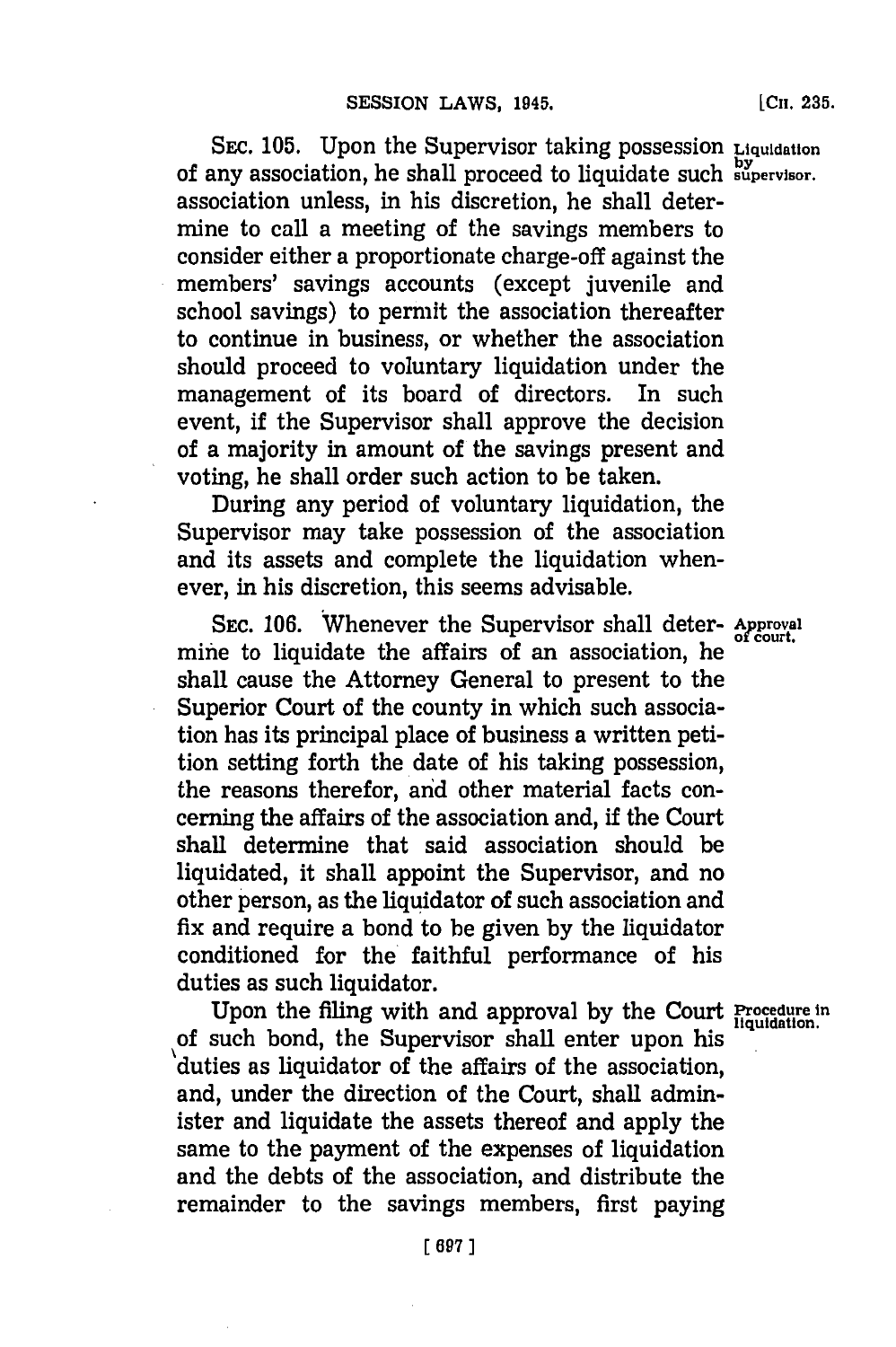juvenile' and school savings accounts in full, and distributing the then remainder to the remaining savings accounts proportionately.

SEC. **107.** In any such liquidation proceeding, the Court, except as otherwise in this act expressly provided, shall have the powers and proceed as in receivership proceedings.

**Powers of** SEC. 108. The liquidator, upon the approval of the Court, may sell, discount, or compromise debts of the association and claims of the association against its debtors. The liquidator, likewise, with the approval of the Court, may lease, operate, repair, exchange, or sell, either for cash or upon terms, the real and personal property of the association.

> In any liquidation proceeding, the liquidator, with the approval of the Court, whenever funds are available, may pay savings members whose balances amount to not more than five dollars **(\$5)** the full amount of such balances.

Liquidation **In any liquidation proceeding, any checks issued** or payments held **by** the liquidator which remain undelivered for six **(6)** months following the final liquidation dividend, shall be deposited with the Supervisor, after which the liquidator shall be discharged **by** the Court. During five **(5)** years thereafter, the Supervisor shall deliver any such checks or payments to the payee, or his legal representative, upon receipt of satisfactory evidence of his right thereto. After said five **(5)** years, the Supervisor shall cancel all such checks or payments retained remaining in his possession and issue his check against the account for the amount thereof, payable to the State Treasurer, and deliver the same to him. Such payment shall escheat to the state, and it shall not be necessary to have such escheat adjudged in any legal proceeding.

> **SEC. 109.** Upon the termination of any liquidation proceeding, any files, records, documents, books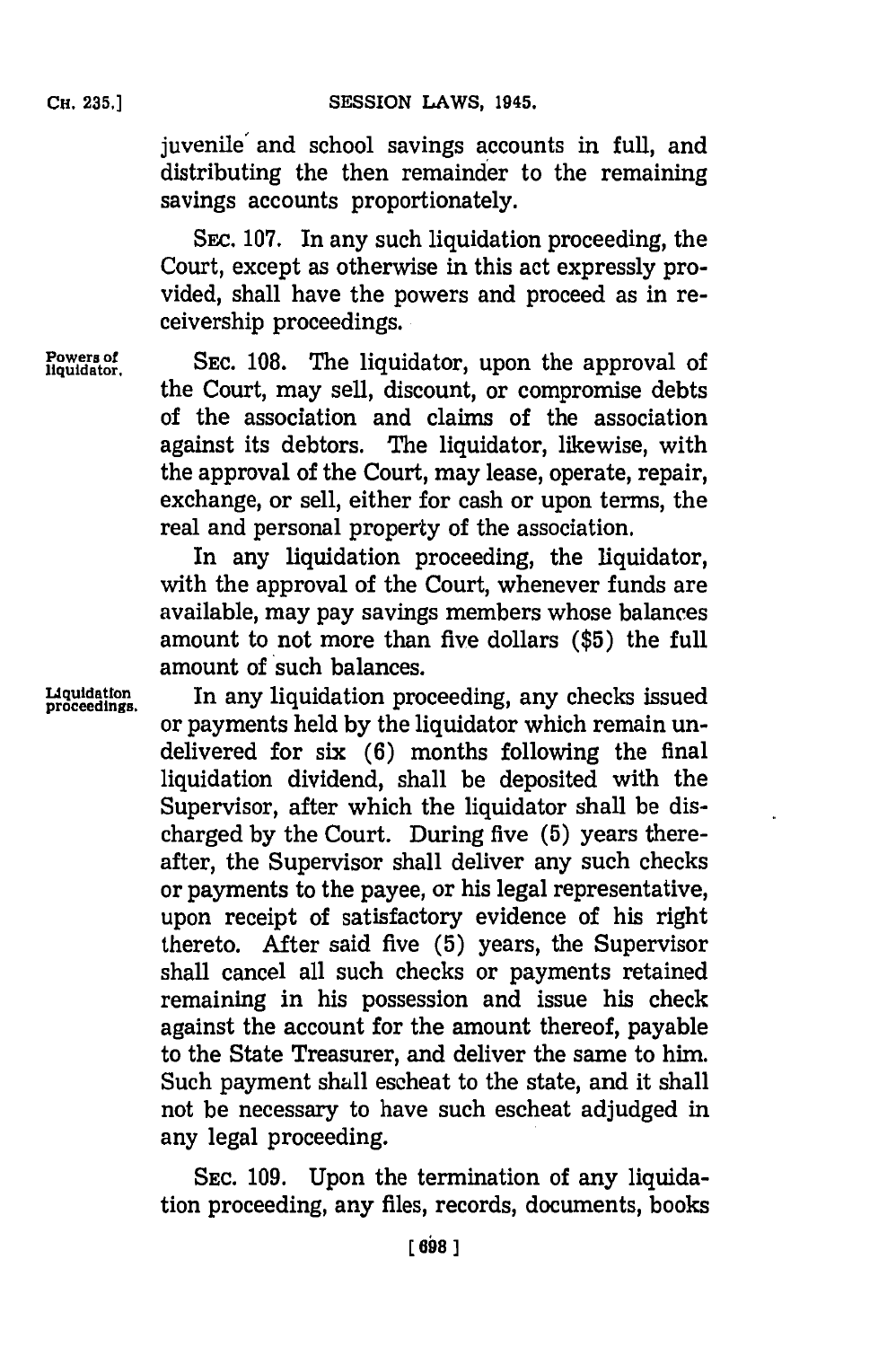of account, or other papers in the possession of the **Destruction of files and** liquidator shall be surrendered into the possession of **records.** the Supervisor, who, in his discretion at any time after the expiration of one **(1)** year, may destroy any of such files, records, documents, books of account or other papers which appear to him to be obsolete or unnecessary for future reference.

**SEC. 110.** In any liquidation of the segregation **Remaining** corporation of any association, all funds remaining **funds.** on hand, after the payment of all accounts, certificates or debentures issued **by** the segregation corporation or association, together with interest on dividends thereon amounting to, in the aggregate, the rate of dividends credited **by** the association to its members for the same period, shall be paid to and become the property of the association.

In any such liquidation, any residue remaining amounting to less than one per cent (1%) of the aggregate original amount of outstanding certificates, debentures or accounts, regardless of the total amount paid to certificate or debenture holders, shall be paid to and become the property of the association.

**SEC. 111.** In the liquidation of a segregation cor- **Undelivered** poration, any checks issued in such liquidation or dividends. funds for the payment of liquidation dividends, which remain undelivered for six **(6)** months following the final liquidating dividend, shall be delivered, together with the books, records, and papers of the corporation, to the association which has been liquidating the said corporation. During five **(5)** years thereafter, the association shall deliver any such checks or portions of said funds to the payee, or his legal representative, upon receipt of satisfactory evidence of his right thereto. After said five **(5)** years the association shall cancel all undelivered dividend checks remaining in its possession and issue a check for the amount thereof together with any

**(CH. 235.**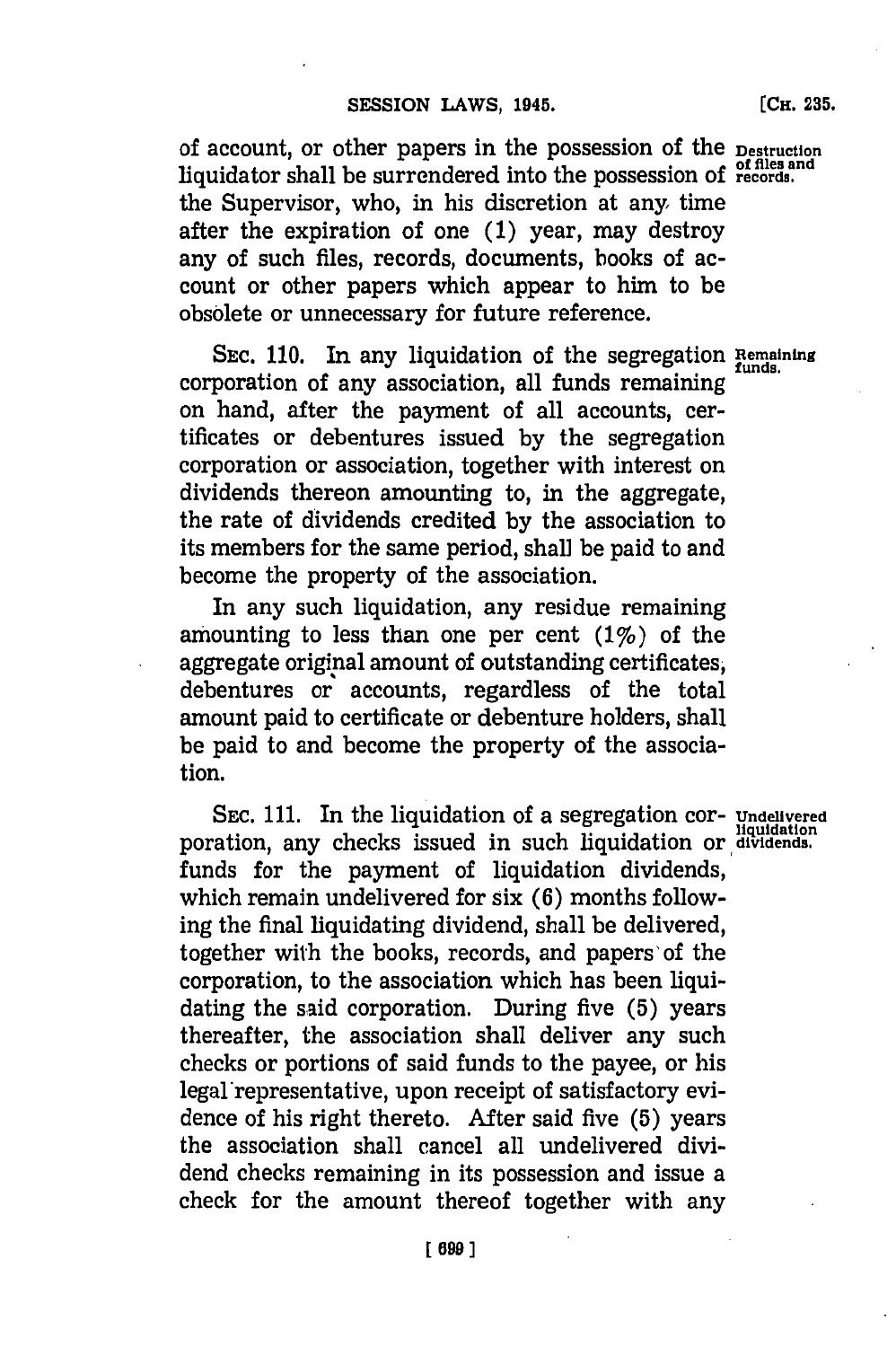other funds, which check shall be payable to the State Treasurer, and deliver the same to him. Such payment shall escheat to the state, and it shall not be necessary to have such escheat adjudged in any legal proceeding. After said five year period the association may destroy any of the books, records, papers, and documents of the corporation which it deems are obsolete or unnecessary for future reference.

Undelivered SEC. 112. In any voluntary liquidation of an asso-<br>
uvidends on<br>
uquidation ciation, any checks issued in such liquidation or ciation, any checks issued in such liquidation or funds representing liquidating dividends or otherwise which remain undelivered for six **(6)** months following the final liquidating dividend, shall be deposited with the Supervisor, together with any files, records, documents, books of account, or other papers of the association. The Supervisor, in his discretion at any time after the expiration of one **(1)** year, may destroy any of such files, records, documents, buoks of account, or other papers which appear to him to be obsolete or unnecessary for future reference. During five **(5)** years thereafter, the Supervisor shall deliver any such checks or portions of such funds to the payee, or his legal representative, upon receipt of satisfactory evidence of his right thereto. After said five **(5)** years, the Supervisor shall cancel all such checks remaining in his possession and issue his check payable to the State Treasurer, for the amount thereof together with any other liquidating funds, and deliver the same to him. Such payment shall escheat to the state, and it shall not be necessary to have such escheat adjudged in any legal proceeding.

Removal of **SEC. 113.** The Court, upon notice and hearing may remove the liquidator for cause. From such order of removal the Supervisor may appeal to the Supreme Court **by** notice of appeal and bond for costs as in other appeals.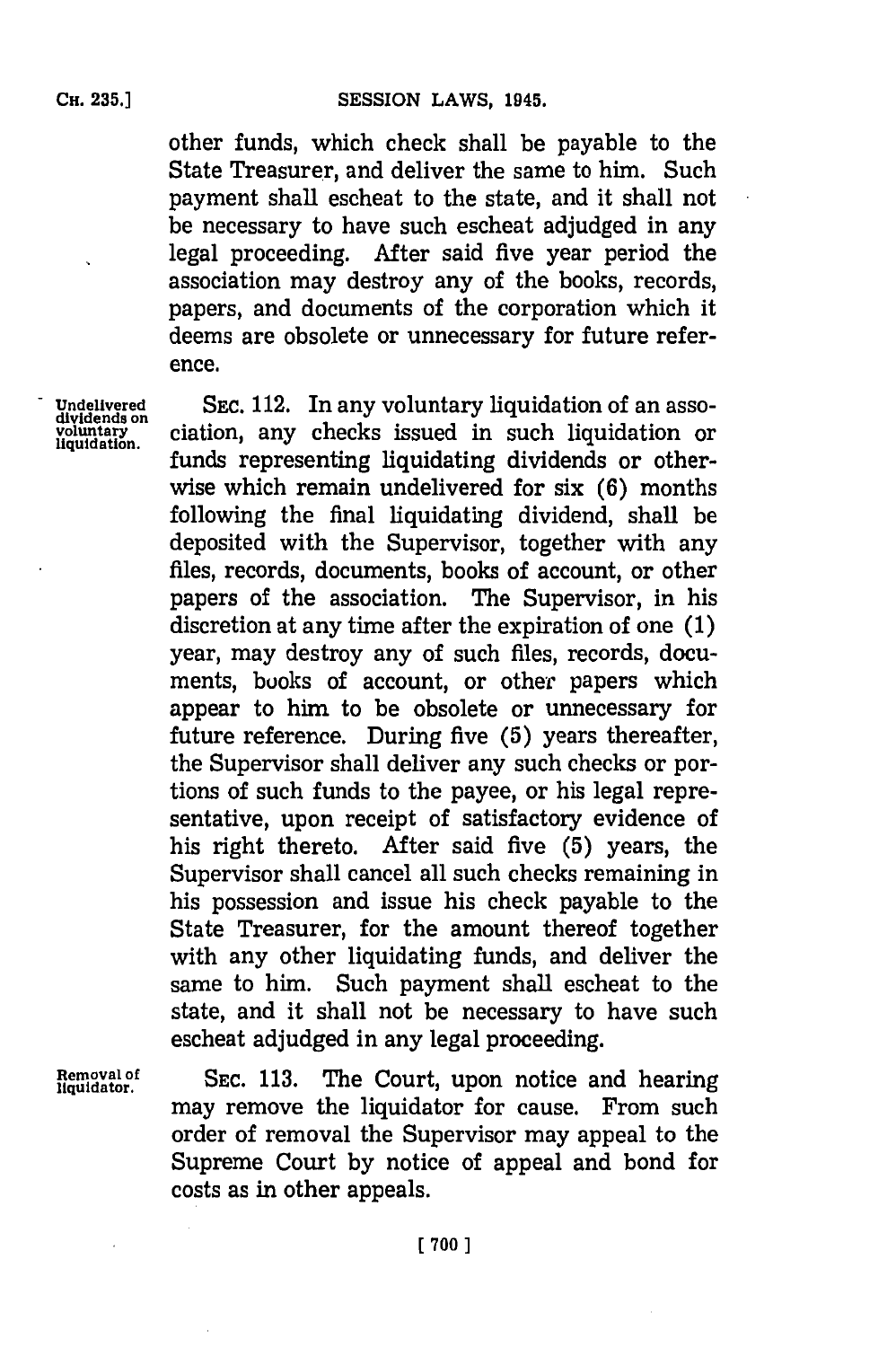During the pendency of any appeal the Director of Finance, Budget and Business shall act as liquidator **of** the association, without giving any additional bond for the performance of his duties as such liquidator.

If such order of removal shall be affirmed, the Director of Finance, Budget and Business shall name another liquidator for the association, which nominee, upon qualifying as required for receivers generally, shall succeed to the position of liquidator of the association.

**SEC.** 114. The savings of any member of an asso- **Garnishment of savings.** ciation, to an amount not exceeding two hundred and fifty dollars **(\$250),** shall be exempt from attachment, garnishment, and execution, except as to any indebtedness due to such association.

SEC. 115. An association may petition the Su- Appeals perior Court of the State of Washington for Thurston **action of supervisor.** 'County for the review of any decision, ruling, requirement or other action or determination of the Supervisor, **by** filing its complaint, duly verified, with the Clerk of the Court and serving a copy thereof upon the Supervisor. Upon the filing of the complaint, the Clerk of the Court shall docket the same as a cause pending therein.

The Supervisor may answer the complaint and the petitioner reply thereto, and the cause shall be heard before the Court as in other civil actions. Both the petitioner and the Supervisor may appeal from the decision of the Court to the Supreme Court of the State of Washington.

**SEC. 116.** Any domestic association may convert **Conversion to Federal** itself into a Federal Savings and Loan Association. **association.** Any such conversion shall be effected **by** the vote of a majority in amount of the members present, in person or **by** proxy, at any regular or special meeting of the members called for such purpose. Notice of such meeting, stating the purpose thereof, shall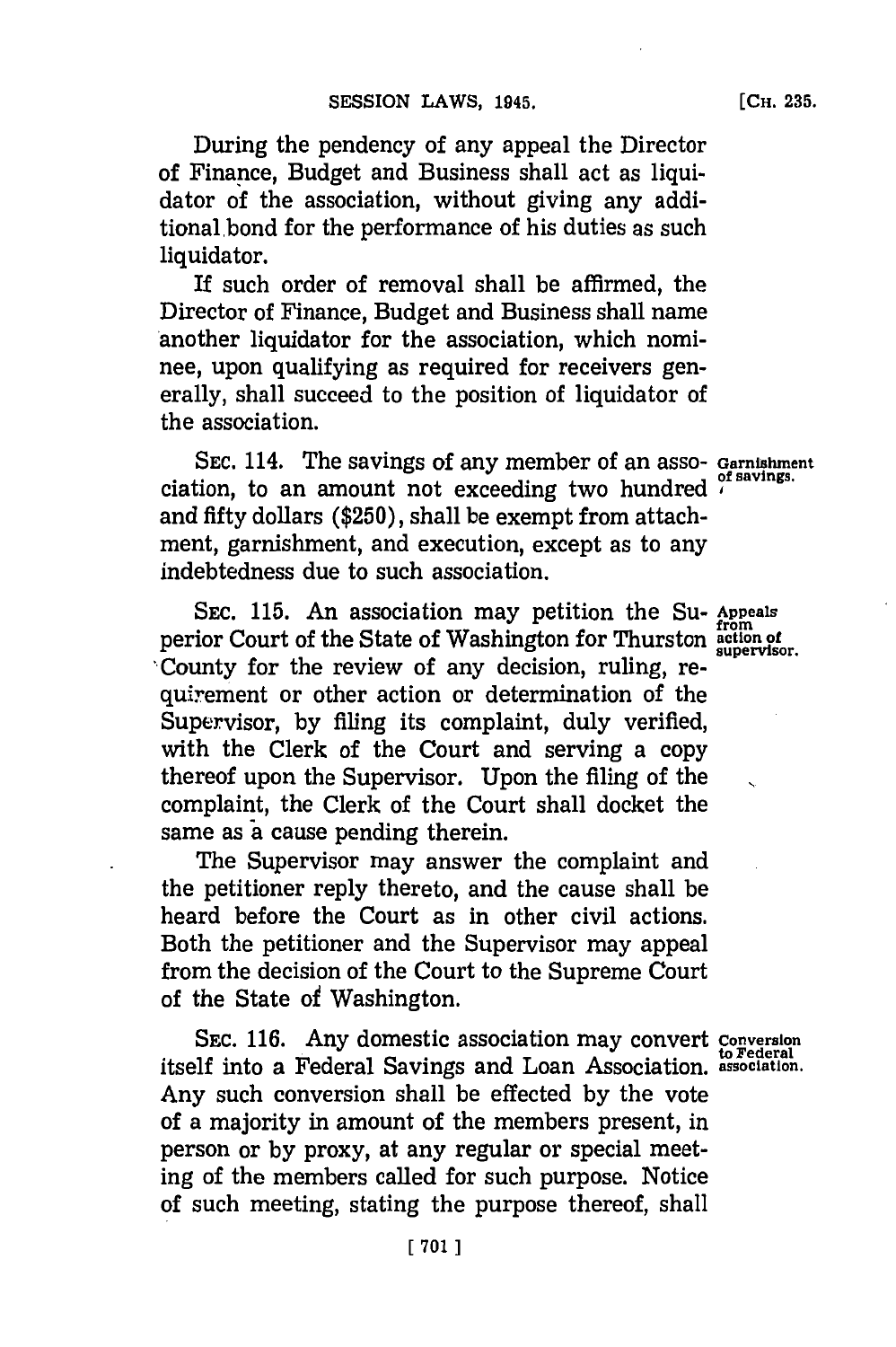be mailed to each member not more than thirty **(30)** days nor less than ten **(10)** days before the date of the meeting, postage prepaid, at his last address as shown upon the books of the association.

Conversion **If such conversion be authorized by the members**<br>association, at the meeting, the directors of the association are **association,** at the meeting, the directors of the association are authorized and shall effect such action, and the *offi*cers of the association shall execute all proper conveyances, documents, and other papers necessary or proper thereunto.

> If conversion be authorized, a copy of the minutes of the meeting shall be filed forthwith with the Supervisor.

> Upon consummation of such conversion, the successor Federal Savings and Loan Association shall succeed to all right, title, and interest of the domestic association in and to its assets, and to its liabilities to the creditors and members of the association.

> Upon such conversion, after the execution and delivery of all instruments of transfer, conveyance and assignment, the domestic association shall be deemed dissolved.

Powers of **888 SEC. 117. Every Federal Savings and Loan Asso-**<br>Federal<br>associations. ciation the home office of which is located in this **associations.** ciation, the home office of which is located in this state, and the savings accounts therein shall have all the rights, powers and privileges and be entitled to the same immunities and exemptions as pertain to savings and loan associations organized under the laws of this state.

**Conversion SC** 1.AyFdrlSvnsadLa so **of Federal** SC 1.AyFdrlSvnsadLa so of rederal complete the contract of the contract of the contract of the contract of the contract of the home office of which is located in this state may convert itself into a domestic savings and loan association of this state. For any such conversion, such Federal association shall proceed as provided in this act for the conversion of a domestic association into a Federal association.

> Upon consummation of such conversion, the successor domestic association shall succeed to all right, title, and interest of the Federal association in and to